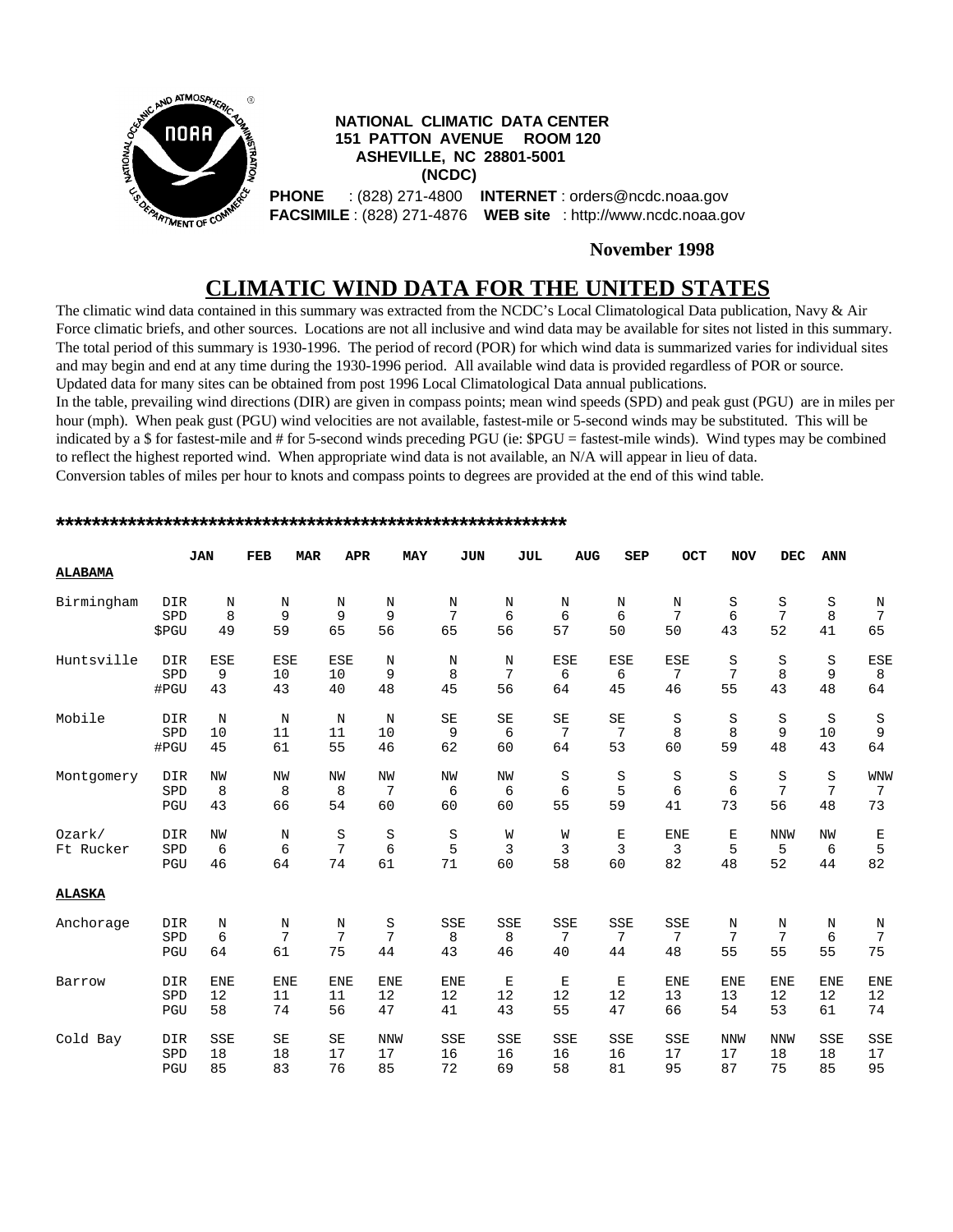|                   |                     | <b>JAN</b>       | FEB              | <b>MAR</b>       | <b>APR</b>       | MAY                | JUN                         | JUL              | <b>AUG</b>       | <b>SEP</b>                  | OCT              | <b>NOV</b>       | DEC              | <b>ANN</b>          |
|-------------------|---------------------|------------------|------------------|------------------|------------------|--------------------|-----------------------------|------------------|------------------|-----------------------------|------------------|------------------|------------------|---------------------|
| Fairbanks         | DIR                 | $\, {\rm N}$     | Ν                | N                | Ν                | Ν                  | SW                          | SW               | ${\tt SW}$       | Ν                           | Ν                | Ν                | Ν                | Ν                   |
|                   | SPD                 | 3                | $\overline{4}$   | 5                | 6                | 8                  | $\overline{7}$              | 7                | 6                | 6                           | 5                | $\overline{4}$   | 3                | 5                   |
|                   | PGU                 | 47               | 49               | 46               | 40               | 44                 | 48                          | 63               | 54               | 51                          | 40               | 46               | 38               | 63                  |
| Juneau            | DIR                 | <b>ESE</b>       | ESE              | ESE              | ESE              | ESE                | ESE                         | E                | $\mathbf E$      | ESE                         | ESE              | ESE              | ESE              | <b>ESE</b>          |
|                   | SPD                 | 8                | 8                | 8                | 9                | 8                  | 8                           | 8                | 8                | 8                           | 9                | 9                | 9                | 8                   |
|                   | PGU                 | 40               | 44               | 40               | 40               | 40                 | 32                          | 32               | 38               | 120                         | 49               | 58               | 55               | 120                 |
| Kodiak            | DIR                 | NW               | ΝW               | ΝW               | NW               | NW                 | Е                           | <b>ENE</b>       | NW               | NW                          | ΝW               | <b>WNW</b>       | <b>WNW</b>       | ΝW                  |
|                   | SPD                 | 13               | 13               | 12               | 12               | 10                 | 9                           | 8                | 8                | 10                          | 12               | 13               | 13               | 11                  |
|                   | PGU                 | 75               | 83               | 82               | 67               | 59                 | 52                          | 52               | 67               | 78                          | 70               | 82               | 83               | 83                  |
| Nome              | DIR                 | $\mathbf E$      | $\rm NE$         | $\mathbf E$      | N                | N                  | WSW                         | WSW              | SW               | N                           | N                | N                | Е                | N                   |
|                   | SPD                 | 11               | 11               | 10               | 10               | 10                 | 10                          | 10               | 10               | 11                          | 11               | 12               | 10               | 11                  |
|                   | PGU                 | 59               | 66               | 59               | 52               | 46                 | 35                          | 39               | 56               | 52                          | 59               | 59               | 53               | 66                  |
| <b>ARIZONA</b>    |                     |                  |                  |                  |                  |                    |                             |                  |                  |                             |                  |                  |                  |                     |
| Flagstaff         | DIR                 | SSW              | SSW              | SSW              | SSW              | SSW                | SSW                         | SSW              | SSW              | SSW                         | SSW              | SSW              | SSW              | SSW                 |
|                   | SPD                 | 6                | 6                | 6                | 7                | 7                  | 6                           | 5                | 4                | 5                           | 5                | 6                | 6                | 6                   |
|                   | #PGU                | 45               | 34               | 49               | 41               | 41                 | 44                          | 36               | 36               | 34                          | 36               | 33               | 40               | 49                  |
| Phoenix           | DIR                 | E                | E                | E                | Ε                | Е                  | Е                           | Ε                | Ε                | W                           | W                | W                | W                | $\mathbf E$         |
|                   | SPD                 | 5                | 6                | 7                | 7                | 7                  | 7                           | 7                | 7                | 6                           | 6                | 5                | 5                | $\epsilon$          |
|                   | #PGU                | 39               | 29               | 38               | 46               | 36                 | 33                          | 52               | 46               | 43                          | 40               | 34               | 32               | 52                  |
| Tucson            | DIR                 | SE               | SE               | SE               | SE               | SE                 | SSE                         | SSE              | SE               | SE                          | SE               | SE               | SE               | SE                  |
|                   | SPD                 | 8                | 8                | 8                | 9                | 9                  | 9                           | 8                | 8                | 8                           | 8                | 8                | 8                | 8                   |
|                   | PGU                 | 55               | 48               | 53               | 55               | 55                 | 47                          | 66               | 76               | 71                          | 49               | 46               | 47               | 76                  |
| Winslow           | DIR                 | SE               | SE               | WSW              | SW               | SW                 | SW                          | WSW              | SW               | SW                          | SE               | SE               | SE               | $\operatorname{SE}$ |
|                   | SPD                 | 7                | 9                | 11               | 11               | 11                 | 11                          | 9                | 8                | 8                           | 8                | 7                | 7                | 9                   |
|                   | PGU                 | 56               | 63               | 58               | 56               | 53                 | 52                          | 59               | 43               | 40                          | 49               | 46               | 52               | 63                  |
| Yuma              | DIR                 | N                | N                | WNW              | W                | <b>WNW</b>         | SSE                         | SSE              | SSE              | SSE                         | Ν                | Ν                | N                | Ν                   |
|                   | SPD                 | 7                | 7                | 8                | 8                | 8                  | 9                           | 10               | 9                | 7                           | 7                | 7                | 7                | 8                   |
|                   | \$PGU               | 41               | 50               | 43               | 47               | 38                 | 42                          | 61               | 60               | 57                          | 47               | 47               | 47               | 61                  |
| <b>ARKANSAS</b>   |                     |                  |                  |                  |                  |                    |                             |                  |                  |                             |                  |                  |                  |                     |
| Blytheville       | DIR                 | N                | Ν                | S                | S                | S                  | S                           | S                | S                | Ν                           | Ν                | S                | Ν                | S                   |
|                   | SPD                 | 9                | 9                | 9                | 9                | 7                  | 7                           | 5                | 6                | 6                           | 6                | 8                | 8                | $\sqrt{ }$          |
|                   | PGU                 | 58               | 68               | 87               | 82               | 61                 | 61                          | 58               | 48               | 54                          | 46               | 60               | 76               | 87                  |
| Fort Smith        | DIR                 | $\mathbf E$      | Ε                | Ε                | E                | $\mathbf E$        | $\mathbf E$                 | $\mathbf E$      | $\mathbf E$      | $\mathbf E$                 | Ε                | $\mathbf E$      | Е                | Ε                   |
|                   | SPD                 | 8                | 9                | $10$             | 9                | 8                  | 7                           | 6                | 6                | 7                           | 7                | 8                | 8                | 8                   |
|                   | #PGU                | 51               | 41               | 40               | 53               | 52                 | 67                          | 51               | 33               | 49                          | 47               | 41               | 56               | 67                  |
| Little Rock DIR   | SPD<br>\$PGU        | WSW<br>8<br>44   | WSW<br>9<br>57   | S<br>9<br>56     | S<br>9<br>65     | S<br>$\,8\,$<br>61 | SW<br>$7\phantom{.0}$<br>60 | SW<br>7<br>56    | S<br>6<br>54     | ΝE<br>$7\phantom{.0}$<br>50 | S<br>7<br>58     | S<br>8<br>49     | WSW<br>8<br>48   | S<br>$\,8\,$<br>65  |
| N. Little<br>Rock | DIR<br>SPD<br>\$PGU | N/A<br>N/A<br>25 | N/A<br>N/A<br>25 | N/A<br>N/A<br>28 | N/A<br>N/A<br>30 | N/A<br>N/A<br>30   | N/A<br>N/A<br>21            | N/A<br>N/A<br>30 | N/A<br>N/A<br>28 | N/A<br>N/A<br>24            | N/A<br>N/A<br>24 | N/A<br>N/A<br>27 | N/A<br>N/A<br>25 | N/A<br>N/A<br>30    |
| CALIFORNIA        |                     |                  |                  |                  |                  |                    |                             |                  |                  |                             |                  |                  |                  |                     |
| Alameda NAS       | DIR                 | NNW              | W                | W                | W                | W                  | W                           | W                | W                | W                           | W                | W                | NNW              | W                   |
|                   | SPD                 | 7                | 7                | 8                | 9                | 9                  | 9                           | 9                | 9                | 8                           | 7                | 6                | 6                | 8                   |
|                   | PGU                 | 69               | 68               | 58               | 53               | 53                 | 49                          | 40               | 40               | 48                          | 63               | 70               | 71               | 71                  |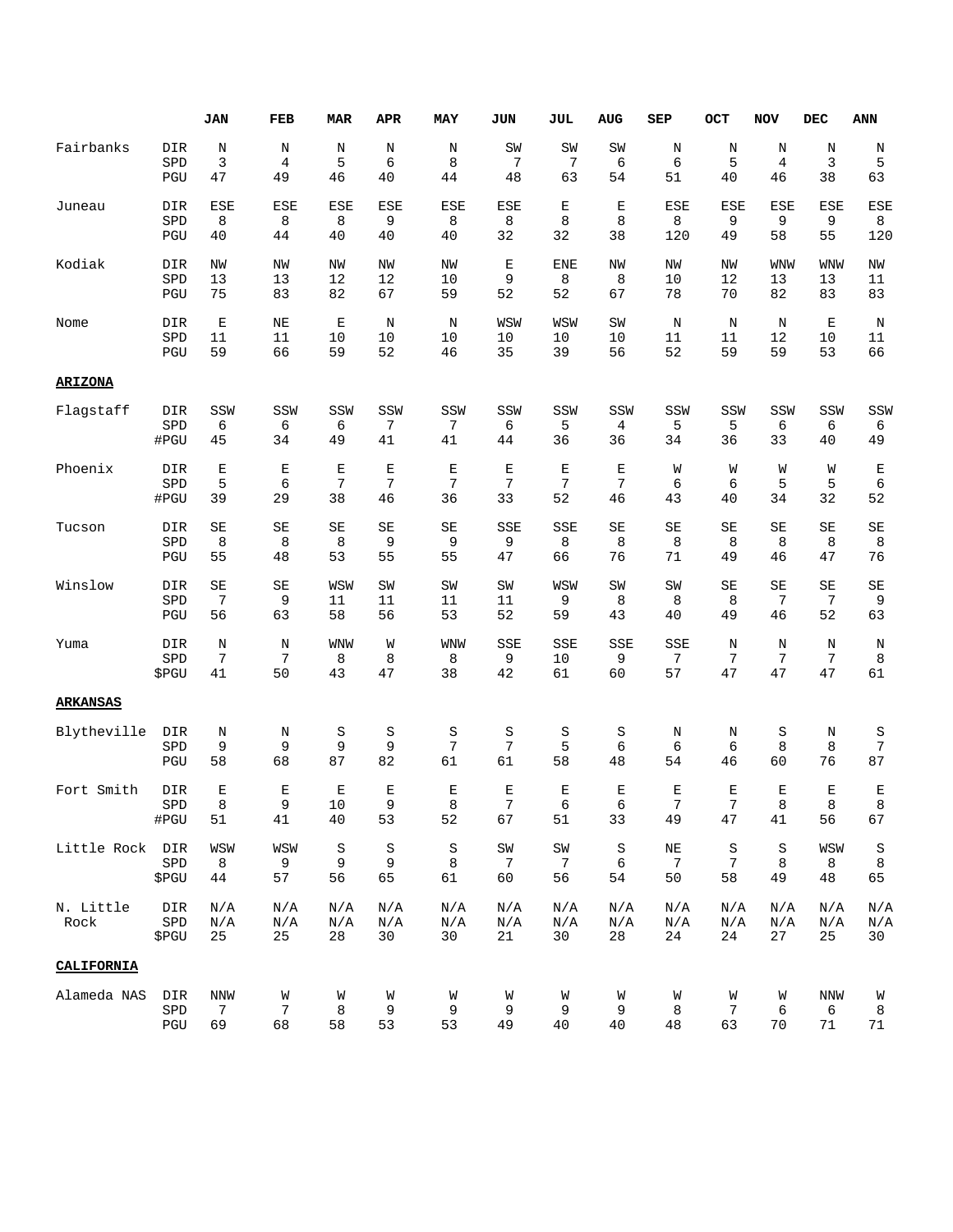|                                      |                            | <b>JAN</b>                      | FEB                       | <b>MAR</b>     | APR                   | MAY             | JUN                | JUL                   | AUG                   | <b>SEP</b>     | OCT                   | <b>NOV</b>            | <b>DEC</b>                      | ANN                        |
|--------------------------------------|----------------------------|---------------------------------|---------------------------|----------------|-----------------------|-----------------|--------------------|-----------------------|-----------------------|----------------|-----------------------|-----------------------|---------------------------------|----------------------------|
| Barstow/                             | DIR                        | W                               | W                         | W              | W                     | W               | W                  | W                     | W                     | W              | W                     | W                     | W                               | W                          |
| Daggett/San SPD                      |                            | 8                               | 9                         | 13             | 14                    | 14              | 14                 | 13                    | 12                    | 10             | 10                    | 9                     | 8                               | 10                         |
| Bernardino PGU                       |                            | N/A                             | $\rm N/\rm\AA$            | N/A            | N/A                   | N/A             | N/A                | N/A                   | N/A                   | N/A            | N/A                   | N/A                   | N/A                             | N/A                        |
| Bakersfield                          | DIR                        | ESE                             | <b>ESE</b>                | <b>ESE</b>     | ESE                   | <b>NNW</b>      | <b>NNW</b>         | <b>NNW</b>            | <b>NNW</b>            | <b>NNW</b>     | <b>NNW</b>            | NW                    | <b>NW</b>                       | ΝW                         |
|                                      | SPD                        | 5                               | 6                         | 7              | 7                     | 8               | 8                  | 7                     | 7                     | 6              | 6                     | 5                     | 5                               | 6                          |
|                                      | PGU                        | 35                              | 44                        | 38             | 40                    | 40              | 41                 | 25                    | 30                    | 35             | 38                    | 35                    | 46                              | 46                         |
| Bishop                               | DIR                        | N                               | N                         | N              | N                     | N               | N                  | N                     | N                     | N              | N                     | S                     | S                               | Ν                          |
|                                      | SPD                        | 8                               | 8                         | 10             | 11                    | 9               | 9                  | 8                     | 8                     | 8              | 9                     | 8                     | 7                               | 9                          |
|                                      | PGU                        | 60                              | 63                        | 58             | 62                    | 62              | 54                 | 60                    | 70                    | 47             | 52                    | 66                    | 68                              | 70                         |
| Camp                                 | DIR                        | W                               | W                         | W              | W                     | SSW             | WSW                | SSW                   | WSW                   | WSW            | W                     | W                     | WSW                             | W                          |
| Pendleton                            | SPD                        | 5                               | 5                         | 6              | 7                     | 7               | 7                  | 7                     | 6                     | 6              | 5                     | 5                     | 5                               | 6                          |
| MCAS                                 | PGU                        | 46                              | 45                        | 43             | 51                    | 32              | 26                 | 23                    | 30                    | 33             | 35                    | 40                    | 46                              | 51                         |
| China Lake<br><b>NAS</b>             | DIR<br>SPD<br>PGU          | SW<br>5<br>77                   | $\rm S$<br>6<br>79        | SSW<br>7<br>81 | SSW<br>8<br>74        | W<br>8<br>82    | SSW<br>7<br>68     | SSW<br>7<br>60        | SSW<br>6<br>58        | SSW<br>6<br>69 | SSW<br>5<br>68        | SW<br>5<br>71         | SW<br>3<br>71                   | SSW<br>6<br>82             |
| Edwards AFB                          | DIR                        | SW                              | SW                        | SW             | SW                    | SW              | SW                 | SW                    | SW                    | SW             | SW                    | SW                    | SW                              | SW                         |
|                                      | SPD                        | 5                               | 6                         | 8              | 9                     | 10              | 9                  | 9                     | 8                     | 7              | 6                     | 6                     | 5                               | 7                          |
|                                      | PGU                        | 60                              | 67                        | 74             | 60                    | 62              | 59                 | 59                    | 61                    | 75             | 75                    | 55                    | 57                              | 75                         |
| Eureka                               | DIR                        | SE                              | SE                        | N              | N                     | N               | N                  | N                     | NW                    | N              | N                     | SE                    | SE                              | N                          |
|                                      | SPD                        | 7                               | 7                         | 8              | 8                     | 8               | 7                  | 7                     | 6                     | 6              | 6                     | 6                     | 6                               | 7                          |
|                                      | PGU                        | 70                              | 60                        | 72             | 53                    | 60              | 51                 | 45                    | 45                    | 49             | 52                    | 62                    | 62                              | 72                         |
| Fairfield/<br>Travis AFB             | DIR<br>SPD<br>PGU          | $\rm N$<br>6<br>69              | N<br>7<br>75              | WSW<br>7<br>67 | WSW<br>8<br>61        | WSW<br>12<br>53 | SW<br>14<br>54     | SW<br>14<br>53        | WSW<br>14<br>52       | SW<br>10<br>54 | SW<br>7<br>59         | N<br>6<br>62          | N<br>6<br>62                    | SW<br>9<br>75              |
| Fresno                               | DIR                        | <b>ESE</b>                      | <b>ESE</b>                | NW             | NW                    | <b>WNW</b>      | WNW                | WNW                   | <b>WNW</b>            | WNW            | <b>WNW</b>            | WNW                   | ESE                             | WNW                        |
|                                      | SPD                        | 5                               | 6                         | 7              | 7                     | 8               | 8                  | 7                     | 7                     | 6              | 5                     | 5                     | 5                               | 6                          |
|                                      | PGU                        | 43                              | 40                        | 49             | 46                    | 43              | 40                 | 28                    | 28                    | 29             | 39                    | 54                    | 45                              | 54                         |
| Long Beach                           | DIR                        | WNW                             | <b>WNW</b>                | W              | S                     | S               | S                  | S                     | <b>WNW</b>            | WNW            | <b>WNW</b>            | <b>WNW</b>            | <b>WNW</b>                      | WNW                        |
|                                      | SPD                        | 6                               | 6                         | 7              | 7                     | 7               | 7                  | 7                     | 7                     | 6              | 6                     | 6                     | 5                               | 6                          |
|                                      | PGU                        | 43                              | 40                        | 49             | 46                    | 43              | 40                 | 28                    | 28                    | 29             | 38                    | 54                    | 45                              | 44                         |
| Los Angeles<br><b>IAP</b>            | DIR<br>SPD<br>PGU          | WSW<br>7<br>51                  | WSW<br>7<br>57            | WSW<br>8<br>62 | WSW<br>9<br>59        | WSW<br>8<br>49  | WSW<br>8<br>40     | WSW<br>8<br>31        | WSW<br>8<br>33        | WSW<br>7<br>39 | WSW<br>7<br>46        | W<br>7<br>60          | W<br>7<br>49                    | WSW<br>8<br>62             |
| Los Angeles<br>City Office           | <b>DIR</b><br>SPD<br>\$PGU | NE<br>7<br>49                   | W<br>7<br>40              | W<br>7<br>47   | W<br>7<br>40          | W<br>6<br>39    | W<br>6<br>32       | W<br>5<br>21          | W<br>5<br>24          | W<br>5<br>27   | W<br>6<br>48          | M<br>6<br>42          | NE<br>7<br>44                   | W<br>6<br>49               |
| Marysville/<br>Beal AFB              | DIR<br>${\tt SPD}$<br>PGU  | SSE<br>5<br>59                  | SSE<br>5<br>62            | SSE<br>6<br>51 | SSE<br>6<br>53        | SSE<br>6<br>43  | $\rm S$<br>6<br>44 | $\rm S$<br>5<br>38    | $\rm S$<br>5<br>35    | S<br>5<br>48   | <b>NNW</b><br>3<br>53 | SSE<br>5<br>64        | <b>NNW</b><br>5<br>67           | SSE<br>5<br>67             |
| Monterey/<br>Fort Ord                | DIR<br>${\tt SPD}$<br>PGU  | $\operatorname{SE}$<br>5<br>N/A | $\texttt{SW}$<br>5<br>N/A | W<br>7<br>N/A  | W<br>8<br>N/A         | W<br>9<br>N/A   | W<br>8<br>N/A      | W<br>8<br>N/A         | W<br>7<br>N/A         | W<br>6<br>N/A  | W<br>6<br>N/A         | SW<br>5<br>N/A        | $\operatorname{SE}$<br>5<br>N/A | W<br>$7\phantom{.}$<br>N/A |
| Mountain<br>View/<br>Moffett NAS PGU | DIR<br>SPD                 | N<br>5<br>64                    | N<br>5<br>64              | NNW<br>6<br>51 | <b>NNW</b><br>6<br>49 | NNW<br>7<br>44  | NNW<br>7<br>46     | <b>NNW</b><br>7<br>38 | <b>NNW</b><br>7<br>39 | NNW<br>5<br>38 | <b>NNW</b><br>5<br>55 | <b>NNW</b><br>5<br>53 | <b>NNW</b><br>3<br>62           | <b>NNW</b><br>6<br>64      |
| Palmdale                             | DIR                        | $\texttt{SW}$                   | SW                        | SW             | SW                    | SW              | SW                 | SW                    | SW                    | ${\tt SW}$     | SW                    | SW                    | SW                              | SW                         |
|                                      | ${\tt SPD}$                | 8                               | 9                         | 12             | 13                    | 13              | 13                 | 12                    | 10                    | 9              | 8                     | 8                     | 8                               | 10                         |
|                                      | PGU                        | $46$                            | 63                        | $4\sqrt{6}$    | 46                    | $4\sqrt{6}$     | 46                 | 46                    | $4\sqrt{6}$           | 38             | 46                    | 46                    | $4\sqrt{6}$                     | 63                         |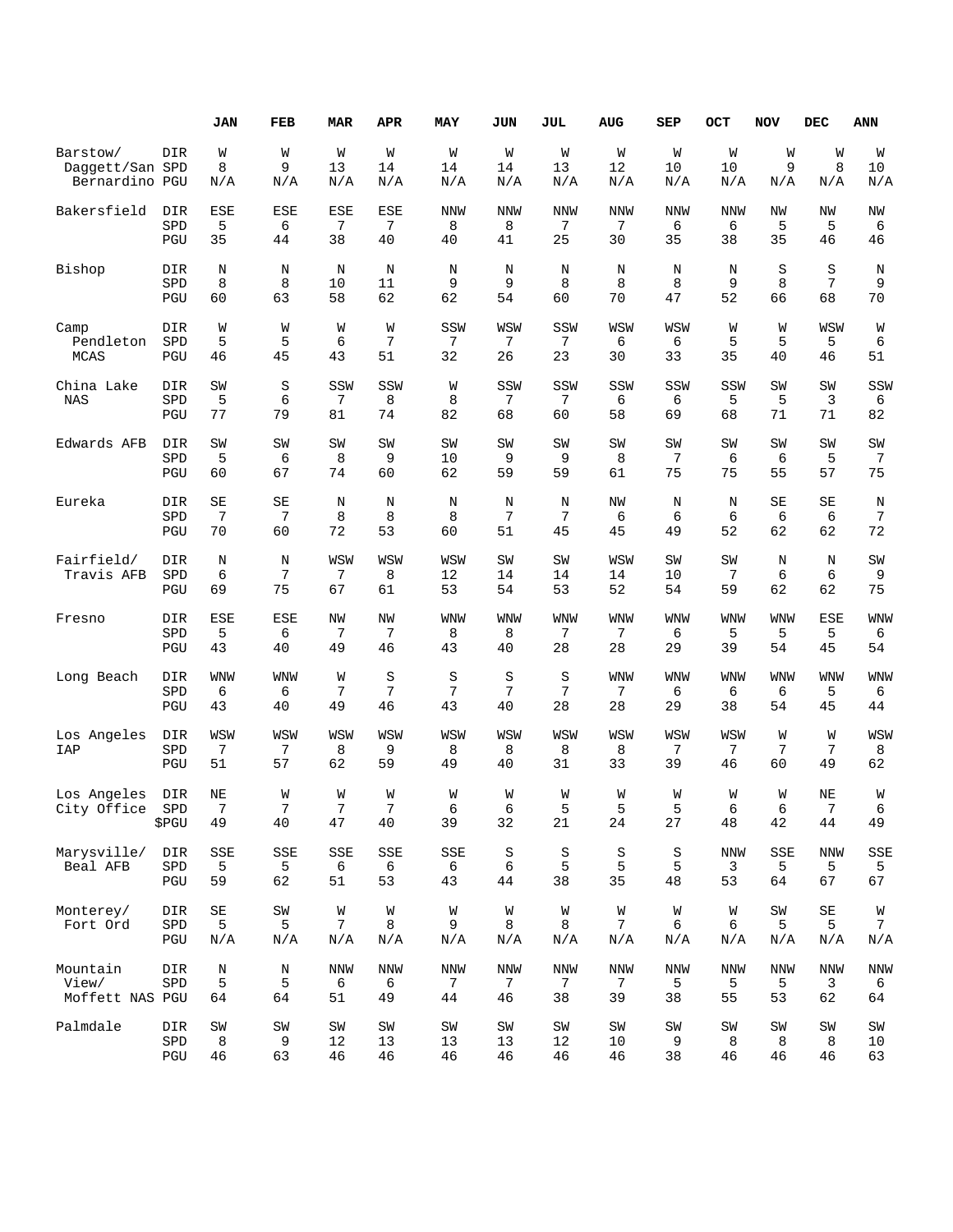|                       |                    | <b>JAN</b>          | FEB                 | MAR                    | APR        | MAY           | JUN        | JUL        | <b>AUG</b>   | SEP                   | OCT        | <b>NOV</b> | DEC                 | ANN                   |
|-----------------------|--------------------|---------------------|---------------------|------------------------|------------|---------------|------------|------------|--------------|-----------------------|------------|------------|---------------------|-----------------------|
| Pt. Muqu NAS DIR      |                    | NE                  | W                   | W                      | W          | W             | W          | W          | W            | W                     | W          | W          | ΝE                  | W                     |
|                       | SPD<br>PGU         | 6<br>70             | 6<br>56             | 6<br>54                | 6<br>58    | 6<br>51       | 5<br>40    | 5<br>38    | 5<br>29      | 5<br>46               | 5<br>49    | 5<br>64    | 6<br>67             | 6<br>70               |
| Red Bluff             | DIR                | SSE                 | SSE                 | <b>SSE</b>             | SSE        | SSE           | SSE        | SSE        | SSE          | SSE                   | ΝW         | ΝW         | ΝW                  | SSE                   |
|                       | SPD                | 9                   | 9                   | 10                     | 10         | 9             | 9          | 8          | 8            | 8                     | 8          | 8          | 8                   | 9                     |
|                       | PGU                | 47                  | 55                  | 60                     | 47         | 45            | 41         | 39         | 35           | 43                    | 48         | 54         | 49                  | 60                    |
| Redding               | DIR<br>SPD         | $\rm N$<br>7        | N<br>7              | N<br>8                 | N<br>7     | $\rm S$<br>8  | S<br>8     | S<br>7     | $\rm S$<br>7 | S<br>6                | S<br>7     | NNW<br>6   | NNW<br>7            | Ν<br>7                |
|                       | PGU                | 70                  | 64                  | 74                     | 47         | 54            | 60         | 36         | 46           | 44                    | 66         | 58         | 85                  | 85                    |
| Riverside/            | DIR                | <b>NNW</b>          | <b>WNW</b>          | <b>WNW</b>             | <b>WNW</b> | WNW           | WNW        | <b>WNW</b> | WNW          | <b>WNW</b>            | <b>WNW</b> | WNW        | <b>NNW</b>          | <b>NNW</b>            |
| March AFB             | SPD<br>PGU         | 3<br>53             | 3<br>52             | 3<br>55                | 5<br>46    | 5<br>44       | 5<br>45    | 5<br>49    | 5<br>41      | 3<br>45               | 3<br>47    | 3<br>51    | 3<br>56             | 3<br>56               |
|                       |                    |                     |                     |                        |            |               |            |            |              |                       |            |            |                     |                       |
| Sacramento            | DIR<br>SPD         | SE<br>7             | SE<br>8             | SE<br>9                | SE<br>9    | SE<br>9       | SE<br>10   | SE<br>9    | SE<br>9      | SE<br>8               | SW<br>7    | SW<br>6    | SW<br>7             | SE<br>8               |
|                       | \$PGU              | 60                  | 51                  | 66                     | 45         | 74            | 47         | 36         | 38           | 42                    | 68         | 70         | 70                  | 74                    |
| San Diego             | DIR                | WNW                 | <b>WNW</b>          | <b>WNW</b>             | <b>WNW</b> | <b>WNW</b>    | WNW        | WNW        | WNW          | <b>WNW</b>            | <b>WNW</b> | WNW        | <b>WNW</b>          | <b>WNW</b>            |
|                       | SPD<br>PGU         | 6<br>64             | 7<br>46             | 8<br>44                | 8<br>40    | 8<br>40       | 8<br>35    | 8<br>30    | 7<br>29      | 7<br>35               | 7<br>32    | 6<br>37    | 6<br>44             | 7<br>64               |
|                       |                    |                     |                     |                        |            |               |            |            |              |                       |            |            |                     |                       |
| San Clemente DIR      | SPD                | <b>WNW</b><br>7     | <b>WNW</b><br>7     | <b>WNW</b><br>9        | W<br>8     | W<br>8        | W<br>8     | W<br>7     | W<br>7       | W<br>7                | W<br>7     | W<br>7     | W<br>6              | W<br>7                |
|                       | PGU                | 47                  | 53                  | 51                     | 52         | 49            | 36         | 32         | 32           | 33                    | 47         | 46         | 53                  | 53                    |
| San                   | DIR                | <b>WNW</b>          | WNW                 | <b>WNW</b>             | <b>WNW</b> | WNW           | WNW        | <b>WNW</b> | WNW          | <b>WNW</b>            | <b>WNW</b> | WNW        | WNW                 | <b>WNW</b>            |
| Francisco AP          | SPD<br>PGU         | 8<br>61             | 9<br>69             | 11<br>64               | 13<br>54   | 14<br>58      | 14<br>51   | 14<br>52   | 13<br>45     | 12<br>44              | 10<br>58   | 8<br>60    | 8<br>74             | 11<br>74              |
|                       |                    |                     |                     |                        |            |               |            |            |              |                       |            |            |                     |                       |
| San Nicholas DIR      |                    | NW                  | NW                  | NW                     | NW         | NW            | NW         | NW         | <b>NW</b>    | NW<br>9               | NW         | NW         | NW                  | NW                    |
|                       | SPD<br>PGU         | 9<br>60             | 10<br>74            | 13<br>62               | 13<br>64   | 12<br>64      | 12<br>60   | 10<br>52   | 10<br>47     | 54                    | 9<br>58    | 9<br>60    | 8<br>63             | 10<br>74              |
|                       | DIR                | W                   | WSW                 | WSW                    |            |               | WSW        |            |              |                       |            |            | W                   |                       |
| Santa Ana/<br>El Toro | SPD                | 3                   | 5                   | 5                      | WSW<br>5   | WSW<br>5      | 5          | WSW<br>5   | WSW<br>3     | WSW<br>3              | WSW<br>3   | W<br>3     | 3                   | WSW<br>3              |
| MCAS                  | PGU                | 66                  | 61                  | 48                     | 52         | 46            | 33         | 31         | 36           | 46                    | 46         | 63         | 68                  | 68                    |
| Santa                 | DIR                | N/A                 | N/A                 | N/A                    | N/A        | N/A           | N/A        | N/A        | N/A          | N/A                   | N/A        | N/A        | N/A                 | N/A                   |
| Barbara               | SPD<br>PGU         | 5<br>N/A            | 6<br>N/A            | $7\phantom{.0}$<br>N/A | 8<br>N/A   | 7<br>N/A      | 7<br>N/A   | 7<br>N/A   | 6<br>N/A     | 6<br>N/A              | 6<br>N/A   | 5<br>N/A   | 5<br>N/A            | 6<br>N/A              |
|                       |                    | <b>WNW</b>          | <b>WNW</b>          | <b>WNW</b>             | <b>WNW</b> | <b>WNW</b>    | <b>WNW</b> | <b>WNW</b> | NW           | <b>WNW</b>            |            | <b>WNW</b> | <b>WNW</b>          | <b>WNW</b>            |
| Santa Maria           | DIR<br>SPD         | 6                   | 7                   | 8                      | 9          | 9             | 8          | 7          | 6            | 6                     | W<br>6     | 6          | 6                   | 7                     |
|                       | PGU                | 54                  | 58                  | 53                     | 47         | 45            | 45         | 41         | 35           | 38                    | 37         | 38         | 52                  | 58                    |
| Stockton              | DIR                | $\operatorname{SE}$ | $\operatorname{SE}$ | <b>WNW</b>             | <b>WNW</b> | W             | W          | <b>WNW</b> | <b>WNW</b>   | <b>WNW</b>            | <b>WNW</b> | $\rm SE$   | $\operatorname{SE}$ | <b>WNW</b>            |
|                       | ${\tt SPD}$<br>PGU | 7<br>46             | 6<br>40             | 8<br>39                | 8<br>35    | 9<br>35       | 9<br>35    | 8<br>29    | 8<br>30      | $7\phantom{.0}$<br>33 | 6<br>37    | 6<br>40    | 6<br>44             | $7\phantom{.0}$<br>46 |
| <b>COLORADO</b>       |                    |                     |                     |                        |            |               |            |            |              |                       |            |            |                     |                       |
|                       |                    |                     |                     |                        |            |               |            |            |              |                       |            |            |                     |                       |
| Alamosa               | DIR                | $\rm S$             | S                   | S                      | S          | S             | S          | S          | $\rm S$      | $\rm S$               | S          | S          | $\rm S$             | $\rm S$               |
|                       | SPD<br>#PGU        | 5<br>49             | 7<br>46             | 8<br>52                | 9<br>61    | 9<br>57       | 9<br>49    | 7<br>57    | 6<br>44      | 6<br>43               | 6<br>48    | 6<br>55    | 5<br>45             | 7<br>61               |
| Colorado              |                    |                     |                     |                        |            |               |            |            |              |                       |            |            |                     |                       |
| Springs               | DIR<br>SPD         | $\rm N$<br>10       | Ν<br>10             | N<br>11                | N<br>12    | $\rm N$<br>11 | Ν<br>10    | Ν<br>9     | Ν<br>9       | Ν<br>9                | Ν<br>10    | Ν<br>10    | Ν<br>10             | N<br>10               |
|                       | #PGU               | 55                  | 53                  | 47                     | 68         | 49            | 53         | 57         | 55           | 55                    | 70         | 57         | 59                  | 70                    |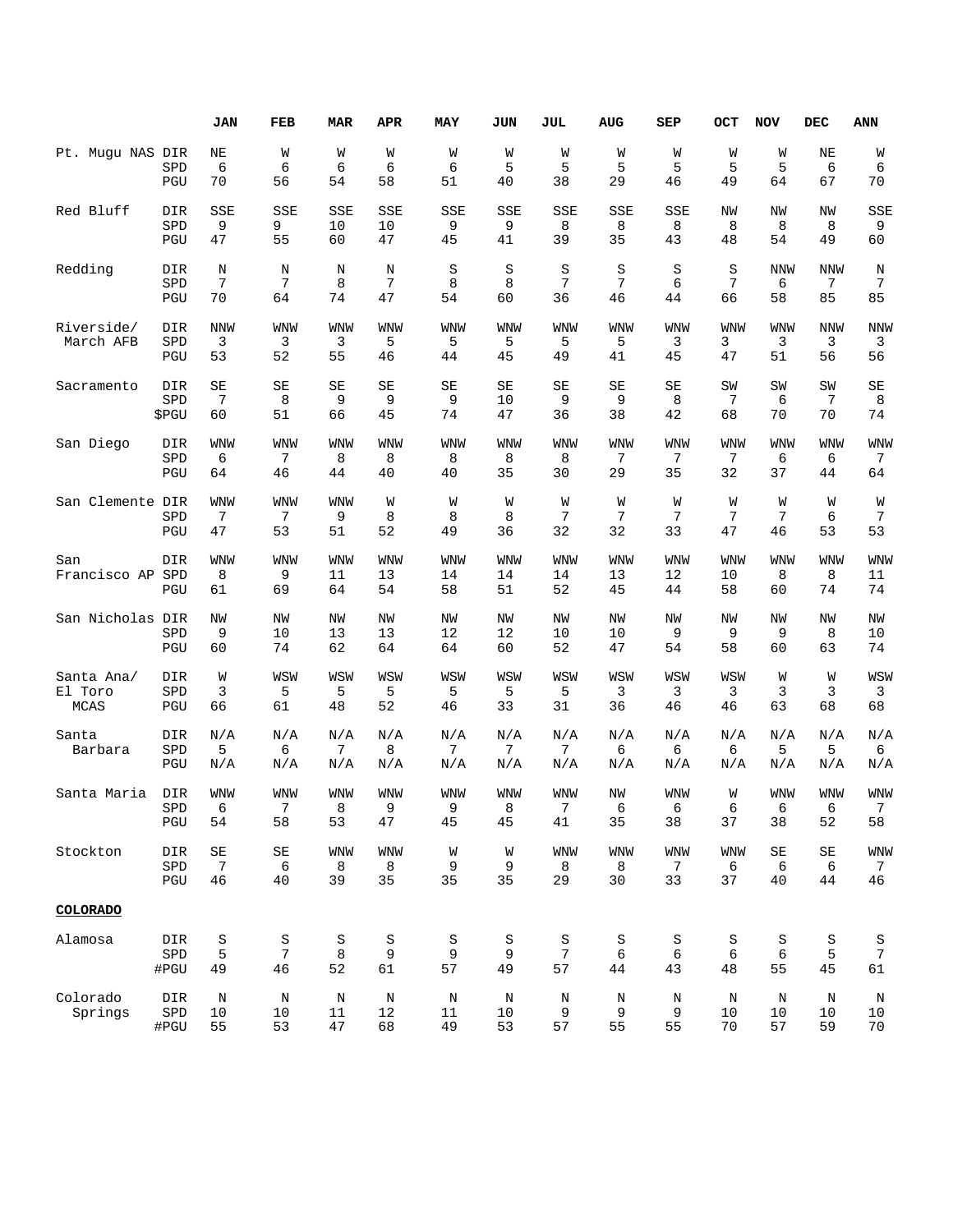|                                     |                    | <b>JAN</b>                           | FEB                       | <b>MAR</b>                     | APR                    | MAY                    | JUN                    | JUL                                 | <b>AUG</b>             | SEP                    | OCT                          | <b>NOV</b>                        | <b>DEC</b>            | ANN                         |
|-------------------------------------|--------------------|--------------------------------------|---------------------------|--------------------------------|------------------------|------------------------|------------------------|-------------------------------------|------------------------|------------------------|------------------------------|-----------------------------------|-----------------------|-----------------------------|
| Denver                              | DIR<br>SPD<br>PGU  | S<br>10<br>55                        | S<br>10<br>52             | S<br>10<br>59                  | S<br>11<br>62          | S<br>10<br>60          | S<br>10<br>60          | S<br>9<br>55                        | S<br>9<br>52           | S<br>9<br>56           | S<br>10<br>51                | S<br>9<br>49                      | S<br>10<br>51         | S<br>10<br>62               |
| Grand<br>Junction                   | DIR<br>SPD<br>PGU  | ESE<br>6<br>41                       | ESE<br>7<br>59            | ESE<br>8<br>53                 | ESE<br>9<br>78         | ESE<br>10<br>62        | ESE<br>10<br>74        | ESE<br>9<br>64                      | ESE<br>9<br>74         | ESE<br>9<br>64         | ESE<br>8<br>57               | ESE<br>7<br>49                    | ESE<br>6<br>45        | <b>ESE</b><br>8<br>78       |
| Pueblo                              | DIR<br>SPD<br>#PGU | W<br>7<br>53                         | W<br>8<br>48              | <b>ESE</b><br>10<br>56         | ESE<br>11<br>55        | ESE<br>10<br>49        | ESE<br>9<br>54         | ESE<br>9<br>60                      | ESE<br>8<br>52         | <b>ESE</b><br>8<br>48  | ESE<br>7<br>55               | ESE<br>7<br>44                    | <b>ESE</b><br>8<br>49 | <b>ESE</b><br>8<br>60       |
| CONNECTICUT                         |                    |                                      |                           |                                |                        |                        |                        |                                     |                        |                        |                              |                                   |                       |                             |
| Bridgeport                          | DIR<br>SPD<br>PGU  | W<br>13<br>61                        | W<br>13<br>61             | ΝW<br>13<br>69                 | ΝW<br>13<br>63         | NW<br>11<br>51         | NW<br>10<br>48         | WSW<br>10<br>59                     | WSW<br>10<br>68        | WSW<br>11<br>49        | WSW<br>12<br>56              | WSW<br>12<br>61                   | WSW<br>12<br>64       | WSW<br>12<br>69             |
| Hartford                            | DIR<br>SPD<br>PGU  | NW<br>9<br>58                        | NW<br>10<br>63            | NW<br>10<br>62                 | NW<br>10<br>60         | NW<br>9<br>51          | NW<br>8<br>53          | N<br>7<br>89                        | N<br>7<br>55           | N<br>7<br>66           | $\rm S$<br>8<br>72           | S<br>9<br>64                      | S<br>9<br>55          | ΝW<br>9<br>89               |
| <b>DELAWARE</b>                     |                    |                                      |                           |                                |                        |                        |                        |                                     |                        |                        |                              |                                   |                       |                             |
| Dover AFB                           | DIR<br>SPD<br>PGU  | <b>WNW</b><br>8<br>68                | <b>NNW</b><br>8<br>79     | <b>NNW</b><br>9<br>85          | <b>WNW</b><br>8<br>59  | SSW<br>7<br>62         | SSW<br>6<br>67         | SSW<br>6<br>71                      | SSW<br>5<br>60         | SSW<br>6<br>69         | SSW<br>6<br>59               | SSW<br>7<br>59                    | <b>NNW</b><br>8<br>70 | SSW<br>7<br>85              |
| Wilmington                          | DIR<br>SPD<br>#PGU | WNW<br>10<br>49                      | NW<br>10<br>54            | WNW<br>11<br>56                | <b>WNW</b><br>11<br>53 | WNW<br>9<br>51         | S<br>8<br>31           | S<br>7<br>55                        | S<br>7<br>38           | <b>WNW</b><br>8<br>38  | NW<br>8<br>41                | NW<br>9<br>47                     | <b>WNW</b><br>9<br>40 | <b>WNW</b><br>9<br>56       |
| DISTRICT OF COLUMBIA                |                    |                                      |                           |                                |                        |                        |                        |                                     |                        |                        |                              |                                   |                       |                             |
| Washington<br>National AP           | DIR<br>SPD<br>PGU  | NNW<br>10<br>51                      | NW<br>11<br>49            | <b>NNW</b><br>11<br>55         | S<br>11<br>48          | S<br>10<br>60          | S<br>9<br>59           | S<br>9<br>63                        | S<br>8<br>53           | S<br>9<br>54           | S<br>9<br>58                 | S<br>10<br>59                     | ΝW<br>10<br>56        | S<br>10<br>63               |
| Washington<br>Dulles IAP            | DIR<br>SPD<br>PGU  | NW<br>8<br>52                        | NW<br>9<br>53             | NW<br>9<br>58                  | NW<br>9<br>48          | NW<br>7<br>59          | NW<br>7<br>78          | NW<br>6<br>56                       | NW<br>6<br>46          | S<br>6<br>43           | S<br>7<br>44                 | S<br>8<br>56                      | S<br>8<br>56          | NW<br>7<br>78               |
| FLORIDA                             |                    |                                      |                           |                                |                        |                        |                        |                                     |                        |                        |                              |                                   |                       |                             |
| Apalachicola DIR                    | SPD<br>PGU         | Ν<br>8<br>41                         | Ν<br>$\overline{9}$<br>49 | SE<br>9<br>41                  | SE<br>9<br>43          | SE<br>8<br>61          | SW<br>7<br>38          | W<br>6<br>41                        | SW<br>6<br>68          | NE<br>8<br>68          | ΝE<br>8<br>44                | Ν<br>8<br>85                      | Ν<br>8<br>47          | Ν<br>8<br>85                |
| Daytona Bch                         | DIR<br>SPD<br>PGU  | $\rm N$<br>9<br>52                   | $\rm N$<br>10<br>58       | ESE<br>10<br>77                | ESE<br>10<br>49        | ESE<br>9<br>69         | $\mathbf E$<br>8<br>67 | ESE<br>$\mathcal{I}$<br>67          | ESE<br>7<br>68         | <b>ENE</b><br>8<br>48  | <b>ENE</b><br>9<br>56        | ΝW<br>9<br>47                     | WNW<br>9<br>43        | ESE<br>9<br>77              |
| Cocoa Beach/ DIR<br>Patrick AFB SPD | PGU                | <b>NNW</b><br>8<br>52                | $\rm N$<br>9<br>58        | $\operatorname{SE}$<br>9<br>48 | $\mathbf E$<br>9<br>52 | $\mathbf E$<br>8<br>62 | $\mathbf E$<br>7<br>97 | $\mathbf E$<br>6<br>69              | $\mathbf E$<br>6<br>69 | $\mathbf E$<br>7<br>74 | $\mathbf E$<br>9<br>74       | N<br>8<br>68                      | <b>NNW</b><br>8<br>49 | $\mathbf E$<br>8<br>97      |
| Fort Myers                          | DIR<br>SPD<br>PGU  | E<br>8<br>40                         | Е<br>9<br>39              | SW<br>9<br>46                  | E<br>9<br>39           | $\mathbf E$<br>8<br>40 | E<br>7<br>46           | <b>ESE</b><br>$7\phantom{.0}$<br>45 | Е<br>7<br>44           | E<br>7<br>92           | $\rm NE$<br>8<br>45          | ΝE<br>8<br>31                     | NE<br>8<br>35         | Е<br>$\,8\,$<br>92          |
| Gainesville                         | DIR<br>SPD<br>PGU  | <b>WNW</b><br>$7\phantom{.0}$<br>N/A | WNW<br>8<br>N/A           | W<br>8<br>N/A                  | W<br>8<br>N/A          | W<br>7<br>N/A          | W<br>6<br>N/A          | W<br>6<br>N/A                       | W<br>6<br>N/A          | ESE<br>6<br>N/A        | ESE<br>7 <sup>1</sup><br>N/A | E<br>$7\phantom{.0}$<br>$\rm N/A$ | Ε<br>6<br>N/A         | W<br>$7\phantom{.0}$<br>N/A |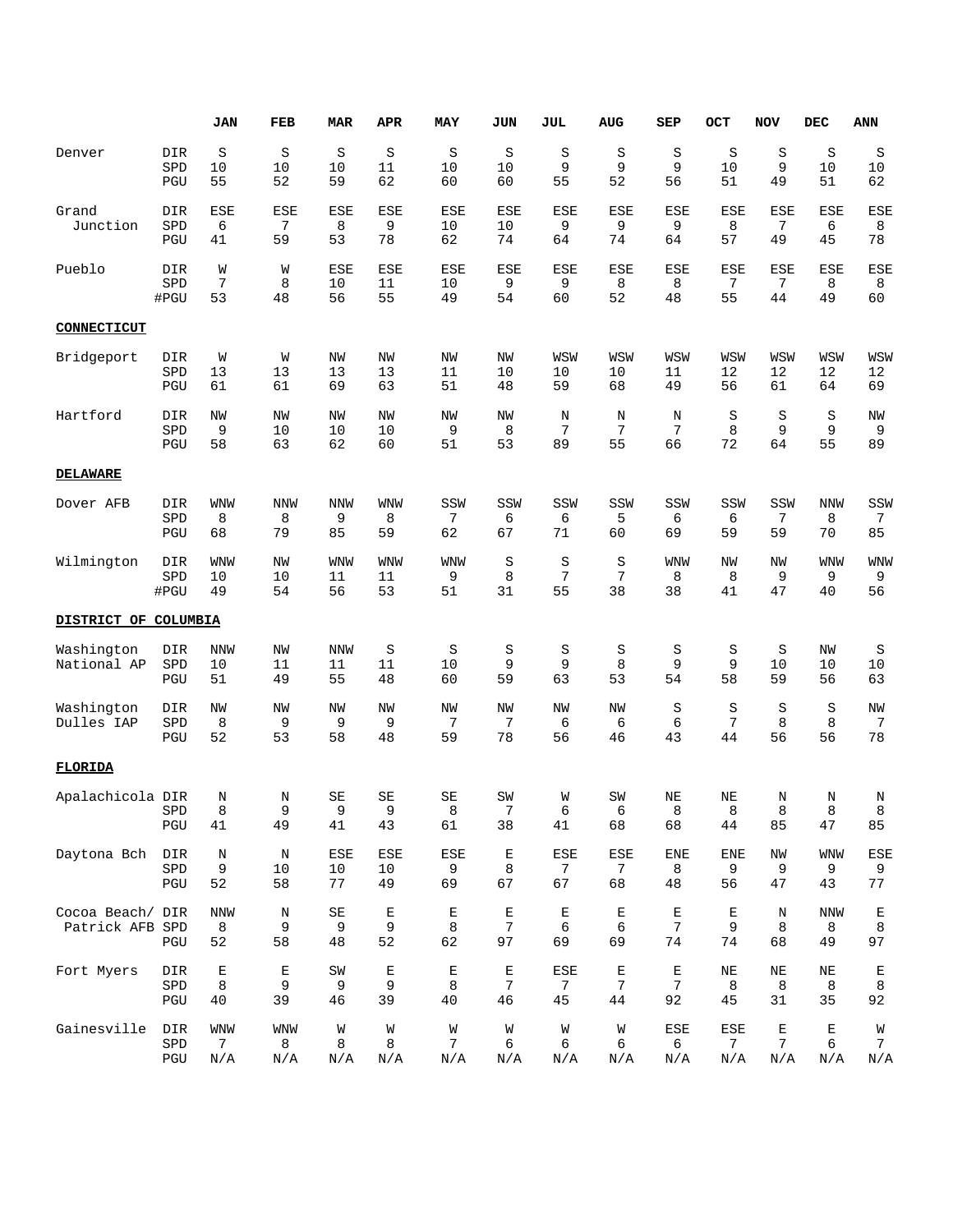|                                 |                            | JAN                    | FEB                    | <b>MAR</b>             | APR                    | MAY                               | JUN                    | JUL                    | AUG                      | <b>SEP</b>             | OCT                          | <b>NOV</b>             | DEC                    | <b>ANN</b>                                 |
|---------------------------------|----------------------------|------------------------|------------------------|------------------------|------------------------|-----------------------------------|------------------------|------------------------|--------------------------|------------------------|------------------------------|------------------------|------------------------|--------------------------------------------|
| Jacksonville DIR                | SPD                        | WNW<br>8               | NW<br>9                | WSW<br>9               | <b>ESE</b><br>9        | SE<br>8                           | WSW<br>8               | SW<br>7                | SW<br>7                  | <b>ENE</b><br>8        | NE<br>8                      | ΝE<br>8                | ΝW<br>8                | WSW<br>8                                   |
|                                 | PGU                        | 55                     | 62                     | 66                     | 67                     | 56                                | 58                     | 69                     | 61                       | 55                     | 47                           | 46                     | 45                     | 69                                         |
| Key West                        | DIR<br>SPD<br>$_{\rm PGU}$ | NE<br>12<br>58         | ΝE<br>12<br>52         | ΝE<br>12<br>75         | NE<br>12<br>63         | <b>ESE</b><br>11<br>52            | <b>ESE</b><br>10<br>51 | <b>ESE</b><br>10<br>51 | <b>ESE</b><br>9<br>56    | <b>ESE</b><br>10<br>58 | <b>ESE</b><br>11<br>67       | <b>ESE</b><br>12<br>69 | <b>ESE</b><br>12<br>48 | <b>ESE</b><br>11<br>75                     |
|                                 |                            |                        |                        |                        |                        |                                   |                        |                        |                          |                        |                              |                        |                        |                                            |
| Miami                           | DIR<br>SPD<br>PGU          | <b>NNW</b><br>10<br>45 | <b>NNW</b><br>10<br>61 | <b>ESE</b><br>11<br>59 | <b>ESE</b><br>11<br>55 | <b>ESE</b><br>10<br>46            | ESE<br>8<br>58         | <b>ESE</b><br>8<br>56  | <b>ESE</b><br>8<br>115   | Е<br>8<br>62           | <b>ENE</b><br>9<br>47        | Е<br>10<br>49          | <b>NNW</b><br>9<br>46  | <b>ESE</b><br>9<br>115                     |
| Orlando                         | <b>DIR</b><br>SPD          | $\rm N$<br>8           | N<br>9                 | N<br>9                 | $\rm N$<br>9           | N<br>8                            | N<br>7                 | N<br>6                 | N<br>6                   | S<br>7                 | S<br>8                       | S<br>8                 | S<br>8                 | N<br>8                                     |
|                                 | PGU                        | 48                     | 51                     | 62                     | 53                     | 68                                | 62                     | 74                     | 62                       | 56                     | 40                           | 41                     | 43                     | 74                                         |
| Panama City/ DIR<br>Tyndall AFB | SPD                        | $\rm N$<br>7           | N<br>7                 | SSE<br>8               | S<br>7                 | $\rm S$<br>6                      | WSW<br>6               | WSW<br>6               | $\mathbf E$<br>5         | <b>ENE</b><br>6        | N<br>6                       | N<br>6                 | $\rm N$<br>7           | N<br>6                                     |
|                                 | PGU                        | 54                     | 60                     | 59                     | 63                     | 60                                | 69                     | 64                     | 78                       | 79                     | 49                           | 69                     | 53                     | 79                                         |
| Pensacola<br><b>NAS</b>         | DIR<br>SPD<br>PGU          | N<br>10<br>35          | N<br>11<br>35          | N<br>11<br>35          | $\rm N$<br>12<br>35    | N<br>10<br>32                     | N<br>10<br>32          | <b>ESE</b><br>8<br>35  | ESE<br>7<br>35           | <b>ESE</b><br>9<br>53  | SE<br>9<br>35                | SE<br>9<br>35          | SE<br>10<br>34         | N<br>10<br>53                              |
|                                 |                            |                        |                        |                        |                        |                                   |                        |                        |                          |                        |                              |                        |                        |                                            |
| Tallahassee                     | DIR<br>SPD<br>PGU          | $\rm N$<br>7<br>44     | N<br>7<br>51           | S<br>8<br>53           | S<br>7<br>48           | $\rm S$<br>6<br>41                | N<br>5<br>76           | $\rm S$<br>5<br>67     | N<br>5<br>64             | <b>ENE</b><br>6<br>83  | Ν<br>6<br>58                 | N<br>6<br>68           | N<br>6<br>36           | Ν<br>6<br>83                               |
| Tampa                           | DIR                        | <b>ENE</b>             | ENE                    | ENE                    | <b>ENE</b>             | Ε                                 | $\mathbf E$            | Е                      | $\mathbf E$              | Е                      | Ε                            | W                      | W                      | E                                          |
|                                 | SPD<br>PGU                 | 9<br>44                | 9<br>46                | 10<br>58               | 9<br>49                | 9<br>51                           | 8<br>61                | 7<br>60                | 7<br>48                  | 8<br>45                | 8<br>53                      | 8<br>60                | 8<br>37                | 8<br>61                                    |
| Vero Beach                      | DIR<br>SPD                 | $\rm N$<br>9           | N<br>9                 | ESE<br>10              | SE<br>10               | ESE<br>9                          | ESE<br>8               | <b>ESE</b><br>7        | ESE<br>7                 | <b>ENE</b><br>7        | <b>ENE</b><br>9              | ESE<br>9               | NW<br>8                | <b>ESE</b><br>8                            |
|                                 | PGU                        | N/A                    | N/A                    | N/A                    | N/A                    | N/A                               | N/A                    | N/A                    | N/A                      | N/A                    | N/A                          | N/A                    | N/A                    | N/A                                        |
| W. Palm Bch                     | DIR<br>SPD<br>#PGU         | NW<br>10<br>46         | NW<br>11<br>40         | NW<br>11<br>43         | NW<br>11<br>38         | SE<br>10<br>39                    | SE<br>8<br>53          | SE<br>8<br>32          | SE<br>8<br>41            | ESE<br>9<br>52         | ESE<br>10<br>45              | <b>ESE</b><br>11<br>46 | ESE<br>10<br>48        | ESE<br>10<br>53                            |
| <b>GEORGIA</b>                  |                            |                        |                        |                        |                        |                                   |                        |                        |                          |                        |                              |                        |                        |                                            |
| Albany NAS                      | DIR<br>SPD                 | NW<br>7                | NW<br>8                | SSW<br>8               | SSW<br>7               | SSW<br>6                          | SW<br>6                | SSW<br>6               | <b>ENE</b><br>5          | <b>ENE</b><br>6        | NE<br>6                      | ΝE<br>6                | NW<br>6                | <b>ENE</b><br>6                            |
|                                 | PGU                        | 54                     | 55                     | 64                     | 89                     | 62                                | 61                     | 55                     | 72                       | 44                     | 49                           | 56                     | 45                     | 89                                         |
| Athens                          | DIR<br>${\tt SPD}$<br>PGU  | <b>WNW</b><br>8<br>55  | <b>WNW</b><br>9<br>54  | <b>WNW</b><br>9<br>83  | <b>WNW</b><br>8<br>60  | <b>WNW</b><br>$\mathcal{I}$<br>52 | <b>WNW</b><br>7<br>58  | <b>WNW</b><br>6<br>78  | <b>WNW</b><br>6<br>56    | WSW<br>7<br>55         | WSW<br>$7\phantom{.0}$<br>47 | WSW<br>8<br>59         | WSW<br>8<br>45         | <b>WNW</b><br>7<br>83                      |
|                                 |                            |                        |                        |                        |                        |                                   |                        |                        |                          |                        |                              |                        |                        |                                            |
| Atlanta                         | DIR<br>SPD<br>PGU          | ΝW<br>$10$<br>55       | NW<br>11<br>68         | NW<br>11<br>61         | <b>WNW</b><br>10<br>61 | NW<br>9<br>72                     | W<br>8<br>60           | W<br>8<br>77           | $\mathbf E$<br>7<br>63   | $\mathbf E$<br>8<br>45 | $\mathbb E$<br>9<br>56       | ΝW<br>9<br>56          | NW<br>10<br>47         | $\ensuremath{\text{NW}}\xspace$<br>9<br>77 |
| Augusta                         | DIR<br>SPD                 | W<br>7                 | <b>WNW</b><br>8        | <b>WNW</b><br>8        | $\rm S$<br>7           | SE<br>6                           | SE<br>6                | WSW<br>6               | $\operatorname{SE}$<br>5 | ΝE<br>5                | <b>NNW</b><br>6              | <b>WNW</b><br>6        | <b>WNW</b><br>6        | WSW<br>6                                   |
|                                 | #PGU                       | 44                     | 43                     | 48                     | 43                     | 52                                | 49                     | 45                     | 33                       | 38                     | 52                           | 49                     | 40                     | 52                                         |
| Brunswick/<br>Glynco NAS        | DIR<br>${\tt SPD}$         | <b>WNW</b><br>7        | W<br>8                 | W<br>8                 | SSE<br>7               | SSE<br>$\overline{7}$             | SSE<br>7               | SSW<br>6               | SSE<br>6                 | ΝE<br>6                | <b>NNE</b><br>6              | <b>NNE</b><br>6        | <b>NNE</b><br>6        | SW<br>7                                    |
|                                 | PGU                        | 48                     | 48                     | 56                     | 64                     | 61                                | 49                     | 62                     | 64                       | 61                     | 45                           | 60                     | 41                     | 64                                         |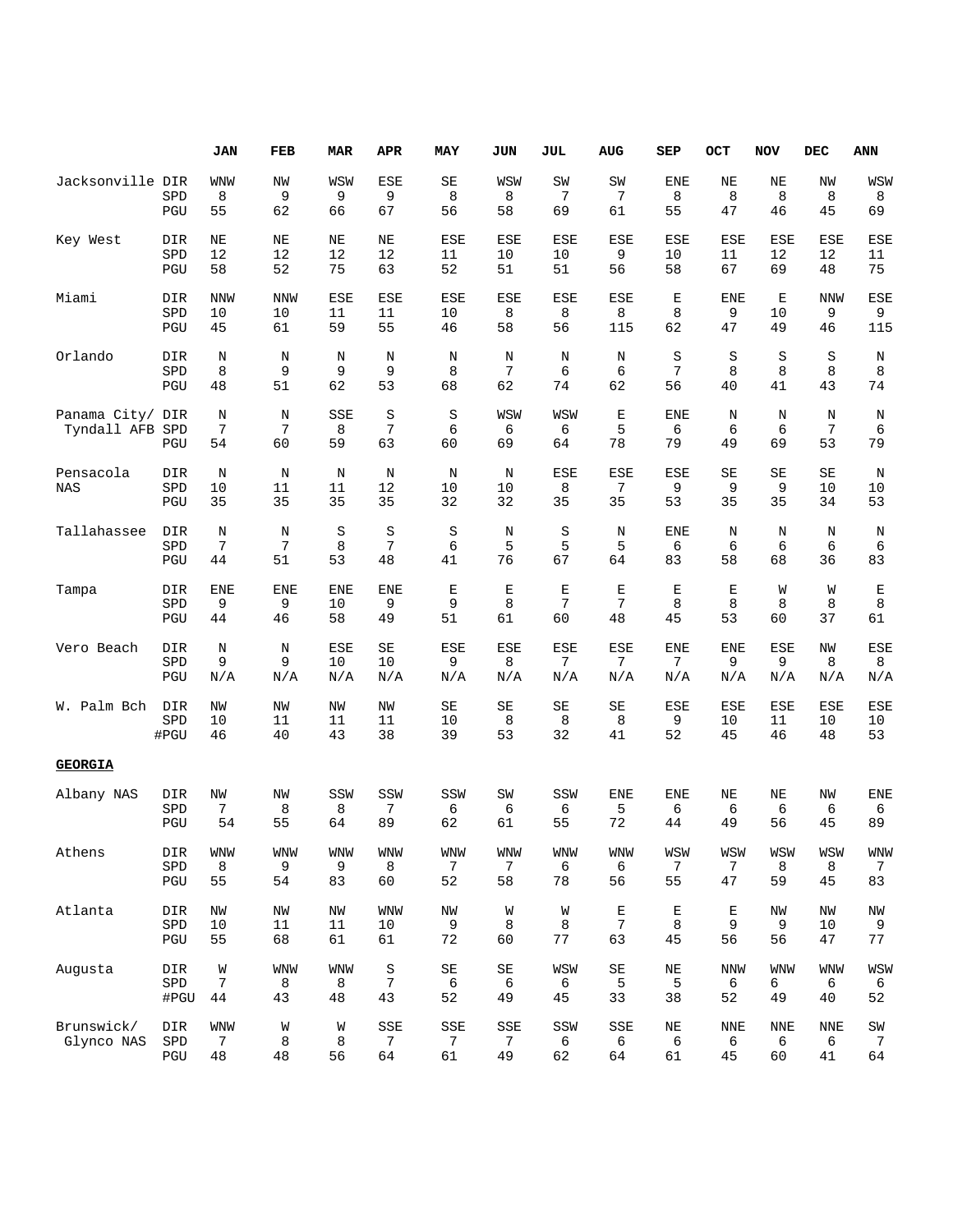|                                |                   | JAN                    | FEB                   | <b>MAR</b>             | APR                     | MAY                           | JUN                     | JUL                    | <b>AUG</b>             | SEP                    | OCT                    | <b>NOV</b>            | <b>DEC</b>                   | <b>ANN</b>                        |
|--------------------------------|-------------------|------------------------|-----------------------|------------------------|-------------------------|-------------------------------|-------------------------|------------------------|------------------------|------------------------|------------------------|-----------------------|------------------------------|-----------------------------------|
| Columbus                       | DIR               | <b>ENE</b>             | <b>ENE</b>            | NW                     | NW                      | <b>WNW</b>                    | WNW                     | S                      | S                      | Е                      | $\mathbf E$            | <b>ENE</b>            | <b>ENE</b>                   | <b>ENE</b>                        |
|                                | SPD               | 7                      | 8                     | 8                      | 7                       | 7                             | 6                       | 6                      | 6                      | 6                      | 7                      | 7                     | 7                            | 7                                 |
|                                | #PGU              | 53                     | 37                    | 44                     | 40                      | 46                            | 62                      | 39                     | 40                     | 38                     | 52                     | 40                    | 33                           | 62                                |
| Macon                          | DIR               | WNW                    | <b>WNW</b>            | WNW                    | <b>WNW</b>              | <b>WNW</b>                    | WNW                     | WSW                    | <b>ENE</b>             | <b>ENE</b>             | <b>ENE</b>             | WNW                   | <b>WNW</b>                   | <b>WNW</b>                        |
|                                | SPD               | 8                      | 9                     | 9                      | 9                       | 7                             | 7                       | 7                      | 7                      | 6                      | 7                      | 7                     | 7                            | 8                                 |
|                                | #PGU              | 46                     | 44                    | 43                     | 72                      | 64                            | 36                      | 41                     | 51                     | 39                     | 45                     | 54                    | 33                           | 72                                |
| Savannah                       | DIR               | W                      | W                     | WNW                    | WNW                     | S                             | S                       | S                      | S                      | S                      | S                      | SW                    | SW                           | W                                 |
|                                | SPD               | 9                      | 9                     | 9                      | 9                       | 8                             | 8                       | 7                      | 7                      | 7                      | 8                      | 8                     | 8                            | 8                                 |
|                                | PGU               | 51                     | 49                    | 68                     | 53                      | 68                            | 66                      | 63                     | 58                     | 54                     | 61                     | 62                    | 48                           | 68                                |
| Valdosta/<br>Moody AFB         | DIR<br>SPD<br>PGU | <b>WNW</b><br>5<br>51  | <b>NNW</b><br>6<br>56 | SSW<br>6<br>55         | WSW<br>5<br>60          | $\mathbf{E}% _{0}$<br>5<br>59 | WSW<br>3<br>75          | SSW<br>3<br>51         | WSW<br>3<br>55         | <b>NNE</b><br>3<br>53  | <b>NNE</b><br>5<br>51  | <b>ENE</b><br>5<br>63 | <b>NNE</b><br>5<br>45        | <b>ENE</b><br>5<br>75             |
| <b>HAWAII</b>                  |                   |                        |                       |                        |                         |                               |                         |                        |                        |                        |                        |                       |                              |                                   |
| Barbers PT<br><b>NAS</b>       | DIR<br>SPD<br>PGU | <b>ENE</b><br>9<br>69  | <b>ENE</b><br>9<br>59 | <b>ENE</b><br>10<br>59 | <b>ENE</b><br>10<br>45  | <b>ENE</b><br>9<br>44         | <b>ENE</b><br>9<br>45   | <b>ENE</b><br>10<br>43 | <b>ENE</b><br>9<br>52  | <b>ENE</b><br>9<br>48  | <b>ENE</b><br>9<br>41  | <b>ENE</b><br>9<br>70 | <b>ENE</b><br>9<br>52        | <b>ENE</b><br>9<br>70             |
| Kaneohe Bay<br><b>MCAS</b>     | DIR<br>SPD<br>PGU | $\mathbf E$<br>8<br>96 | E<br>9<br>75          | Е<br>12<br>59          | $\mathbf E$<br>10<br>60 | $\mathbf E$<br>10<br>47       | $\mathbf E$<br>10<br>41 | <b>ENE</b><br>10<br>46 | <b>ENE</b><br>10<br>53 | $\mathbf E$<br>9<br>40 | $\mathbf E$<br>9<br>54 | E<br>9<br>92          | E<br>8<br>64                 | Е<br>9<br>96                      |
| Hilo                           | DIR               | SW                     | SW                    | SW                     | SW                      | SW                            | SW                      | WSW                    | SW                     | SW                     | SW                     | SW                    | SW                           | SW                                |
|                                | SPD               | 8                      | 8                     | 8                      | 8                       | 8                             | 7                       | 7                      | 7                      | 7                      | 7                      | 7                     | 7                            | 7                                 |
|                                | PGU               | 47                     | 55                    | 40                     | 40                      | 41                            | 32                      | 36                     | 36                     | 37                     | 33                     | 36                    | 45                           | 55                                |
| Honolulu                       | DIR               | <b>ENE</b>             | <b>ENE</b>            | <b>ENE</b>             | <b>ENE</b>              | <b>ENE</b>                    | <b>ENE</b>              | <b>ENE</b>             | <b>ENE</b>             | <b>ENE</b>             | <b>ENE</b>             | <b>ENE</b>            | <b>ENE</b>                   | <b>ENE</b>                        |
|                                | SPD               | 10                     | 10                    | 11                     | 12                      | 12                            | 13                      | 13                     | 13                     | 11                     | 11                     | 11                    | 10                           | 11                                |
|                                | PGU               | 41                     | 46                    | 51                     | 41                      | 39                            | 35                      | 40                     | 36                     | 49                     | 35                     | 40                    | 46                           | 51                                |
| Kahului                        | DIR               | NE                     | ΝE                    | ΝE                     | NE                      | NE                            | NE                      | NE                     | NE                     | NE                     | NE                     | ΝE                    | NE                           | ΝE                                |
|                                | SPD               | 13                     | 14                    | 14                     | 15                      | 17                            | 17                      | 18                     | 17                     | 16                     | 13                     | 14                    | 13                           | 15                                |
|                                | PGU               | 54                     | 46                    | 52                     | 49                      | 44                            | 47                      | 46                     | 45                     | 44                     | 46                     | 51                    | 54                           | 54                                |
| Lihue                          | DIR               | <b>ENE</b>             | <b>ENE</b>            | <b>ENE</b>             | <b>ENE</b>              | <b>ENE</b>                    | <b>ENE</b>              | <b>ENE</b>             | <b>ENE</b>             | <b>ENE</b>             | <b>ENE</b>             | <b>ENE</b>            | <b>ENE</b>                   | <b>ENE</b>                        |
|                                | SPD               | 11                     | 12                    | 13                     | 13                      | 13                            | 13                      | 14                     | 13                     | 12                     | 12                     | 12                    | 12                           | 12                                |
|                                | PGU               | 66                     | 59                    | 54                     | 47                      | 40                            | 39                      | 41                     | 38                     | 115                    | 40                     | 51                    | 53                           | 115                               |
| Pearl Harbor/DIR<br>Hickam AFB | SPD<br>PGU        | <b>ENE</b><br>9<br>52  | ENE<br>10<br>53       | ENE<br>12<br>49        | <b>ENE</b><br>13<br>47  | ENE<br>12<br>40               | <b>ENE</b><br>13<br>43  | <b>ENE</b><br>14<br>51 | <b>ENE</b><br>13<br>41 | <b>ENE</b><br>12<br>38 | <b>ENE</b><br>12<br>40 | ENE<br>10<br>81       | ENE<br>10<br>49              | <b>ENE</b><br>12<br>81            |
| Wahiawa/<br>Wheeler AFB        | DIR<br>SPD<br>PGU | NW<br>7<br>46          | $\rm{NE}$<br>7<br>38  | $\rm NE$<br>8<br>46    | NE<br>7<br>31           | $\rm{NE}$<br>8<br>31          | $\rm{NE}$<br>8<br>31    | $\rm{NE}$<br>8<br>38   | NE<br>8<br>38          | NE<br>7<br>31          | NE<br>7<br>31          | ΝE<br>6<br>31         | NE<br>$\boldsymbol{7}$<br>31 | $\rm{NE}$<br>$\overline{7}$<br>46 |
| <b>IDAHO</b>                   |                   |                        |                       |                        |                         |                               |                         |                        |                        |                        |                        |                       |                              |                                   |
| Boise                          | DIR               | ESE                    | ESE                   | ESE                    | ESE                     | ESE                           | ESE                     | ΝW                     | NW                     | NW                     | ΝW                     | ΝW                    | ΝW                           | <b>ESE</b>                        |
|                                | SPD               | 8                      | 9                     | 10                     | 10                      | 9                             | 9                       | 8                      | 8                      | 8                      | 8                      | 8                     | 8                            | 9                                 |
|                                | PGU               | 59                     | 45                    | 53                     | 58                      | 49                            | 54                      | 71                     | 54                     | 49                     | 47                     | 54                    | 47                           | 71                                |
| Lewiston                       | DIR               | $\rm S$                | $\mathbf E$           | $\mathbf E$            | <b>WNW</b>              | WNW                           | WNW                     | <b>WNW</b>             | WNW                    | <b>WNW</b>             | $\mathbf E$            | $\mathbf E$           | $\rm S$                      | <b>WNW</b>                        |
|                                | SPD               | 6                      | 7                     | 6                      | 7                       | 6                             | 6                       | 6                      | 5                      | 5                      | 5                      | 6                     | 6                            | 6                                 |
|                                | PGU               | 72                     | 64                    | 60                     | 58                      | 54                            | 54                      | 59                     | 51                     | 59                     | 59                     | 59                    | 63                           | 72                                |
| Pocatello                      | DIR               | WSW                    | WSW                   | WSW                    | WSW                     | WSW                           | WSW                     | WSW                    | WSW                    | WSW                    | WSW                    | WSW                   | WSW                          | WSW                               |
|                                | SPD               | 10                     | 11                    | 11                     | 12                      | 11                            | 10                      | 9                      | 9                      | 9                      | 10                     | 11                    | 10                           | 10                                |
|                                | PGU               | 68                     | 60                    | 64                     | 66                      | 61                            | 70                      | 66                     | 68                     | 51                     | 51                     | 58                    | 58                           | 70                                |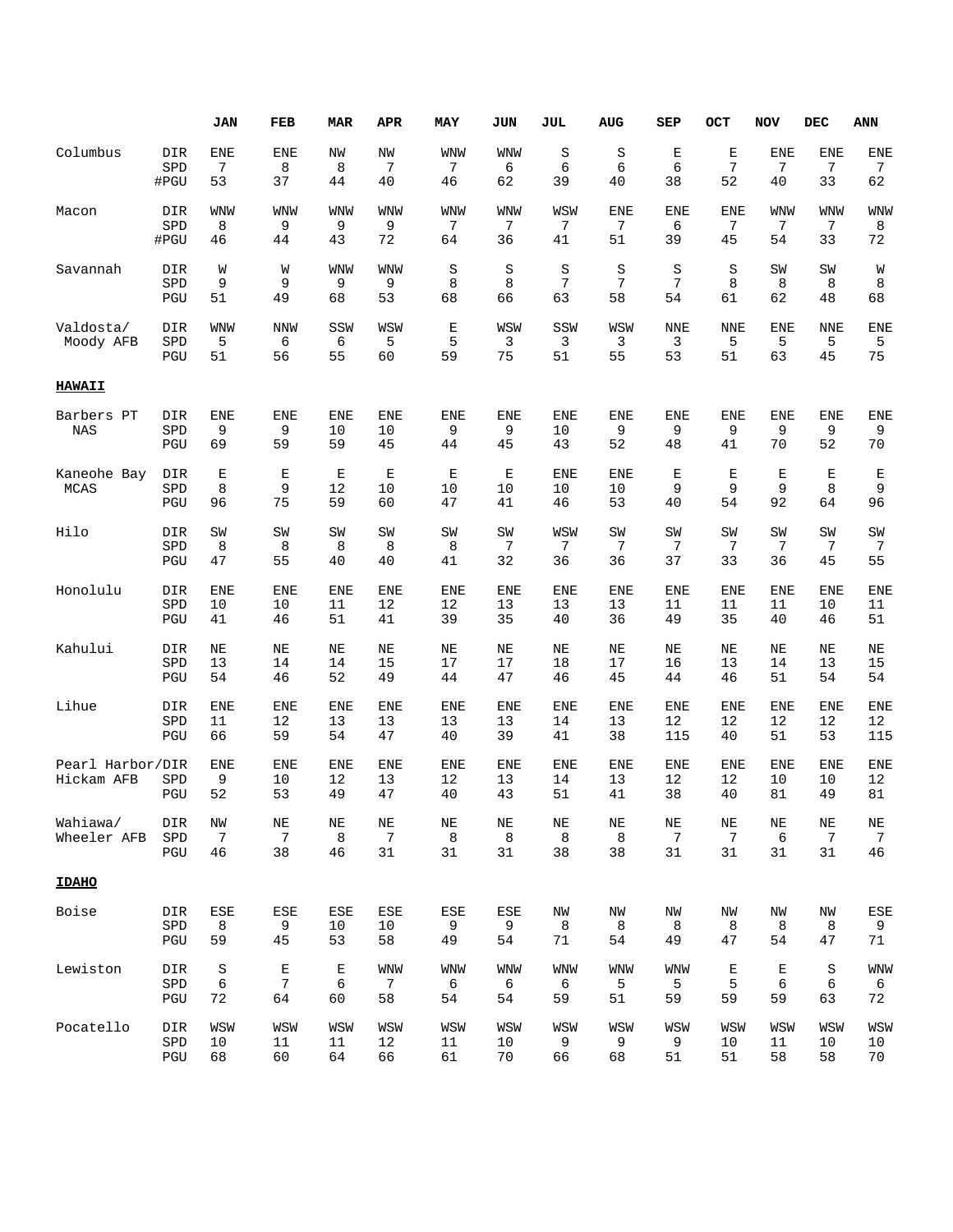|                          |                     | <b>JAN</b>              | FEB                       | <b>MAR</b>             | <b>APR</b>             | MAY                    | JUN                              | JUL                    | <b>AUG</b>     | SEP                 | OCT            | <b>NOV</b>          | DEC                 | <b>ANN</b>              |
|--------------------------|---------------------|-------------------------|---------------------------|------------------------|------------------------|------------------------|----------------------------------|------------------------|----------------|---------------------|----------------|---------------------|---------------------|-------------------------|
| <b>ILLINOIS</b>          |                     |                         |                           |                        |                        |                        |                                  |                        |                |                     |                |                     |                     |                         |
| Chicago<br>O'Hare        | DIR<br>SPD<br>PGU   | W<br>12<br>58           | W<br>12<br>54             | W<br>12<br>84          | NE<br>12<br>69         | NE<br>11<br>55         | NE<br>9<br>63                    | SW<br>9<br>54          | SW<br>8<br>64  | S<br>9<br>58        | S<br>10<br>57  | S<br>11<br>62       | W<br>11<br>53       | S<br>11<br>84           |
| Chicago<br>Midway AP     | DIR<br>SPD<br>\$PGU | W<br>12<br>50           | W<br>12<br>51             | W<br>12<br>54          | W<br>12<br>50          | SSW<br>10<br>54        | $\texttt{SW}$<br>10<br>50        | SW<br>8<br>46          | SW<br>8<br>54  | S<br>9<br>48        | S<br>10<br>45  | SSW<br>11<br>60     | W<br>11<br>50       | W<br>10<br>60           |
| Moline                   | DIR<br>SPD<br>PGU   | <b>WNW</b><br>11<br>59  | <b>WNW</b><br>11<br>54    | <b>WNW</b><br>12<br>69 | <b>WNW</b><br>12<br>69 | S<br>10<br>60          | S<br>9<br>59                     | $\rm S$<br>8<br>52     | S<br>7<br>81   | S<br>8<br>49        | S<br>9<br>61   | WNW<br>11<br>52     | WNW<br>11<br>56     | <b>WNW</b><br>10<br>81  |
| Peoria                   | DIR<br>SPD<br>PGU   | S<br>11<br>53           | $\rm S$<br>11<br>53       | $\rm S$<br>12<br>68    | S<br>12<br>69          | S<br>10<br>61          | S<br>9<br>63                     | S<br>8<br>67           | S<br>7<br>54   | S<br>8<br>75        | S<br>9<br>56   | S<br>11<br>62       | S<br>11<br>59       | S<br>10<br>75           |
| Rantoul/<br>Chanute AFB  | DIR<br>SPD<br>PGU   | W<br>12<br>70           | <b>WNW</b><br>12<br>60    | W<br>12<br>71          | S<br>13<br>87          | S<br>10<br>62          | S<br>9<br>78                     | SW<br>7<br>54          | S<br>7<br>79   | S<br>8<br>60        | S<br>9<br>58   | S<br>10<br>62       | S<br>10<br>58       | S<br>10<br>87           |
| Rockford                 | DIR<br>SPD<br>PGU   | <b>WNW</b><br>11<br>51  | WNW<br>11<br>54           | WNW<br>12<br>54        | <b>WNW</b><br>12<br>58 | <b>WNW</b><br>10<br>81 | S<br>9<br>54                     | S<br>8<br>92           | S<br>8<br>58   | S<br>8<br>58        | S<br>9<br>52   | $\rm S$<br>10<br>59 | S<br>10<br>62       | S<br>10<br>92           |
| Springfield              | DIR<br>SPD<br>PGU   | <b>WNW</b><br>13<br>51  | $\rm S$<br>12<br>51       | S<br>13<br>71          | S<br>13<br>63          | S<br>11<br>67          | S<br>10<br>59                    | $\rm S$<br>8<br>60     | S<br>8<br>69   | S<br>9<br>54        | S<br>10<br>53  | $\rm S$<br>13<br>58 | S<br>12<br>60       | $\rm S$<br>11<br>71     |
| <b>INDIANA</b>           |                     |                         |                           |                        |                        |                        |                                  |                        |                |                     |                |                     |                     |                         |
| Columbus/<br>Bakalar AFB | DIR<br>SPD<br>PGU   | S<br>9<br>38            | S<br>9<br>54              | S<br>10<br>46          | S<br>10<br>46          | S<br>8<br>38           | SSW<br>7<br>46                   | SSW<br>6<br>38         | SSW<br>6<br>38 | S<br>7<br>31        | S<br>7<br>46   | S<br>9<br>46        | S<br>9<br>38        | S<br>8<br>54            |
| Evansville               | DIR<br>SPD<br>#PGU  | NW<br>9<br>51           | NW<br>9<br>64             | NW<br>10<br>61         | S<br>10<br>62          | SSW<br>8<br>69         | SW<br>7<br>74                    | WSW<br>6<br>56         | SW<br>6<br>44  | S<br>6<br>55        | S<br>7<br>48   | $\rm S$<br>9<br>70  | NW<br>9<br>56       | S<br>8<br>74            |
| Fort Wayne               | DIR<br>SPD<br>PGU   | W<br>11<br>58           | W<br>11<br>56             | W<br>12<br>59          | W<br>12<br>60          | SW<br>10<br>59         | SW<br>9<br>58                    | SW<br>8<br>54          | SW<br>7<br>59  | SW<br>8<br>46       | SW<br>9<br>63  | W<br>11<br>58       | W<br>11<br>58       | SW<br>10<br>63          |
| Indianapolis DIR         | SPD<br>#PGU         | WSW<br>11<br>61         | WSW<br>11<br>53           | SW<br>12<br>62         | SW<br>12<br>$7\,4$     | WSW<br>10<br>62        | WSW<br>9<br>62                   | SW<br>8<br>55          | SW<br>7<br>70  | SW<br>8<br>46       | SW<br>9<br>49  | SW<br>11<br>67      | SW<br>11<br>64      | SW<br>10<br>$7\,4$      |
| Peru/<br>Grissom AFB SPD | DIR<br>PGU          | W<br>12<br>68           | W<br>10<br>64             | W<br>10<br>62          | W<br>10<br>69          | $\rm N$<br>8<br>60     | $\rm S$<br>$7\phantom{.0}$<br>60 | W<br>6<br>64           | S<br>5<br>74   | S<br>6<br>58        | S<br>8<br>51   | W<br>9<br>60        | W<br>$10$<br>64     | W<br>8<br>74            |
| South Bend               | DIR<br>SPD<br>PGU   | $\mbox{SW}$<br>12<br>59 | $\mbox{SW}$<br>$11$<br>58 | SW<br>12<br>54         | SW<br>12<br>66         | SSW<br>10<br>86        | SSW<br>9<br>$71\,$               | $\mbox{SW}$<br>8<br>66 | SW<br>8<br>92  | SW<br>9<br>63       | SW<br>10<br>59 | SW<br>11<br>74      | SW<br>11<br>54      | SW<br>10<br>92          |
| <b>IOWA</b>              |                     |                         |                           |                        |                        |                        |                                  |                        |                |                     |                |                     |                     |                         |
| Des Moines               | DIR<br>SPD<br>PGU   | ΝW<br>12<br>55          | ΝW<br>$11\,$<br>62        | ΝW<br>13<br>58         | ΝW<br>13<br>66         | $\rm S$<br>11<br>54    | $\rm S$<br>10<br>58              | S<br>9<br>83           | S<br>9<br>63   | $\rm S$<br>10<br>54 | S<br>10<br>60  | ΝW<br>12<br>62      | ΝW<br>11<br>55      | $\rm S$<br>$11\,$<br>83 |
| Dubuque                  | DIR<br>SPD<br>PGU   | $\rm S$<br>11<br>58     | S<br>13<br>52             | ΝW<br>13<br>62         | $\rm S$<br>12<br>68    | $\rm S$<br>10<br>74    | S<br>9<br>55                     | $\rm S$<br>9<br>74     | S<br>8<br>62   | S<br>9<br>58        | S<br>11<br>54  | S<br>11<br>55       | $\rm S$<br>11<br>56 | $\rm S$<br>11<br>74     |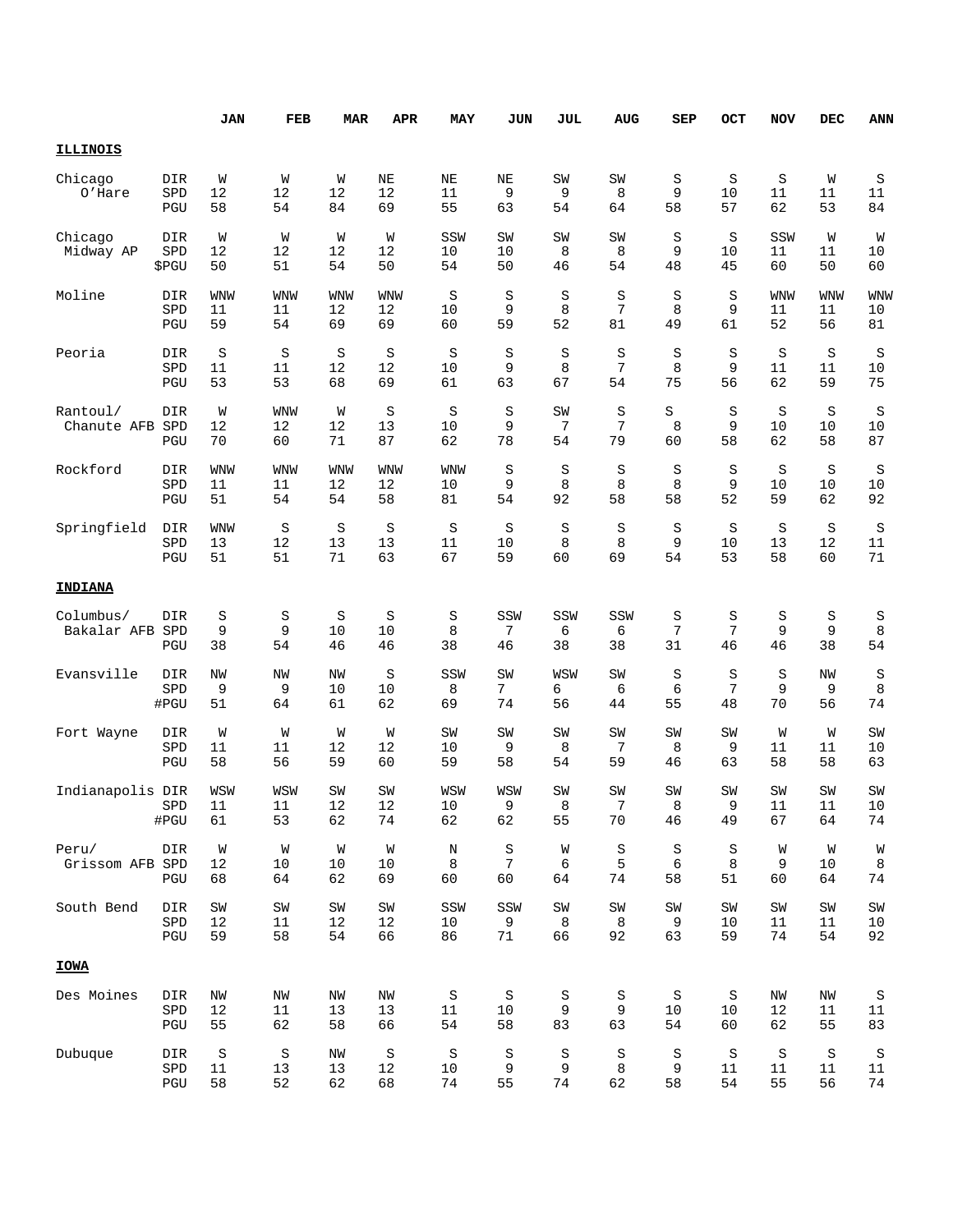|                                |                    | JAN                   | FEB                   | <b>MAR</b>    | <b>APR</b>          | <b>MAY</b>         | <b>JUN</b>         | <b>JUL</b>                | <b>AUG</b>     | <b>SEP</b>     | OCT                 | <b>NOV</b>      | ${\tt DEC}$    | ANN            |
|--------------------------------|--------------------|-----------------------|-----------------------|---------------|---------------------|--------------------|--------------------|---------------------------|----------------|----------------|---------------------|-----------------|----------------|----------------|
| Sioux City                     | DIR                | NW                    | NW                    | NW            | ΝW                  | ΝW                 | SSE                | SSE                       | $\rm SE$       | SE             | ΝW                  | NW              | ΝW             | NW             |
|                                | SPD                | 11                    | 11                    | 12            | 13                  | 12                 | 11                 | 9                         | 9              | 10             | 11                  | 11              | 11             | 11             |
|                                | #PGU               | 63                    | 58                    | 68            | 69                  | 60                 | 60                 | 67                        | 60             | 60             | 61                  | 58              | 69             | 69             |
| Waterloo                       | DIR                | ΝW                    | NW                    | NW            | ΝW                  | NW                 | NW                 | NNW                       | <b>NNW</b>     | <b>NNW</b>     | NW                  | NW              | NW             | NW             |
|                                | SPD                | 12                    | 11                    | 12            | 12                  | 11                 | 10                 | 8                         | 8              | 9              | 10                  | 11              | 11             | 11             |
|                                | PGU                | 58                    | 58                    | 54            | 63                  | 74                 | 83                 | 64                        | 51             | 49             | 55                  | 59              | 53             | 83             |
| <b>KANSAS</b>                  |                    |                       |                       |               |                     |                    |                    |                           |                |                |                     |                 |                |                |
| Concordia                      | DIR                | Ν                     | Ν                     | N             | Ν                   | Ν                  | Ν                  | S                         | S              | S              | S                   | S               | $\rm S$        | S              |
|                                | SPD                | 12                    | 12                    | 14            | 14                  | 12                 | 11                 | 11                        | 11             | 12             | 12                  | 12              | 12             | $12\,$         |
|                                | #PGU               | 60                    | 52                    | 54            | 64                  | 45                 | 62                 | 67                        | 47             | 51             | 57                  | 48              | 45             | 67             |
| Dodge City                     | DIR                | <b>NNW</b>            | <b>NNW</b>            | <b>NNW</b>    | N                   | Ν                  | Ν                  | S                         | S              | S              | S                   | S               | S              | S              |
|                                | SPD                | 11                    | 11                    | 12            | 12                  | 11                 | 11                 | 10                        | 10             | 11             | 10                  | 11              | 11             | 11             |
|                                | #PGU               | 66                    | 57                    | 48            | 61                  | 54                 | 70                 | 79                        | 75             | 59             | 54                  | 53              | 49             | 79             |
| Goodland                       | DIR                | W                     | <b>NNW</b>            | <b>NNW</b>    | <b>NNW</b>          | SSE                | SSE                | SSE                       | SSE            | S              | <b>NNW</b>          | <b>NNW</b>      | <b>NNW</b>     | SSE            |
|                                | SPD                | 13                    | 13                    | 14            | 14                  | 14                 | 13                 | $12$                      | 11             | $12$           | 12                  | 12              | 12             | 13             |
|                                | #PGU               | 64                    | 51                    | 53            | 54                  | 96                 | 51                 | 71                        | 92             | 46             | 60                  | 56              | 62             | 96             |
| Topeka                         | DIR                | N                     | N                     | N             | N                   | N                  | N                  | N                         | N              | N              | N                   | N               | N              | N              |
|                                | SPD                | 10                    | 10                    | 12            | 12                  | 10                 | 10                 | 9                         | 8              | 9              | 9                   | 10              | 10             | 10             |
|                                | #PGU               | 49                    | 47                    | 43            | 47                  | 51                 | 66                 | 62                        | 65             | 40             | 52                  | 45              | 41             | 66             |
| Wichita                        | DIR                | N                     | N                     | N             | N                   | N                  | N                  | N                         | N              | S              | $\rm S$             | S               | $\rm S$        | $\rm N$        |
|                                | SPD                | 10                    | 10                    | 11            | 11                  | 9                  | 9                  | 9                         | 8              | 9              | 9                   | 10              | 10             | 9              |
|                                | #PGU               | 59                    | 49                    | 49            | 58                  | 53                 | 59                 | 101                       | 63             | 46             | 53                  | 54              | 44             | 101            |
| <b>KENTUCKY</b>                |                    |                       |                       |               |                     |                    |                    |                           |                |                |                     |                 |                |                |
| Ft. Campbell                   | DIR                | Ν                     | Ν                     | Ν             | S                   | S                  | S                  | SSW                       | S              | S              | S                   | S               | S              | S              |
|                                | SPD                | 7                     | 6                     | 7             | 7                   | 5                  | 5                  | 3                         | 3              | 3              | 5                   | $6\phantom{1}6$ | 7              | $\epsilon$     |
|                                | PGU                | 58                    | 53                    | 64            | 58                  | 58                 | 62                 | 58                        | 74             | 53             | 46                  | 61              | 52             | 74             |
| Jackson                        | DIR                | SW                    | SW                    | S             | S                   | $\rm S$            | S                  | S                         | S              | S              | S                   | S               | S              | S              |
|                                | SPD                | 8                     | 8                     | 8             | 8                   | 7                  | 6                  | 6                         | 6              | 6              | 7                   | 8               | 8              | $\overline{7}$ |
|                                | PGU                | 55                    | 60                    | 53            | 58                  | 49                 | 60                 | 55                        | 46             | 39             | 48                  | 51              | 60             | 60             |
| Lexington                      | DIR                | $\rm S$               | S                     | S             | $\rm S$             | $\rm S$            | $\rm S$            | $\rm S$                   | $\rm S$        | S              | S                   | S               | $\rm S$        | S              |
|                                | SPD                | 11                    | 11                    | 11            | $11\,$              | 9                  | 8                  | 7                         | 7              | 8              | 8                   | 10              | 10             | 9              |
|                                | PGU                | 53                    | 56                    | 49            | 61                  | 59                 | 64                 | 56                        | 51             | 40             | 44                  | 53              | 54             | 64             |
| Louisville                     | DIR                | <b>WNW</b>            | <b>WNW</b>            | <b>WNW</b>    | <b>WNW</b>          | NW                 | NW                 | $\rm S$                   | S              | S              | S                   | S               | S              | S              |
|                                | ${\tt SPD}$        | 10                    | $10^{-}$              | 10            | 10                  | 8                  | 7                  | 7                         | 6              | 7              | 7                   | 9               | q              | 8              |
|                                | #PGU               | 43                    | 47                    | 43            | 45                  | 53                 | 39                 | 44                        | 49             | 32             | 41                  | 48              | 38             | 53             |
| Paducah                        | DIR                | S                     | S                     | S             | S                   | S                  | S                  | S                         | S              | S              | S                   | S               | S              | $\rm S$        |
|                                | SPD                | 10                    | 9                     | 10            | 10                  | 8                  | 7                  | 6                         | 6              | 6              | $7\phantom{.}$      | 9               | 9              | $\,8\,$        |
|                                | #PGU               | 51                    | 54                    | 60            | 64                  | 84                 | 58                 | 59                        | 51             | 52             | 52                  | 63              | 58             | 84             |
| LOUISIANA                      |                    |                       |                       |               |                     |                    |                    |                           |                |                |                     |                 |                |                |
| Alexandria/<br>England AFB SPD | DIR<br>PGU         | <b>NNW</b><br>5<br>60 | <b>NNW</b><br>6<br>51 | S<br>6<br>64  | S<br>5<br>67        | S<br>3<br>72       | S<br>3<br>83       | S<br>2<br>51              | SSE<br>2<br>54 | NNE<br>3<br>55 | SSE<br>3<br>48      | SSE<br>5<br>60  | SSE<br>5<br>51 | SSE<br>3<br>83 |
| Baton Rouge                    | DIR                | N                     | Ν                     | Ν             | Ν                   | ESE                | ESE                | S                         | S              | ESE            | ESE                 | S               | S              | ESE            |
|                                | SPD                | 9                     | 9                     | 9             | 9                   | 8                  | 7                  | 6                         | 6              | $\overline{7}$ | 7                   | 8               | 8              | 8              |
|                                | #PGU               | 37                    | 32                    | 49            | 36                  | 37                 | 46                 | 40                        | 32             | 34             | 41                  | 35              | 31             | 49             |
| Lake Charles DIR               | ${\tt SPD}$<br>PGU | N<br>10<br>49         | N<br>10<br>62         | S<br>10<br>58 | $\rm S$<br>10<br>70 | $\rm S$<br>9<br>55 | $\rm S$<br>8<br>61 | S<br>$\overline{7}$<br>49 | S<br>6<br>56   | NE<br>7<br>58  | $\rm NE$<br>8<br>49 | Ν<br>9<br>69    | N<br>10<br>46  | S<br>9<br>70   |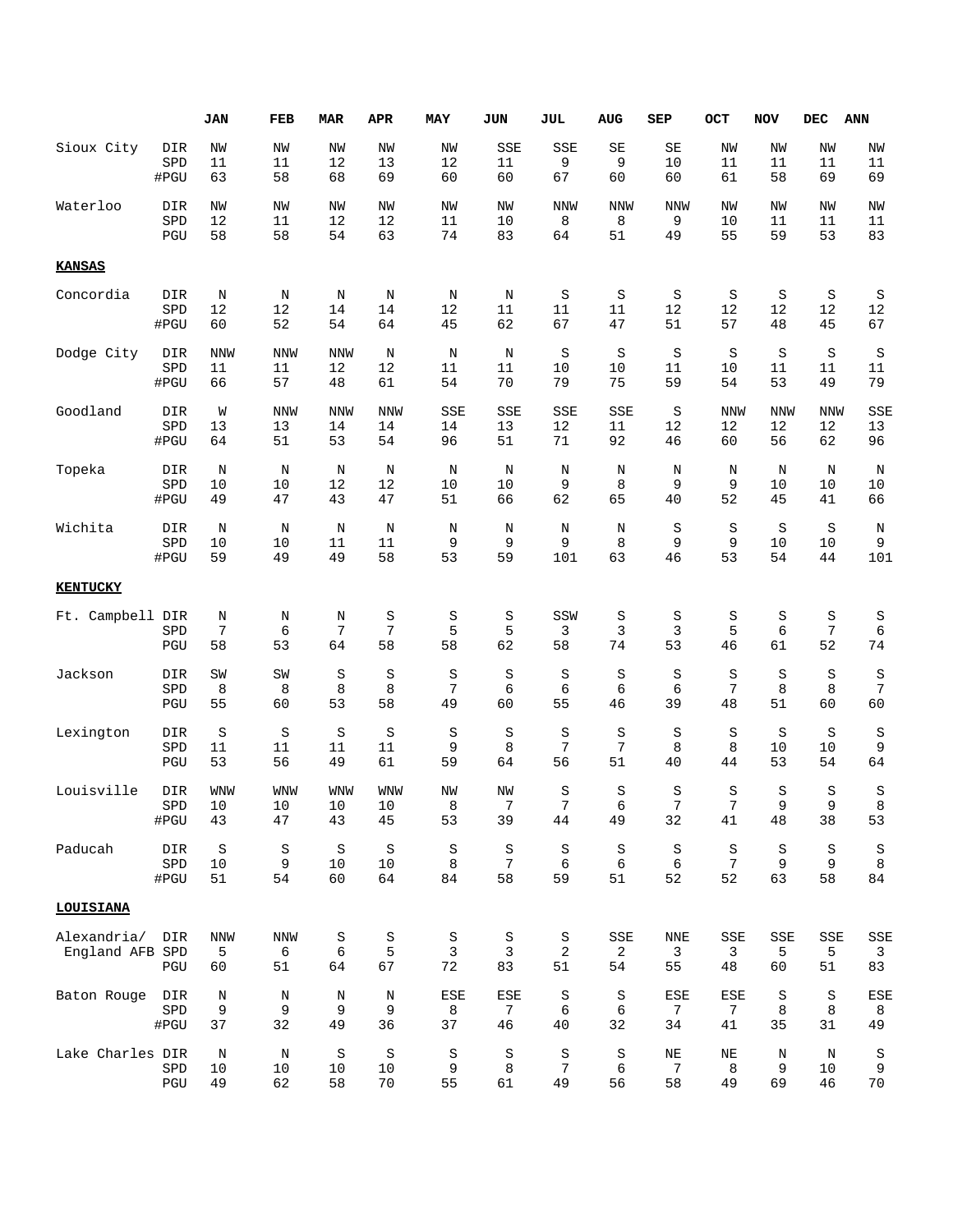|                                  |                   | <b>JAN</b>            | FEB              | <b>MAR</b>            | <b>APR</b>            | MAY                 | JUN                | JUL                | <b>AUG</b>             | SEP                      | <b>OCT</b>             | <b>NOV</b>            | DEC             | <b>ANN</b>            |
|----------------------------------|-------------------|-----------------------|------------------|-----------------------|-----------------------|---------------------|--------------------|--------------------|------------------------|--------------------------|------------------------|-----------------------|-----------------|-----------------------|
| New Orleans                      | DIR               | <b>ENE</b>            | <b>ENE</b>       | N                     | N                     | S                   | S                  | S                  | $\rm S$                | S                        | S                      | S                     | S               | S                     |
|                                  | SPD               | 9                     | 10               | 10                    | 10                    | 8                   | $\overline{7}$     | 6                  | 6                      | 7                        | 8                      | 9                     | 9               | 8                     |
|                                  | PGU               | 48                    | 49               | 53                    | 62                    | 60                  | 63                 | 51                 | 66                     | 58                       | 49                     | 44                    | 48              | 66                    |
| Shreveport                       | DIR               | S                     | S                | S                     | $\rm S$               | S                   | S                  | S                  | $\rm S$                | SE                       | SE                     | S                     | S               | S                     |
|                                  | SPD               | 9                     | 10               | 10                    | 10                    | 9                   | 8                  | 7                  | 7                      | 7                        | 7                      | 9                     | 9               | 9                     |
|                                  | PGU               | 54                    | 54               | 58                    | 81                    | 83                  | 66                 | 66                 | 56                     | 54                       | 51                     | 63                    | 64              | 83                    |
| <b>MAINE</b>                     |                   |                       |                  |                       |                       |                     |                    |                    |                        |                          |                        |                       |                 |                       |
| Bangor IAP                       | DIR               | NW                    | NW               | NW                    | S                     | S                   | S                  | S                  | S                      | S                        | S                      | N                     | NW              | S                     |
|                                  | SPD               | 9                     | 9                | 9                     | 9                     | 8                   | 8                  | 7                  | 7                      | 7                        | 8                      | 8                     | 8               | 8                     |
|                                  | PGU               | 52                    | 44               | 54                    | 49                    | 53                  | 48                 | 39                 | 39                     | 53                       | 54                     | 64                    | 56              | 64                    |
| Caribou                          | DIR               | NW                    | NW               | NW                    | NW                    | NW                  | WSW                | WSW                | WSW                    | WSW                      | WSW                    | WSW                   | WSW             | WSW                   |
|                                  | SPD               | 12                    | 12               | 13                    | 12                    | 11                  | 10                 | 10                 | 9                      | 10                       | 11                     | 11                    | 12              | 11                    |
|                                  | PGU               | 30                    | 28               | 29                    | 32                    | 37                  | 35                 | 32                 | 24                     | 25                       | 29                     | 33                    | 39              | 39                    |
| Portland                         | DIR               | W                     | W                | W                     | W                     | <b>NNW</b>          | <b>NNW</b>         | <b>NNW</b>         | <b>NNW</b>             | <b>NW</b>                | NW                     | <b>NW</b>             | <b>NW</b>       | NW                    |
|                                  | SPD               | 9                     | 9                | 10                    | 10                    | 9                   | 8                  | 8                  | 8                      | 8                        | 9                      | 9                     | 9               | 9                     |
|                                  | #PGU              | 53                    | 56               | 44                    | 47                    | 44                  | 39                 | 38                 | 40                     | 41                       | 47                     | 72                    | 43              | 72                    |
| MARYLAND                         |                   |                       |                  |                       |                       |                     |                    |                    |                        |                          |                        |                       |                 |                       |
| Baltimore                        | DIR               | <b>WNW</b>            | ΝW               | <b>WNW</b>            | <b>WNW</b>            | W                   | <b>WNW</b>         | W                  | W                      | S                        | NW                     | <b>WNW</b>            | WNW             | WNW                   |
|                                  | SPD               | 10                    | 10               | 11                    | 11                    | 9                   | 8                  | 8                  | 8                      | 8                        | 9                      | 9                     | 9               | 9                     |
|                                  | PGU               | 53                    | 51               | 58                    | 54                    | 55                  | 46                 | 68                 | 55                     | 45                       | 47                     | 64                    | 77              | 77                    |
| Camp Springs DIR                 | SPD<br>PGU        | NW<br>8<br>69         | NW<br>9<br>71    | NW<br>9<br>79         | NW<br>9<br>71         | $\rm S$<br>7<br>79  | $\rm S$<br>7<br>74 | S<br>6<br>85       | $\rm S$<br>5<br>69     | S<br>6<br>68             | N<br>7<br>54           | NW<br>8<br>62         | NW<br>9<br>66   | ΝW<br>7<br>85         |
| Patuxent<br>River NAS            | DIR<br>SPD<br>PGU | <b>NNW</b><br>8<br>71 | NW<br>8<br>70    | <b>NNW</b><br>8<br>71 | NW<br>9<br>72         | SSE<br>7<br>89      | S<br>7<br>81       | $\rm S$<br>6<br>82 | $\rm S$<br>6<br>79     | S<br>6<br>67             | <b>NNW</b><br>7<br>126 | <b>NNW</b><br>7<br>63 | NNW<br>8<br>67  | NNW<br>7<br>126       |
| <b>MASSACHUSETTS</b>             |                   |                       |                  |                       |                       |                     |                    |                    |                        |                          |                        |                       |                 |                       |
| Boston                           | DIR               | <b>WNW</b>            | WNW              | <b>WNW</b>            | <b>WNW</b>            | SSW                 | WSW                | WSW                | WSW                    | WSW                      | <b>WNW</b>             | <b>WNW</b>            | WNW             | <b>WNW</b>            |
|                                  | SPD               | 14                    | 14               | 14                    | 14                    | 12                  | 12                 | 11                 | 11                     | 11                       | 12                     | 13                    | 14              | 13                    |
|                                  | PGU               | 67                    | 58               | 81                    | 55                    | 56                  | 68                 | 60                 | 64                     | 76                       | 59                     | 63                    | 78              | 81                    |
| Chicope Fls/ DIR<br>Westover AFB | SPD<br>PGU        | WNW<br>7<br>70        | WNW<br>7<br>64   | <b>WNW</b><br>8<br>72 | <b>WNW</b><br>8<br>70 | $\rm S$<br>7<br>69  | $\rm S$<br>6<br>68 | $\rm S$<br>6<br>55 | $\rm S$<br>5<br>71     | S<br>5<br>69             | N<br>6<br>56           | <b>WNW</b><br>6<br>79 | N<br>7<br>62    | S<br>$\epsilon$<br>79 |
| Falmouth/<br>Otis AFB            | DIR<br>SPD<br>PGU | W<br>10<br>69         | ΝW<br>$10$<br>68 | WNW<br>12<br>72       | WSW<br>10<br>67       | WSW<br>9<br>62      | WSW<br>8<br>47     | WSW<br>8<br>53     | WSW<br>8<br>52         | WSW<br>8<br>84           | WSW<br>8<br>59         | W<br>9<br>63          | W<br>$10$<br>62 | WSW<br>9<br>84        |
| Fort Devens                      | DIR               | WNW                   | <b>NNW</b>       | <b>NNW</b>            | <b>NNW</b>            | $\rm N$             | <b>WNW</b>         | SSW                | SSW                    | SSW                      | <b>WNW</b>             | <b>WNW</b>            | <b>WNW</b>      | <b>WNW</b>            |
|                                  | SPD               | 5                     | 5                | 6                     | 6                     | 5                   | 3                  | 3                  | 3                      | 3                        | 3                      | 5                     | 5               | 5                     |
|                                  | PGU               | 56                    | 48               | 49                    | 60                    | 46                  | 49                 | 49                 | 46                     | 54                       | 44                     | 47                    | 51              | 60                    |
| Milton/<br>Blue Hill             | DIR<br>SPD<br>PGU | W<br>$17$<br>91       | ΝW<br>17<br>81   | ΝW<br>17<br>109       | ΝW<br>17<br>84        | $\rm S$<br>15<br>69 | S<br>14<br>74      | SW<br>13<br>86     | ${\tt SW}$<br>13<br>78 | $\mbox{SW}$<br>14<br>115 | ΝW<br>15<br>71         | W<br>16<br>78         | W<br>17<br>79   | ΝW<br>15<br>115       |
| Worcester                        | DIR               | <b>WNW</b>            | <b>WNW</b>       | <b>WNW</b>            | WNW                   | <b>WNW</b>          | <b>WNW</b>         | <b>WNW</b>         | WNW                    | <b>WNW</b>               | WNW                    | <b>WNW</b>            | <b>WNW</b>      | WNW                   |
|                                  | SPD               | 12                    | 13               | 13                    | 12                    | 11                  | 10                 | 9                  | 9                      | 10                       | 10                     | 11                    | 12              | 11                    |
|                                  | PGU               | 62                    | 66               | 66                    | 64                    | 61                  | 58                 | 68                 | 69                     | 71                       | 62                     | 62                    | 62              | 71                    |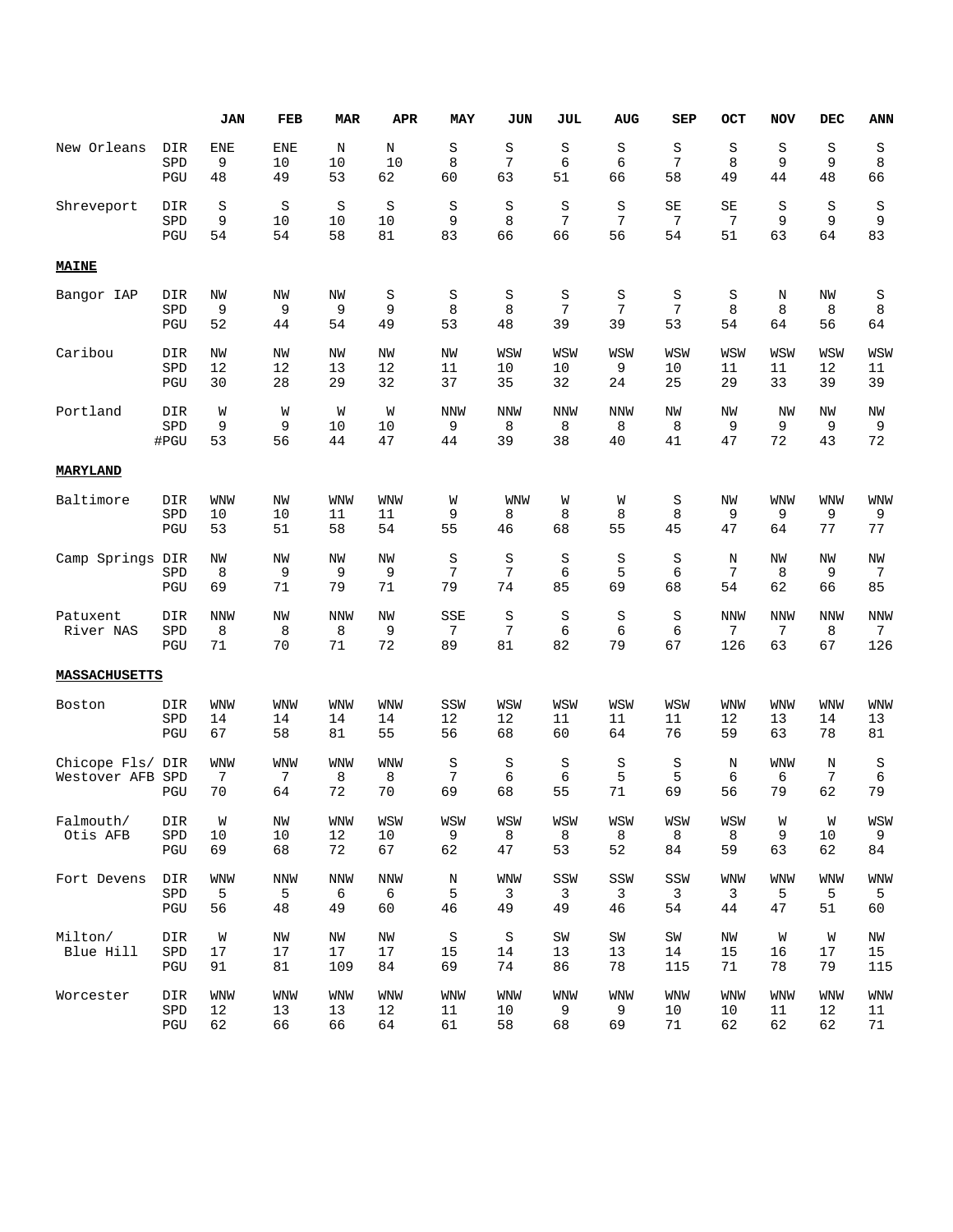|                           |                                      | JAN                   | FEB                   | <b>MAR</b>              | <b>APR</b>               | MAY                   | JUN             | JUL                   | <b>AUG</b>            | SEP                 | OCT                | <b>NOV</b>             | DEC                   | <b>ANN</b>            |
|---------------------------|--------------------------------------|-----------------------|-----------------------|-------------------------|--------------------------|-----------------------|-----------------|-----------------------|-----------------------|---------------------|--------------------|------------------------|-----------------------|-----------------------|
| <b>MICHIGAN</b>           |                                      |                       |                       |                         |                          |                       |                 |                       |                       |                     |                    |                        |                       |                       |
| Alpena                    | DIR                                  | WNW                   | <b>WNW</b>            | <b>WNW</b>              | <b>ESE</b>               | ESE                   | ESE             | <b>WNW</b>            | WSW                   | WSW                 | S                  | WSW                    | WSW                   | <b>WNW</b>            |
|                           | SPD                                  | 9                     | 9                     | 9                       | 10                       | 9                     | 8               | 7                     | 7                     | 8                   | 8                  | 9                      | 9                     | 9                     |
|                           | PGU                                  | 44                    | 54                    | 47                      | 52                       | 53                    | 58              | 51                    | 60                    | 45                  | 47                 | 53                     | 54                    | 60                    |
| Detroit                   | DIR                                  | WSW                   | SW                    | <b>WNW</b>              | SW                       | ΝE                    | SW              | SW                    | SW                    | SW                  | SW                 | WSW                    | SW                    | SW                    |
|                           | SPD                                  | 12                    | 12                    | 12                      | 12                       | 10                    | 9               | 9                     | 8                     | 9                   | 10                 | 11                     | 11                    | 10                    |
|                           | PGU                                  | 66                    | 51                    | 60                      | 64                       | 58                    | 56              | 59                    | 47                    | 54                  | 56                 | 58                     | 59                    | 66                    |
| Flint                     | DIR                                  | W                     | W                     | <b>WNW</b>              | WSW                      | WSW                   | SSW             | SW                    | SSW                   | SSW                 | S                  | SW                     | SW                    | WSW                   |
|                           | SPD                                  | 11                    | 11                    | 11                      | 11                       | 10                    | 9               | 8                     | 8                     | 9                   | 10                 | 11                     | 11                    | 10                    |
|                           | PGU                                  | 52                    | 54                    | 69                      | 68                       | 54                    | 76              | 69                    | 71                    | 53                  | 67                 | 55                     | 52                    | 76                    |
| Grand Rapids DIR          | SPD<br>PGU                           | WSW<br>12<br>55       | WSW<br>11<br>55       | WSW<br>11<br>56         | WSW<br>11<br>63          | WSW<br>10<br>68       | WSW<br>9<br>63  | WSW<br>8<br>51        | WSW<br>8<br>61        | S<br>8<br>52        | S<br>9<br>60       | WSW<br>11<br>55        | S<br>11<br>56         | WSW<br>10<br>68       |
| Houton Lake               | DIR                                  | W                     | W                     | W                       | W                        | NW                    | NW              | NW                    | NW                    | W                   | W                  | W                      | W                     | W                     |
|                           | SPD                                  | 10                    | 9                     | 10                      | 10                       | 9                     | 8               | 8                     | 7                     | 8                   | 9                  | 10                     | 9                     | 9                     |
|                           | PGU                                  | 46                    | 48                    | 55                      | 54                       | 60                    | 58              | 58                    | 59                    | 46                  | 54                 | 59                     | 55                    | 60                    |
| Lansing                   | DIR                                  | SW                    | W                     | W                       | W                        | W                     | W               | W                     | W                     | S                   | SW                 | SW                     | SW                    | W                     |
|                           | SPD                                  | 12                    | 12                    | 12                      | 12                       | 10                    | 9               | 9                     | 8                     | 9                   | 10                 | 12                     | 12                    | 11                    |
|                           | PGU                                  | 55                    | 51                    | 61                      | 70                       | 59                    | 67              | 60                    | 62                    | 47                  | 58                 | 53                     | 54                    | 70                    |
| Marquette                 | DIR                                  | N/A                   | N/A                   | N/A                     | N/A                      | N/A                   | N/A             | N/A                   | N/A                   | N/A                 | N/A                | N/A                    | N/A                   | N/A                   |
|                           | SPD                                  | N/A                   | N/A                   | $\mathrm{N}/\mathrm{A}$ | N/A                      | N/A                   | N/A             | N/A                   | N/A                   | N/A                 | N/A                | N/A                    | N/A                   | N/A                   |
|                           | \$PGU                                | 44                    | 31                    | 40                      | 44                       | 34                    | 38              | 35                    | 37                    | 35                  | 38                 | 31                     | 35                    | 44                    |
| Muskegon                  | DIR                                  | <b>WNW</b>            | <b>WNW</b>            | E                       | Е                        | SW                    | SW              | SW                    | SSW                   | ESE                 | ESE                | SE                     | <b>WNW</b>            | <b>WNW</b>            |
|                           | SPD                                  | 12                    | 11                    | 12                      | 12                       | 10                    | 9               | 9                     | 9                     | 9                   | 10                 | 12                     | 12                    | 11                    |
|                           | PGU                                  | 53                    | 67                    | 59                      | 61                       | 54                    | 55              | 58                    | 63                    | 51                  | 55                 | 56                     | 55                    | 67                    |
| Oscoda/                   | DIR                                  | SSW                   | SSW                   | WNW                     | WNW                      | <b>ENE</b>            | SSW             | SSW                   | SSW                   | SSW                 | SSW                | SSW                    | SSW                   | SSW                   |
| Wurtsmith                 | SPD                                  | 8                     | 8                     | 8                       | 8                        | 7                     | 6               | 6                     | 5                     | 6                   | 7                  | 8                      | 8                     | 7                     |
| AFB                       | PGU                                  | 74                    | 61                    | 58                      | 67                       | 59                    | 83              | 74                    | 55                    | 61                  | 59                 | 60                     | 66                    | 83                    |
| KI Sawyer<br>AFB          | DIR<br>SPD<br>PGU                    | SSW<br>9<br>67        | Ν<br>8<br>64          | N<br>9<br>61            | Ν<br>9<br>68             | Ν<br>8<br>69          | S<br>7<br>62    | SSW<br>6<br>64        | SSW<br>7<br>49        | S<br>7<br>51        | $\rm S$<br>8<br>62 | SSW<br>9<br>66         | SSW<br>9<br>56        | S<br>8<br>69          |
| Sault Ste.<br>Marie       | DIR<br>SPD<br>PGU                    | ESE<br>9<br>56        | NW<br>9<br>56         | ΝW<br>10<br>59          | NW<br>10<br>58           | <b>WNW</b><br>9<br>55 | WNW<br>8<br>52  | <b>WNW</b><br>8<br>54 | WNW<br>7<br>56        | ΝW<br>8<br>54       | ESE<br>9<br>61     | <b>ESE</b><br>10<br>61 | <b>ESE</b><br>9<br>58 | <b>WNW</b><br>9<br>61 |
| <b>MINNESOTA</b>          |                                      |                       |                       |                         |                          |                       |                 |                       |                       |                     |                    |                        |                       |                       |
| Duluth                    | DIR                                  | WNW                   | ΝW                    | E                       | Е                        | Ε                     | ESE             | WNW                   | ESE                   | <b>WNW</b>          | WNW                | WNW                    | ΝW                    | <b>WNW</b>            |
|                           | ${\tt SPD}$                          | 12                    | 12                    | 12                      | 13                       | 12                    | 11              | 10                    | 10                    | 11                  | 12                 | 12                     | 12                    | 11                    |
|                           | PGU                                  | 56                    | 47                    | 71                      | 60                       | 59                    | 69              | 64                    | 46                    | 60                  | $70$               | 55                     | 49                    | 71                    |
| InternationalDIR<br>Falls | SPD<br>$\operatorname{\mathsf{PGU}}$ | <b>WNW</b><br>9<br>53 | <b>WNW</b><br>9<br>45 | <b>WNW</b><br>9<br>52   | <b>WNW</b><br>10<br>51   | <b>WNW</b><br>9<br>58 | WNW<br>8<br>56  | <b>ENE</b><br>7<br>62 | <b>ENE</b><br>7<br>67 | $\rm S$<br>8<br>46  | $\rm S$<br>9<br>46 | S<br>10<br>47          | S<br>9<br>41          | <b>WNW</b><br>9<br>67 |
| Minneapolis/<br>St. Paul  | DIR<br>SPD<br>PGU                    | NW<br>11<br>67        | NW<br>10<br>55        | NW<br>11<br>60          | $\, {\rm N}$<br>12<br>61 | ESE<br>11<br>67       | ESE<br>11<br>53 | $\rm S$<br>10<br>62   | $\rm S$<br>9<br>71    | $\rm S$<br>10<br>52 | NW<br>11<br>57     | ΝW<br>11<br>66         | NW<br>10<br>48        | ΝW<br>11<br>71        |
| Rochester                 | DIR                                  | ΝW                    | ΝW                    | NW                      | ΝW                       | ΝW                    | ΝW              | ΝW                    | ΝW                    | ΝW                  | ΝW                 | NW                     | NW                    | ΝW                    |
|                           | SPD                                  | 13                    | 13                    | 13                      | 14                       | 12                    | 11              | 10                    | 10                    | 11                  | 12                 | 13                     | 13                    | 12                    |
|                           | PGU                                  | 69                    | 55                    | 68                      | 85                       | 74                    | 69              | $71\,$                | 64                    | 64                  | 62                 | 67                     | 56                    | 85                    |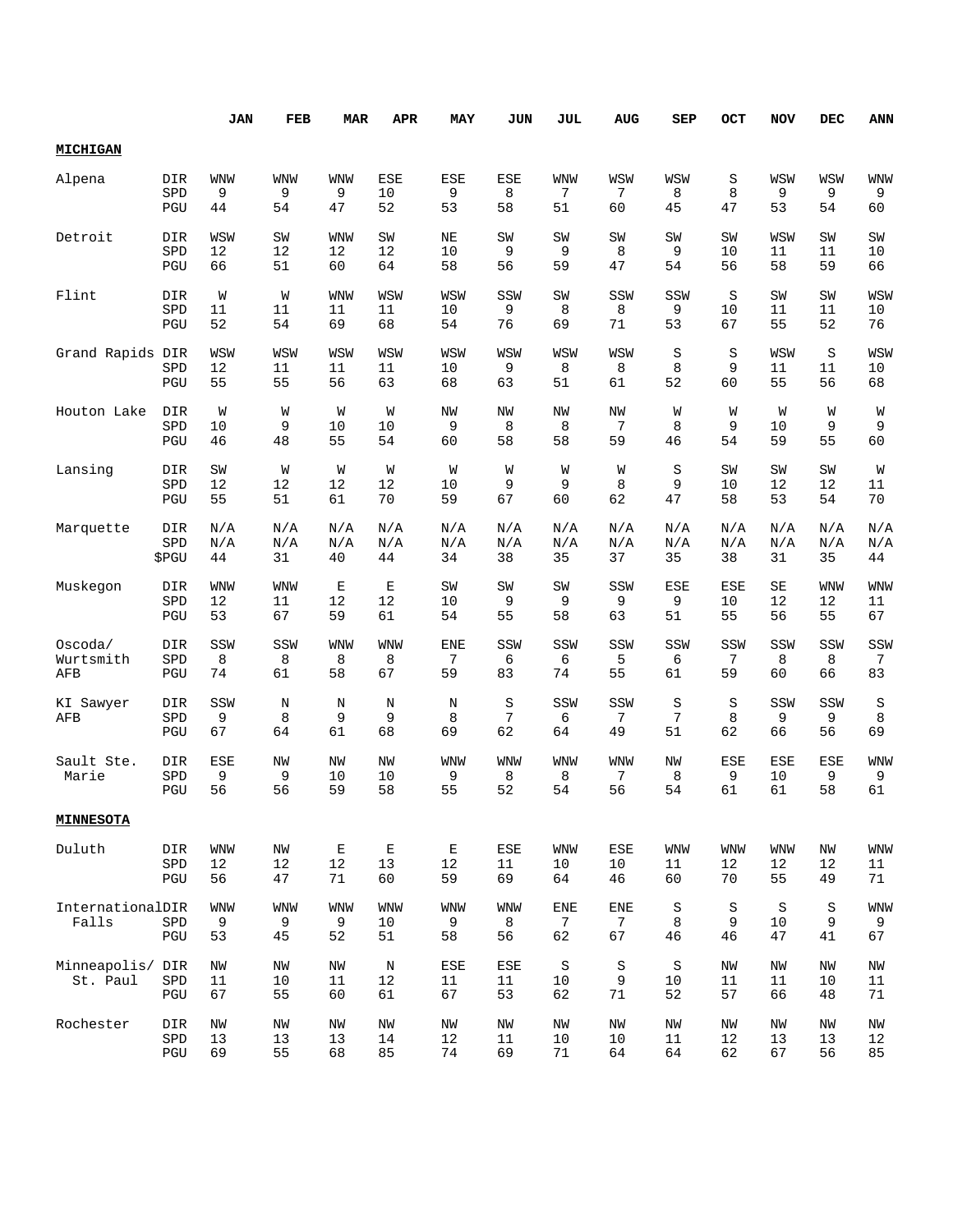|                        |                   | JAN                       | FEB            | <b>MAR</b>                  | <b>APR</b>      | MAY            | JUN            | JUL            | <b>AUG</b>    | SEP            | OCT            | <b>NOV</b>     | <b>DEC</b>   | ANN            |
|------------------------|-------------------|---------------------------|----------------|-----------------------------|-----------------|----------------|----------------|----------------|---------------|----------------|----------------|----------------|--------------|----------------|
| St. Cloud              | DIR               | NW                        | NW             | NW                          | NW              | S              | S              | S              | S             | S              | NW             | NW             | NW           | NW             |
|                        | SPD               | 8                         | 8              | 9                           | 10              | 9              | 8              | 7              | 7             | 7              | 9              | 9              | 8            | 8              |
|                        | PGU               | 58                        | 48             | 46                          | 78              | 51             | 74             | 55             | 53            | 45             | 54             | 53             | 53           | 78             |
| MISSISSIPPI            |                   |                           |                |                             |                 |                |                |                |               |                |                |                |              |                |
| Biloxi/<br>Keesler AFB | DIR<br>SPD<br>PGU | Ν<br>$\overline{7}$<br>69 | Ν<br>7<br>62   | SSE<br>$\overline{7}$<br>58 | SSE<br>7<br>70  | SSE<br>6<br>68 | SSW<br>6<br>67 | SSW<br>5<br>64 | Ν<br>5<br>128 | NNE<br>5<br>98 | NNE<br>5<br>59 | Ν<br>6<br>54   | N<br>7<br>53 | Ν<br>6<br>128  |
| Jackson                | DIR               | Ν                         | Ν              | N                           | Ν               | <b>NNW</b>     | <b>NNW</b>     | NNW            | <b>NNW</b>    | S              | S              | S              | $\rm S$      | NNW            |
|                        | SPD               | 8                         | 8              | 9                           | 8               | 7              | 6              | 6              | 5             | 6              | 6              | $\overline{7}$ | 8            | 7              |
|                        | #PGU              | 40                        | 34             | 40                          | 54              | 33             | 47             | 41             | 40            | 36             | 34             | 33             | 46           | 54             |
| Meridian               | DIR               | S                         | S              | S                           | S               | $\rm S$        | $\rm S$        | S              | S             | N              | N              | S              | S            | S              |
|                        | SPD               | $\overline{7}$            | 8              | 8                           | $7\phantom{.0}$ | 6              | 5              | 5              | 5             | 5              | 5              | $\overline{7}$ | 7            | 6              |
|                        | #PGU              | 53                        | 55             | 64                          | 66              | 47             | 64             | 66             | 56            | 38             | 45             | 54             | 68           | 68             |
| Tupelo                 | DIR               | Ν                         | Ν              | N                           | Ν               | $\rm S$        | $\rm S$        | $\rm S$        | S             | S              | $\rm S$        | S              | $\rm S$      | $\rm S$        |
|                        | SPD               | 7                         | 8              | 8                           | 8               | 7              | 6              | 6              | 5             | 6              | 6              | 7              | 7            | $\overline{7}$ |
|                        | #PGU              | 53                        | 39             | 39                          | 36              | 43             | 40             | 54             | 34            | 43             | 45             | 38             | 31           | 54             |
| <b>MISSOURI</b>        |                   |                           |                |                             |                 |                |                |                |               |                |                |                |              |                |
| Columbia               | DIR               | WNW                       | <b>WNW</b>     | <b>WNW</b>                  | S               | S              | S              | S              | S             | S              | S              | S              | WNW          | S              |
|                        | SPD               | 11                        | 11             | 12                          | 12              | 9              | 9              | 8              | 8             | 9              | 10             | 11             | 11           | 10             |
|                        | PGU               | 53                        | 63             | 66                          | 69              | 58             | 95             | 64             | 62            | 54             | 59             | 51             | 55           | 95             |
| Kansas City            | DIR               | SSW                       | SSW            | S                           | $\rm S$         | S              | S              | S              | $\rm S$       | S              | $\rm S$        | S              | S            | S              |
|                        | SPD               | 11                        | 11             | 12                          | 12              | 10             | 10             | 9              | 9             | 10             | 11             | 11             | 11           | 11             |
|                        | PGU               | 58                        | 56             | 63                          | 62              | 59             | 67             | 75             | 54            | 63             | 60             | 52             | 55           | 75             |
| St. Louis              | DIR               | WNW                       | <b>WNW</b>     | <b>WNW</b>                  | <b>WNW</b>      | $\rm S$        | $\rm S$        | $\rm S$        | $\rm S$       | S              | SSE            | WNW            | <b>WNW</b>   | <b>WNW</b>     |
|                        | SPD               | 11                        | 11             | 12                          | 11              | 9              | 9              | 8              | 7             | 8              | 9              | 10             | 10           | 10             |
|                        | PGU               | 53                        | 66             | 66                          | 71              | 62             | 60             | 72             | 53            | 49             | 58             | 64             | 55           | 72             |
| Springfield            | DIR               | SSE                       | SSE            | SSE                         | SSE             | SSE            | S              | S              | SSE           | SSE            | SSE            | SSE            | SSE          | SSE            |
|                        | SPD               | 12                        | 12             | 13                          | 12              | 10             | 10             | 9              | 9             | 9              | 10             | 11             | 11           | 11             |
|                        | PGU               | 48                        | 52             | 52                          | 53              | 49             | 61             | 72             | 59            | 49             | 48             | 53             | 48           | 72             |
| <b>MONTANA</b>         |                   |                           |                |                             |                 |                |                |                |               |                |                |                |              |                |
| Billings               | DIR               | SW                        | SW             | SW                          | SW              | SW             | SW             | SW             | SW            | SW             | SW             | SW             | SW           | SW             |
|                        | SPD               | 13                        | 12             | 11                          | 11              | 11             | 10             | 9              | 9             | 10             | 11             | 12             | 13           | 11             |
|                        | PGU               | 59                        | 62             | 62                          | 59              | 60             | 54             | 71             | 69            | 61             | 64             | 58             | 70           | $71\,$         |
| Glasgow                | DIR               | ESE                       | ESE            | ESE                         | ESE             | ESE            | ESE            | ESE            | ESE           | ESE            | ESE            | ESE            | ESE          | ESE            |
|                        | SPD               | $10$                      | 10             | 11                          | $1\,2$          | 12             | 11             | 10             | 11            | 11             | 11             | 10             | 10           | 11             |
|                        | #PGU              | 37                        | 51             | 53                          | 67              | 48             | 53             | 55             | 55            | 44             | 46             | 49             | 62           | 67             |
| Great Falls            | DIR               | SW                        | SW             | SW                          | SW              | SW             | SW             | SW             | ${\tt SW}$    | WSW            | WSW            | SW             | SW           | SW             |
|                        | SPD               | 15                        | 14             | 13                          | 13              | 11             | 11             | 10             | 10            | 11             | 13             | 15             | 15           | 13             |
|                        | #PGU              | 53                        | 48             | 52                          | 57              | 39             | 51             | 49             | 47            | 36             | 49             | 54             | 59           | 59             |
| Havre                  | DIR               | SW                        | SW             | SW                          | $\mbox{SW}$     | Е              | SW             | ${\tt SW}$     | W             | Е              | SW             | SW             | SW           | SW             |
|                        | SPD               | 10                        | 10             | 10                          | 11              | 10             | 10             | 9              | 9             | 9              | 10             | 10             | 10           | 10             |
|                        | \$PGU             | 47                        | 58             | 52                          | 59              | 54             | 63             | 71             | 59            | 52             | 52             | 54             | 48           | 71             |
| Helena                 | DIR               | W                         | <b>ENE</b>     | W                           | W               | W              | <b>ENE</b>     | W              | ENE           | W              | <b>ENE</b>     | W              | W            | ENE            |
|                        | SPD               | 7                         | $\overline{7}$ | 8                           | 9               | 9              | 9              | 8              | 7             | 7              | 7              | 7              | 7            | 8              |
|                        | #PGU              | 48                        | 45             | 45                          | 40              | 51             | 57             | 53             | 51            | 47             | 54             | 47             | 57           | 57             |
| Kalispell              | DIR               | S                         | S              | S                           | S               | $\rm S$        | S              | S              | S             | S              | S              | S              | S            | S              |
|                        | SPD               | 4                         | 5              | 6                           | 7               | $\overline{7}$ | 7              | 6              | 6             | 6              | 5              | 5              | 5            | 6              |
|                        | #PGU              | 39                        | 36             | 36                          | $40$            | 34             | 38             | 32             | 44            | 32             | 40             | 36             | 57           | 57             |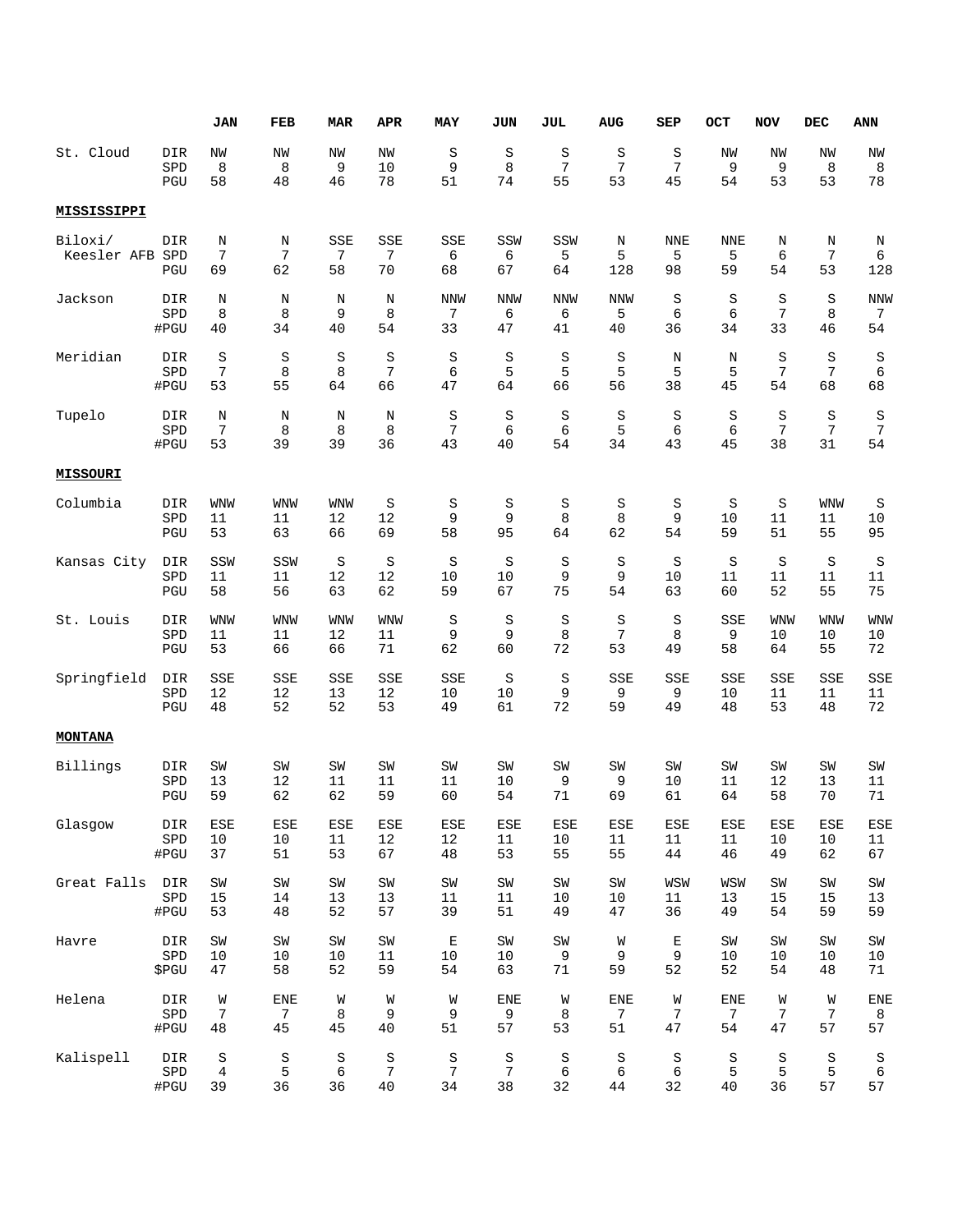|                    |              | <b>JAN</b>             | FEB             | <b>MAR</b>    | <b>APR</b>          | <b>MAY</b>      | JUN             | JUL                 | AUG            | SEP           | OCT           | <b>NOV</b>    | <b>DEC</b>       | <b>ANN</b>        |
|--------------------|--------------|------------------------|-----------------|---------------|---------------------|-----------------|-----------------|---------------------|----------------|---------------|---------------|---------------|------------------|-------------------|
| Missoula           | DIR          | ESE                    | <b>WNW</b>      | <b>WNW</b>    | NW                  | WNW             | <b>WNW</b>      | NW                  | WNW            | WNW           | NW            | <b>WNW</b>    | ESE              | WNW               |
|                    | SPD          | 5                      | 6               | 7             | 8                   | 7               | 7               | 7                   | 7              | 6             | 5             | 5             | 5                | 6                 |
|                    | PGU          | 56                     | 45              | 55            | 63                  | 56              | 67              | 59                  | 61             | 53            | 61            | 47            | 76               | 76                |
| <b>NEBRASKA</b>    |              |                        |                 |               |                     |                 |                 |                     |                |               |               |               |                  |                   |
| Grand Island DIR   | SPD<br>#PGU  | N<br>12<br>64          | Ν<br>12<br>59   | N<br>13<br>61 | $\rm N$<br>14<br>60 | N<br>13<br>80   | Ν<br>12<br>77   | $\rm N$<br>11<br>72 | N<br>10<br>66  | S<br>11<br>46 | S<br>11<br>61 | S<br>12<br>51 | S<br>12<br>49    | S<br>12<br>$8\,0$ |
| Lincoln            | DIR          | $\rm N$                | N               | N             | N                   | N               | N               | N                   | N              | N             | N             | N             | N                | N                 |
|                    | SPD          | 9                      | 9               | 11            | 12                  | 10              | 9               | 9                   | 8              | 9             | 9             | 9             | 9                | 9                 |
|                    | #PGU         | 53                     | 52              | 52            | 47                  | 83              | 56              | 71                  | 53             | 56            | 57            | 40            | 49               | 83                |
| Norfolk            | DIR          | <b>NNW</b>             | NNW             | <b>NNW</b>    | <b>NNW</b>          | S               | S               | S                   | S              | S             | <b>NNW</b>    | <b>NNW</b>    | NW               | S                 |
|                    | SPD          | 12                     | 12              | 14            | 14                  | 12              | 11              | 10                  | 10             | 11            | 11            | 12            | 12               | 12                |
|                    | PGU          | 60                     | 56              | 63            | 66                  | 54              | 59              | 78                  | 82             | 71            | 56            | 55            | 60               | 82                |
| N. Platte          | DIR          | WNW                    | WNW             | NW            | NW                  | Ν               | Ν               | N                   | Ν              | SSE           | SSE           | S             | S                | ΝW                |
|                    | SPD          | 9                      | 10              | 12            | 13                  | 12              | 10              | 10                  | 9              | 10            | 10            | 10            | 9                | 10                |
|                    | PGU          | 64                     | 55              | 64            | 76                  | 72              | 64              | 68                  | 74             | 58            | 68            | 60            | 56               | 76                |
| Omaha (Eppley) DIR | SPD<br>\$PGU | <b>NNW</b><br>11<br>57 | NNW<br>11<br>57 | N<br>12<br>73 | N<br>13<br>65       | NNW<br>11<br>73 | NNW<br>10<br>72 | SSE<br>9<br>109     | SSE<br>9<br>66 | S<br>9<br>47  | S<br>10<br>62 | S<br>11<br>56 | S<br>11<br>52    | SSE<br>11<br>109  |
| ScottsBluff        | DIR          | WNW                    | WNW             | WNW           | <b>WNW</b>          | WNW             | <b>WNW</b>      | <b>WNW</b>          | WNW            | <b>WNW</b>    | <b>WNW</b>    | ESE           | ESE              | <b>WNW</b>        |
|                    | SPD          | 11                     | 11              | 13            | 13                  | 12              | 11              | 9                   | 9              | 9             | 10            | 11            | 11               | 11                |
|                    | PGU          | 68                     | 62              | 59            | 63                  | 63              | 70              | 68                  | 66             | 54            | 60            | 61            | 66               | 70                |
| Valentine          | DIR          | NW                     | NNW             | <b>NNW</b>    | <b>NNW</b>          | S               | SSE             | SSE                 | S              | S             | <b>WNW</b>    | <b>WNW</b>    | <b>WNW</b>       | ΝW                |
|                    | SPD          | 9                      | 9               | 10            | 10                  | 10              | 10              | 9                   | 8              | 10            | 9             | 9             | 9                | 9                 |
|                    | #PGU         | 53                     | 63              | 52            | 60                  | 41              | 45              | 39                  | 60             | 51            | 55            | 37            | 51               | 63                |
| <b>NEVADA</b>      |              |                        |                 |               |                     |                 |                 |                     |                |               |               |               |                  |                   |
| Elko               | DIR          | SW                     | SW              | SW            | SW                  | SW              | SW              | SW                  | SW             | SW            | SW            | SW            | SW               | SW                |
|                    | SPD          | 5                      | 6               | 7             | 7                   | 7               | 7               | 6                   | 6              | 5             | 5             | 5             | 5                | 6                 |
|                    | PGU          | 40                     | 39              | 41            | 48                  | 55              | 61              | 37                  | 35             | 58            | 35            | 40            | 50               | 61                |
| Ely                | DIR          | $\rm S$                | $\rm S$         | S             | S                   | $\rm S$         | S               | $\rm S$             | S              | S             | S             | S             | S                | S                 |
|                    | SPD          | 10                     | 10              | 11            | 11                  | 10              | 10              | 10                  | 10             | 10            | 9             | 9             | 9                | 10                |
|                    | #PGU         | 47                     | 48              | 49            | 52                  | 46              | 48              | 61                  | 43             | 49            | 34            | 38            | 46               | 61                |
| Las Vegas          | DIR          | WSW                    | WSW             | WSW           | SW                  | SW              | S               | S                   | S              | WSW           | WSW           | WSW           | WSW              | WSW               |
|                    | SPD          | 7                      | 9               | $11\,$        | $11\,$              | $12\,$          | $11\,$          | $11\,$              | $10$           | 9             | 8             | 8             | $\boldsymbol{7}$ | 9                 |
|                    | PGU          | 54                     | 67              | 82            | 69                  | 72              | 59              | $71\,$              | 90             | 49            | 61            | 68            | 54               | $90$              |
| Reno               | DIR          | $\rm S$                | $\rm S$         | S             | S                   | <b>WNW</b>      | WNW             | <b>WNW</b>          | <b>WNW</b>     | <b>WNW</b>    | <b>WNW</b>    | <b>WNW</b>    | <b>WNW</b>       | <b>WNW</b>        |
|                    | SPD          | 6                      | 6               | 8             | 8                   | 8               | 8               | $7\phantom{.0}$     | 7              | 6             | 5             | 5             | 6                | 7                 |
|                    | PGU          | 90                     | 66              | 71            | 64                  | 70              | 67              | 67                  | 58             | 54            | 81            | 70            | 75               | $90$              |
| Winnemucca         | DIR          | $\rm S$                | $\rm S$         | S             | $\rm S$             | $\rm S$         | S               | $\rm S$             | $\rm S$        | W             | W             | W             | W                | S                 |
|                    | SPD          | 7                      | 8               | 9             | 9                   | 9               | 9               | 8                   | 8              | 8             | 7             | 7             | 7                | $\,8\,$           |
|                    | #PGU         | 53                     | 46              | 47            | 46                  | 39              | 44              | 51                  | 58             | 53            | 54            | 52            | 63               | 63                |
| Tonopah            | DIR          | <b>WNW</b>             | WNW             | <b>WNW</b>    | WNW                 | <b>WNW</b>      | S               | $\rm S$             | S              | S             | <b>WNW</b>    | <b>WNW</b>    | <b>WNW</b>       | <b>WNW</b>        |
|                    | SPD          | 6                      | 8               | 9             | 9                   | 9               | 8               | 8                   | 6              | 6             | 6             | 7             | 6                | 7                 |
|                    | PGU          | $4\,8$                 | 58              | 62            | 56                  | 56              | 56              | 53                  | 52             | 54            | 51            | 63            | 60               | 63                |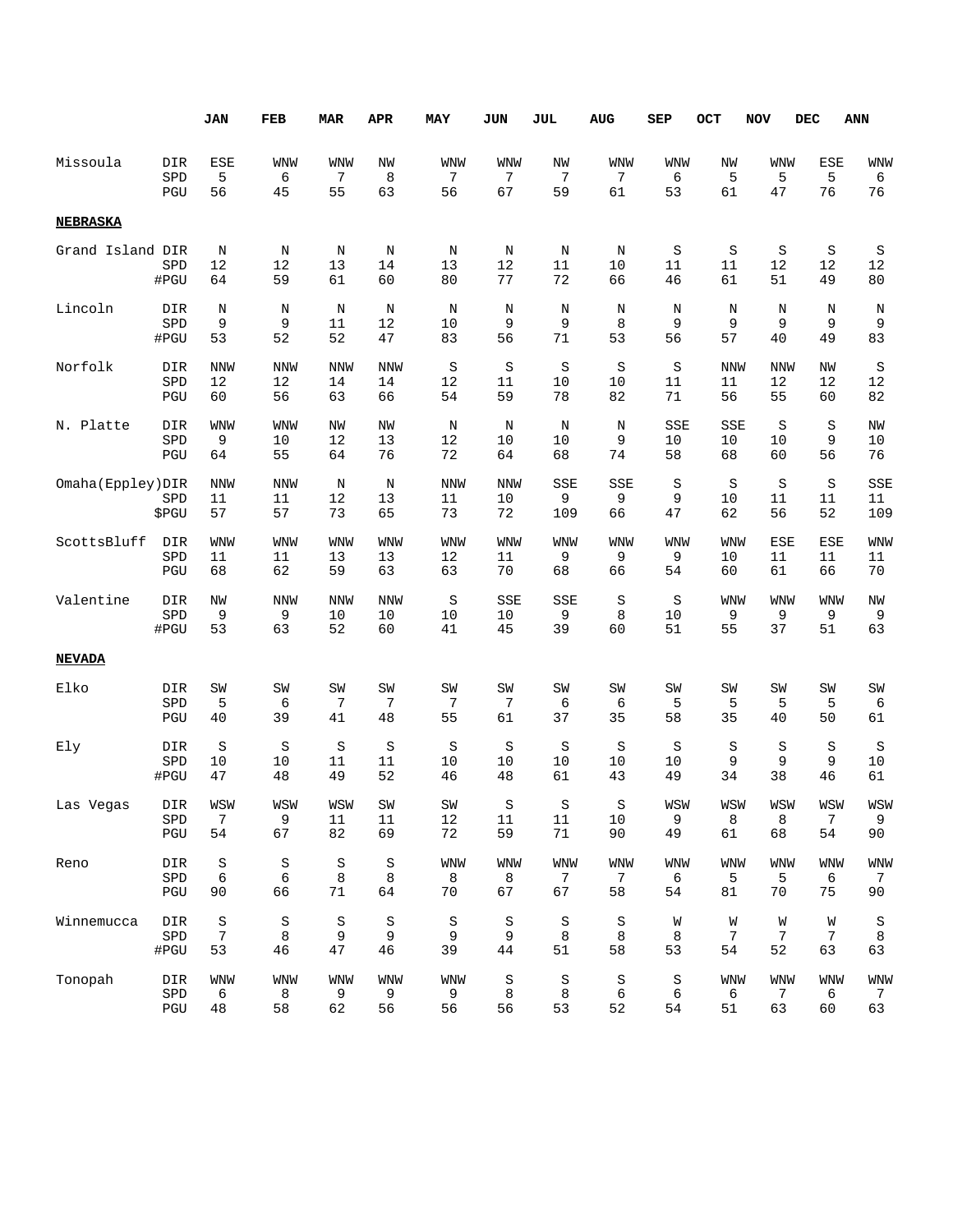|                                      |                     | <b>JAN</b>             | FEB                    | <b>MAR</b>             | APR                     | MAY                | JUN                      | JUL                            | <b>AUG</b>                     | <b>SEP</b>            | OCT                | <b>NOV</b>             | DEC                   | ANN                      |
|--------------------------------------|---------------------|------------------------|------------------------|------------------------|-------------------------|--------------------|--------------------------|--------------------------------|--------------------------------|-----------------------|--------------------|------------------------|-----------------------|--------------------------|
| <b>NEW HAMPSHIRE</b>                 |                     |                        |                        |                        |                         |                    |                          |                                |                                |                       |                    |                        |                       |                          |
| Concord                              | DIR<br>SPD<br>PGU   | NW<br>7<br>52          | NW<br>8<br>60          | NW<br>8<br>49          | NW<br>8<br>61           | NW<br>7<br>52      | NW<br>6<br>59            | NW<br>6<br>53                  | NW<br>5<br>45                  | NW<br>5<br>52         | NW<br>6<br>48      | NW<br>7<br>53          | NW<br>7<br>58         | NW<br>7<br>61            |
| Mount<br>Washington                  | DIR<br>SPD<br>PGU   | W<br>46<br>173         | W<br>45<br>166         | W<br>42<br>180         | W<br>36<br>231          | W<br>30<br>164     | W<br>28<br>136           | W<br>26<br>110                 | W<br>25<br>142                 | W<br>29<br>174        | W<br>34<br>161     | W<br>40<br>163         | W<br>46<br>178        | W<br>35<br>231           |
| Portsmouth/<br>Pease AFB             | DIR<br>SPD<br>PGU   | W<br>8<br>64           | W<br>8<br>66           | W<br>8<br>60           | W<br>8<br>56            | W<br>7<br>56       | W<br>6<br>46             | W<br>6<br>61                   | W<br>6<br>58                   | W<br>6<br>75          | W<br>6<br>59       | W<br>7<br>63           | W<br>8<br>62          | W<br>7<br>75             |
| NEW JERSEY                           |                     |                        |                        |                        |                         |                    |                          |                                |                                |                       |                    |                        |                       |                          |
| Atlantic<br>City AP                  | DIR<br>SPD<br>PGU   | <b>WNW</b><br>11<br>54 | <b>WNW</b><br>11<br>53 | <b>WNW</b><br>12<br>66 | S<br>12<br>53           | S<br>10<br>55      | S<br>9<br>64             | S<br>8<br>81                   | S<br>8<br>46                   | S<br>8<br>69          | ΝW<br>9<br>56      | <b>WNW</b><br>10<br>63 | WNW<br>11<br>58       | <b>WNW</b><br>10<br>81   |
| Atlantic CityDIR<br>State Marina SPD | PGU                 | N/A<br>N/A<br>58       | N/A<br>N/A<br>60       | N/A<br>N/A<br>87       | N/A<br>N/A<br>63        | N/A<br>N/A<br>52   | N/A<br>N/A<br>64         | N/A<br>N/A<br>52               | N/A<br>N/A<br>67               | N/A<br>N/A<br>78      | N/A<br>N/A<br>77   | N/A<br>N/A<br>64       | N/A<br>N/A<br>67      | N/A<br>N/A<br>87         |
| Trenton                              | DIR<br>SPD<br>\$PGU | NW<br>10<br>57         | ΝW<br>10<br>51         | ΝW<br>11<br>49         | S<br>10<br>47           | S<br>9<br>40       | $\rm S$<br>8<br>43       | S<br>8<br>46                   | $\rm S$<br>8<br>43             | $\rm S$<br>8<br>56    | N<br>8<br>60       | NW<br>9<br>64          | ΝW<br>9<br>52         | S<br>9<br>64             |
| McGuire AFB                          | DIR<br>SPD<br>PGU   | <b>WNW</b><br>8<br>56  | <b>WNW</b><br>8<br>61  | <b>WNW</b><br>8<br>62  | <b>WNW</b><br>8<br>64   | WSW<br>6<br>71     | WSW<br>6<br>82           | WSW<br>5<br>78                 | SSW<br>5<br>81                 | WSW<br>5<br>76        | WSW<br>6<br>87     | WNW<br>7<br>84         | <b>WNW</b><br>8<br>64 | <b>WNW</b><br>7<br>87    |
| Newark                               | DIR<br>SPD<br>PGU   | <b>WNW</b><br>11<br>54 | <b>WNW</b><br>11<br>60 | <b>WNW</b><br>12<br>62 | NW<br>11<br>58          | NW<br>10<br>58     | NW<br>10<br>83           | NW<br>9<br>69                  | ΝW<br>9<br>68                  | NW<br>9<br>67         | NW<br>10<br>53     | NW<br>10<br>63         | ΝW<br>11<br>60        | ΝW<br>10<br>83           |
| NEW MEXICO                           |                     |                        |                        |                        |                         |                    |                          |                                |                                |                       |                    |                        |                       |                          |
| Alamagordo/<br>Holloman AFB          | DIR<br>SPD<br>PGU   | N<br>5<br>77           | SSE<br>5<br>56         | SSE<br>6<br>59         | WSW<br>6<br>77          | S<br>6<br>79       | S<br>6<br>63             | SSE<br>5<br>66                 | S<br>5<br>69                   | S<br>5<br>52          | S<br>3<br>58       | SSE<br>5<br>67         | SSE<br>3<br>56        | SSE<br>5<br>79           |
| Albuquerque                          | DIR<br>SPD<br>PGU   | $\rm N$<br>8<br>70     | N<br>9<br>63           | N<br>10<br>77          | SW<br>11<br>64          | S<br>10<br>70      | $\mathbf E$<br>10<br>68  | Е<br>9<br>72                   | Е<br>8<br>63                   | <b>ESE</b><br>8<br>61 | $\rm N$<br>8<br>55 | N<br>8<br>63           | N<br>8<br>71          | N<br>9<br>77             |
| Clayton                              | DIR<br>SPD<br>PGU   | W<br>$1\,2$<br>N/A     | W<br>12<br>N/A         | W<br>13<br>N/A         | ${\tt SW}$<br>15<br>N/A | SW<br>13<br>N/A    | $\mbox{SW}$<br>12<br>N/A | SW<br>11<br>N/A                | SW<br>11<br>N/A                | SSW<br>12<br>N/A      | SW<br>12<br>N/A    | W<br>13<br>N/A         | SW<br>13<br>N/A       | $\mbox{SW}$<br>12<br>N/A |
| Clovis/<br>Cannon AFB                | DIR<br>SPD<br>PGU   | W<br>9<br>69           | W<br>9<br>70           | W<br>9<br>84           | W<br>10<br>68           | W<br>9<br>75       | $\rm S$<br>8<br>74       | $\rm S$<br>7<br>76             | SSE<br>6<br>79                 | SSW<br>7<br>81        | WSW<br>8<br>74     | W<br>9<br>68           | W<br>9<br>77          | W<br>$\,8\,$<br>84       |
| Roswell AFB                          | DIR<br>SPD<br>PGU   | $\rm S$<br>6<br>58     | $\rm S$<br>8<br>62     | $\rm S$<br>9<br>75     | S<br>9<br>62            | $\rm S$<br>9<br>66 | SSE<br>9<br>71           | $\operatorname{SE}$<br>8<br>60 | $\operatorname{SE}$<br>7<br>64 | S<br>7<br>69          | SSE<br>7<br>58     | S<br>7<br>54           | $\rm S$<br>6<br>60    | S<br>$\,8\,$<br>75       |
| NEW YORK                             |                     |                        |                        |                        |                         |                    |                          |                                |                                |                       |                    |                        |                       |                          |
| Albany                               | DIR<br>SPD<br>PGU   | <b>WNW</b><br>10<br>58 | <b>WNW</b><br>10<br>56 | <b>WNW</b><br>11<br>53 | <b>WNW</b><br>10<br>56  | S<br>9<br>49       | S<br>8<br>59             | S<br>8<br>77                   | S<br>$7\phantom{.0}$<br>73     | S<br>8<br>47          | S<br>8<br>56       | S<br>9<br>58           | <b>WNW</b><br>9<br>56 | S<br>9<br>77             |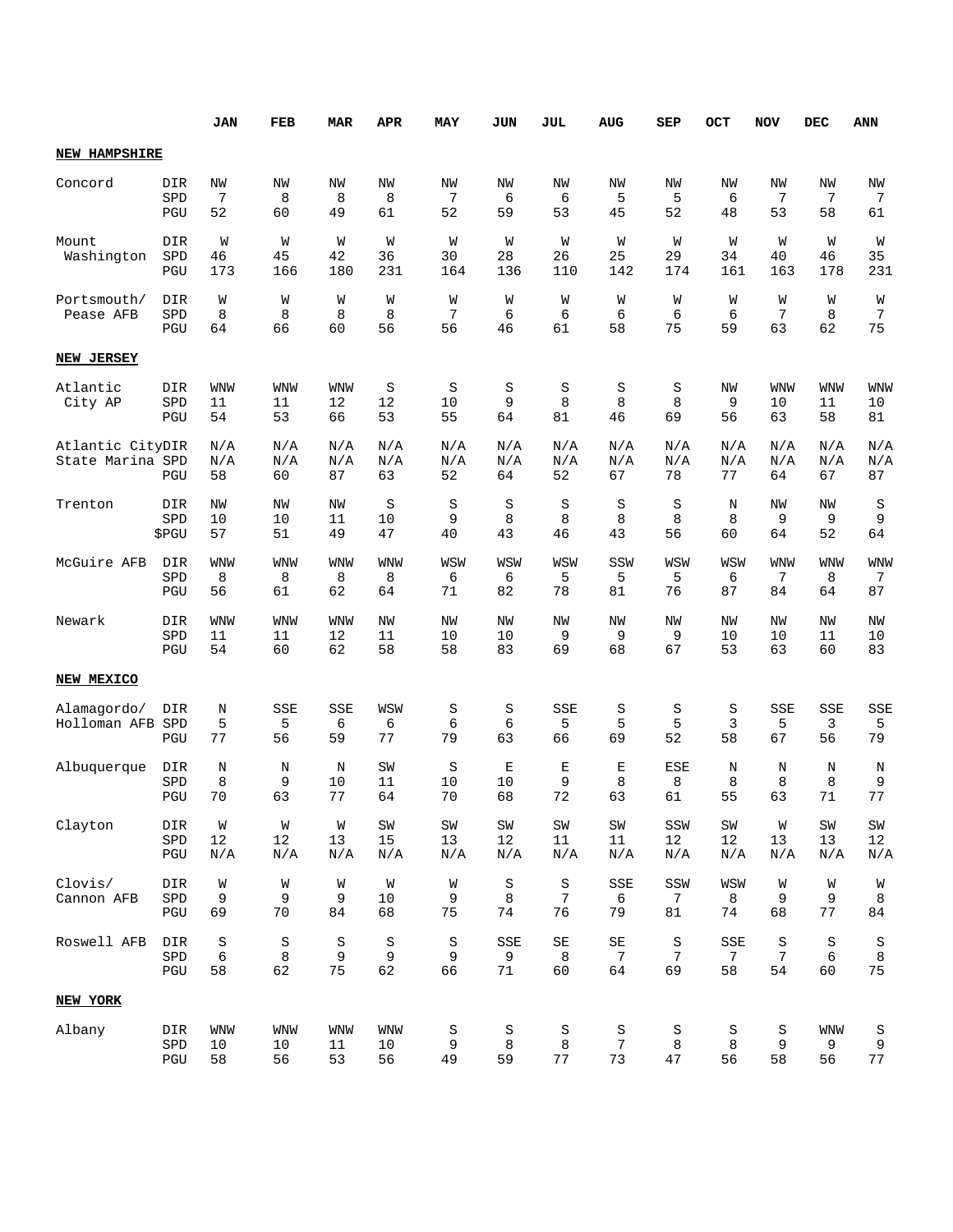|                  |                             | JAN        | FEB        | <b>MAR</b> | <b>APR</b> | MAY            | <b>JUN</b> | JUL             | <b>AUG</b> | SEP        | OCT        | <b>NOV</b> | DEC        | <b>ANN</b>  |
|------------------|-----------------------------|------------|------------|------------|------------|----------------|------------|-----------------|------------|------------|------------|------------|------------|-------------|
| Binghamton       | DIR                         | WNW        | <b>WNW</b> | <b>WNW</b> | WNW        | ΝW             | SW         | SW              | SW         | S          | S          | NW         | <b>WNW</b> | WNW         |
|                  | SPD                         | 11         | 11         | 11         | 11         | 10             | 9          | 8               | 8          | 9          | 9          | 11         | 11         | 10          |
|                  | PGU                         | 51         | 52         | 52         | 52         | 54             | 59         | 74              | 51         | 48         | 46         | 62         | 48         | 74          |
| Buffalo          | DIR                         | W          | WSW        | WSW        | SW         | SW             | SW         | SW              | SW         | SW         | SW         | W          | W          | WSW         |
|                  | SPD                         | 14         | 13         | 13         | 12         | 11             | 11         | 10              | 10         | 10         | 11         | 12         | 13         | 12          |
|                  | PGU                         | 71         | 55         | 72         | 74         | 61             | 59         | 53              | 71         | 62         | 61         | 12         | 66         | 74          |
| Islip            | DIR                         | WNW        | <b>WNW</b> | <b>WNW</b> | WNW        | <b>WNW</b>     | <b>WNW</b> | NW              | NW         | NW         | SW         | SW         | SW         | <b>WNW</b>  |
|                  | SPD                         | 10         | 10         | 11         | 11         | 9              | 9          | 8               | 8          | 8          | 9          | 10         | 10         | 9           |
|                  | PGU                         | N/A        | N/A        | N/A        | N/A        | N/A            | N/A        | N/A             | N/A        | N/A        | N/A        | N/A        | N/A        | N/A         |
| Newburgh/        | DIR                         | W          | W          | <b>WNW</b> | W          | WSW            | WSW        | WSW             | WSW        | WSW        | W          | W          | W          | W           |
| Stewart AFB      | SPD                         | 10         | 10         | 12         | 10         | 9              | 8          | 7               | 7          | 7          | 8          | 9          | 10         | 9           |
|                  | PGU                         | 71         | 71         | 72         | 63         | 76             | 97         | 79              | 68         | 70         | 86         | 97         | 66         | 97          |
| NY Central       | DIR                         | ΝW         | NW         | NW         | NW         | SW             | SW         | SW              | SW         | SW         | W          | W          | ΝW         | ΝW          |
| Park             | SPD                         | 9          | 9          | 10         | 9          | 7              | 7          | $\overline{7}$  | 6          | 7<br>52    | 8          | 7          | 8          | 8           |
|                  | PGU                         | 52         | 51         | 63         | 46         | 44             | 41         | 46              | 43         |            | 46         | 58         | 64         | 64          |
| NY JFK           | DIR                         | NW         | NW         | NW         | S          | $\rm S$        | $\rm S$    | S               | S          | S          | WSW        | NW         | ΝW         | S           |
|                  | SPD                         | 13         | 13         | 14         | 13         | 12             | 11         | 10              | 10         | 10         | 11         | 12         | 13         | 12          |
|                  | PGU                         | 52         | 60         | 61         | 52         | 71             | 49         | 54              | 47         | 58         | 49         | 67         | 60         | 71          |
| NY LaGuardia DIR |                             | NW         | NW         | NW         | NW         | S              | S          | S               | S          | NE         | WNW        | <b>WNW</b> | NW         | ΝE          |
|                  | SPD                         | 14         | 14         | 14         | 13         | 12             | 11         | 11              | 11         | 11         | 12         | 13         | 14         | 13          |
|                  | PGU                         | 59         | 59         | 71         | 63         | 56             | 56         | 49              | 72         | 64         | 64         | 76         | 77         | 77          |
| Niagara          | DIR                         | W          | WSW        | SW         | SW         | SW             | SW         | SW              | SW         | SW         | W          | W          | W          | SW          |
| Falls IAP        | SPD                         | 13         | 12         | 12         | 10         | 9              | 9          | 9               | 8          | 9          | 9          | 12         | 12         | 10          |
|                  | PGU                         | 67         | 59         | 69         | 59         | 64             | 48         | 55              | 48         | 44         | 45         | 64         | 52         | 69          |
| Plattsburgh      | DIR                         | W          | WSW        | SW         | SW         | SW             | SW         | SW              | SW         | SW         | W          | W          | W          | SW          |
| AFB              | SPD                         | 13         | 12         | 12         | 10         | 9              | 9          | 9               | 8          | 9          | 9          | 12         | 12         | 10          |
|                  | PGU                         | 67         | 59         | 69         | 59         | 64             | 48         | 55              | 48         | 44         | 45         | 64         | 52         | 69          |
| Rochester        | DIR                         | WSW        | WSW        | WSW        | WSW        | WSW            | WSW        | WSW             | WSW        | WSW        | WSW        | WSW        | WSW        | WSW         |
|                  | SPD                         | 12         | 12         | 12         | 12         | 10             | 9          | 9               | 8          | 9          | 9          | 11         | 11         | 10          |
|                  | PGU                         | 63         | 52         | 68         | 67         | 64             | 52         | 51              | 62         | 51         | 56         | 67         | 53         | 68          |
| Rome/            | DIR                         | <b>WNW</b> | <b>WNW</b> | <b>WNW</b> | WNW        | <b>WNW</b>     | <b>WNW</b> | <b>WNW</b>      | <b>ESE</b> | <b>ESE</b> | <b>ESE</b> | <b>WNW</b> | <b>ESE</b> | <b>WNW</b>  |
| Griffiss AFB     | SPD                         | 7          | 7          | 7          | 7          | 6              | 5          | 5               | 3          | 5          | 6          | 7          | 7          | 6           |
|                  | PGU                         | 68         | 67         | 76         | 64         | 69             | 84         | 59              | 64         | 69         | 76         | 60         | 56         | 84          |
| Syracuse         | DIR                         | WSW        | WSW        | WSW        | WSW        | W<br>q         | W          | <b>WNW</b>      | <b>WNW</b> | <b>WNW</b> | WNW        | <b>WNW</b> | <b>WNW</b> | WSW         |
|                  | SPD<br>#PGU                 | 11<br>54   | 11<br>49   | 11<br>49   | 11<br>44   | 44             | 8<br>39    | 8<br>37         | 8<br>47    | 8<br>44    | 9<br>43    | 10<br>51   | 10<br>46   | 9<br>54     |
|                  |                             |            |            |            |            |                |            |                 |            |            |            |            |            |             |
| Suffolk Co       | DIR                         | NW         | ΝW         | <b>NNW</b> | SW         | $\mbox{SW}$    | SW         | SW              | SW         | SW         | SW         | W          | W          | $\mbox{SW}$ |
| AFB              | SPD<br>$\operatorname{PGU}$ | 10<br>58   | 10<br>61   | 10<br>60   | 10<br>58   | 9<br>43        | 9<br>40    | 8<br>44         | 8<br>40    | 9<br>76    | 9<br>48    | 9<br>62    | 9<br>61    | 9<br>76     |
| NORTH CAROLINA   |                             |            |            |            |            |                |            |                 |            |            |            |            |            |             |
|                  |                             |            |            |            |            |                |            |                 |            |            |            |            |            |             |
| Asheville        | DIR                         | <b>NNW</b> | <b>NNW</b> | <b>NNW</b> | <b>NNW</b> | <b>NNW</b>     | <b>NNW</b> | <b>NNW</b>      | NNW        | <b>NNW</b> | <b>NNW</b> | <b>NNW</b> | <b>NNW</b> | <b>NNW</b>  |
|                  | SPD                         | 10         | 10         | 9          | 9          | $\overline{7}$ | 6          | 6               | 6          | 6          | 7          | 8          | 9          | 8           |
|                  | PGU                         | 55         | 54         | 64         | 51         | 44             | 52         | 60              | 43         | 37         | 58         | 49         | 49         | 64          |
| Cape             | DIR                         | Ν          | N          | Ν          | <b>NNE</b> | NNE            | NNE        | NNE             | NNE        | NNE        | SW         | SW         | SW         | <b>NNE</b>  |
| Hatteras         | SPD                         | 12         | 12         | 12         | 12         | 11             | 11         | 10              | 10         | 11         | 11         | 12         | 11         | 11          |
|                  | PGU                         | 59         | 58         | 63         | 60         | 46             | 55         | 45              | 98         | 87         | 66         | 78         | 60         | 98          |
| Charlotte        | DIR                         | SW         | SW         | S          | SW         | SW             | S          | SW              | S          | ΝE         | NE         | SW         | SW         | SW          |
|                  | SPD                         | 8          | 8          | 9          | 9          | 8              | 7          | $7\phantom{.0}$ | 7          | 7          | 7          | 7          | 8          | 8           |
|                  | $\operatorname{PGU}$        | 49         | 53         | 60         | 56         | 52             | 52         | 52              | 77         | 87         | 40         | 51         | 47         | 87          |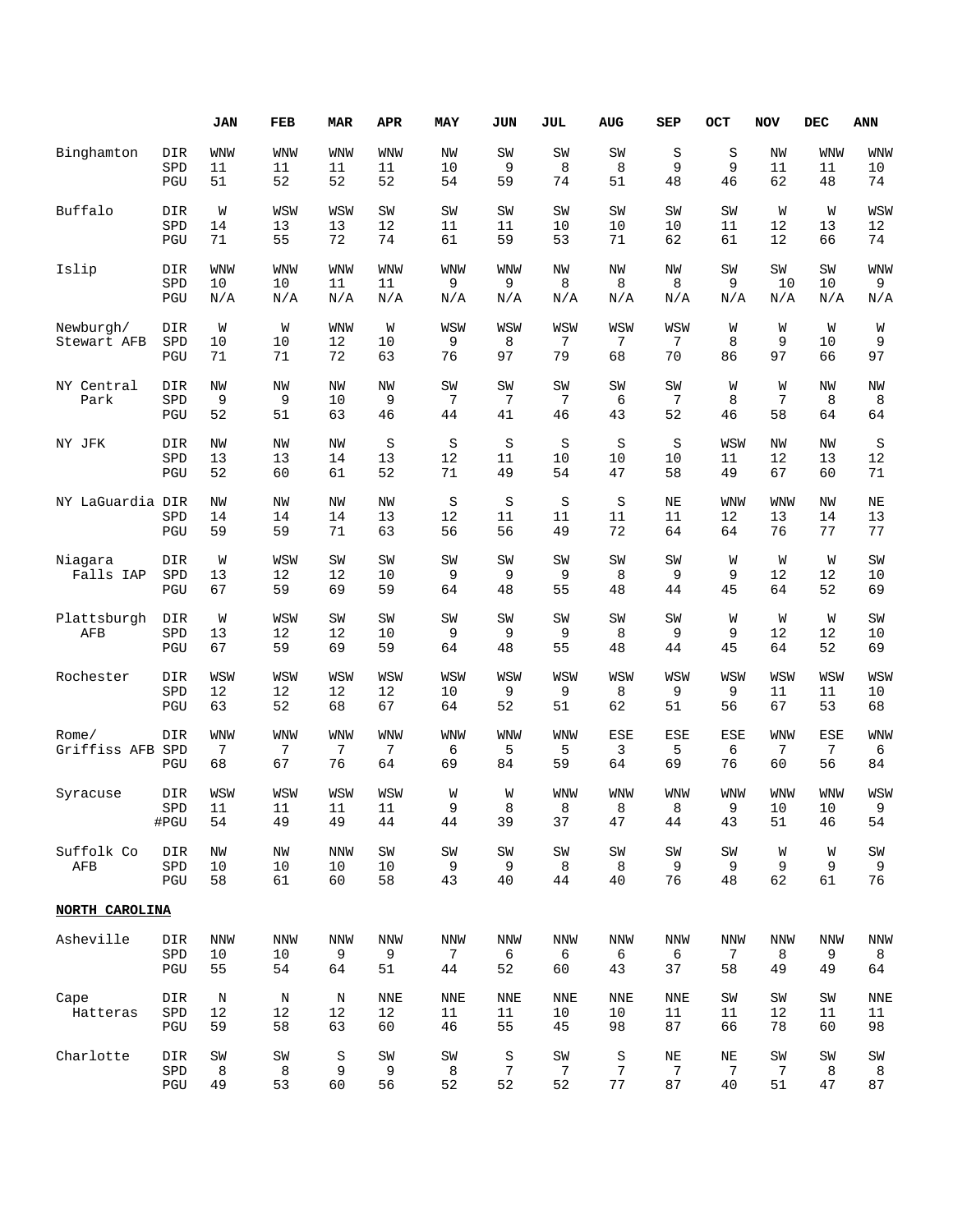|                                          |                    | <b>JAN</b>         | FEB             | <b>MAR</b>    | <b>APR</b>     | MAY                | JUN                | <b>JUL</b>         | AUG                | <b>SEP</b>             | OCT                   | <b>NOV</b>      | <b>DEC</b>      | <b>ANN</b>      |
|------------------------------------------|--------------------|--------------------|-----------------|---------------|----------------|--------------------|--------------------|--------------------|--------------------|------------------------|-----------------------|-----------------|-----------------|-----------------|
| Cherry Point DIR<br><b>MCAS</b>          | SPD<br>PGU         | $\rm N$<br>6<br>58 | N<br>7<br>66    | S<br>7<br>68  | SSW<br>7<br>81 | SSW<br>6<br>64     | SSW<br>6<br>81     | SSW<br>5<br>66     | SSW<br>5<br>104    | <b>NNE</b><br>5<br>107 | <b>NNE</b><br>6<br>86 | N<br>6<br>59    | N<br>6<br>68    | SSW<br>6<br>107 |
| Fayetteville DIR<br>Pope AFB             | SPD<br>PGU         | WSW<br>5<br>77     | WSW<br>6<br>64  | W<br>6<br>68  | SW<br>6<br>55  | SW<br>5<br>62      | WSW<br>5<br>59     | SW<br>3<br>64      | SW<br>3<br>64      | NE<br>3<br>53          | N<br>3<br>70          | N<br>5<br>59    | WSW<br>5<br>55  | SW<br>5<br>77   |
| Goldsboro/<br>Seymour<br>Johnson AFB PGU | <b>DIR</b><br>SPD  | N<br>6<br>72       | N<br>7<br>75    | N<br>7<br>64  | SW<br>7<br>64  | $\rm S$<br>6<br>52 | $\rm S$<br>5<br>52 | $\rm S$<br>5<br>60 | $\rm S$<br>5<br>59 | <b>NNE</b><br>5<br>46  | N<br>5<br>66          | N<br>5<br>54    | W<br>6<br>69    | N<br>6<br>75    |
| Greensboro                               | DIR                | SSW                | SSW             | SSW           | SSW            | SW                 | SSW                | SSW                | SSW                | <b>NNE</b>             | <b>NNE</b>            | SSW             | SSW             | SSW             |
|                                          | SPD                | 8                  | 9               | 9             | 9              | 8                  | 7                  | 7                  | 6                  | 7                      | 7                     | 8               | 7               | 8               |
|                                          | PGU                | 63                 | 48              | 43            | 46             | 59                 | 51                 | 59                 | 39                 | 54                     | 60                    | 53              | 47              | 63              |
| Raleigh                                  | DIR                | SW                 | SW              | SW            | SW             | SW                 | SW                 | SW                 | SW                 | SW                     | SW                    | SW              | SW              | SW              |
|                                          | SPD                | 8                  | 9               | 9             | 9              | 8                  | 7                  | 7                  | 6                  | 7                      | 7                     | 8               | 7               | 8               |
|                                          | #PGU               | 51                 | 62              | 52            | 56             | 64                 | 48                 | 45                 | 61                 | 67                     | 40                    | 41              | 45              | 67              |
| Wilmington                               | DIR                | $\rm N$            | N               | SW            | SW             | SW                 | SW                 | SW                 | SW                 | SW                     | SW                    | SW              | SW              | $\mbox{SW}$     |
|                                          | SPD                | 9                  | 9               | 10            | 10             | 9                  | 8                  | 8                  | 7                  | 8                      | 8                     | 8               | 8               | 8               |
|                                          | PGU                | 49                 | 49              | 70            | 53             | 54                 | 64                 | 78                 | 41                 | 74                     | 52                    | 59              | 49              | 78              |
| NORTH DAKOTA                             |                    |                    |                 |               |                |                    |                    |                    |                    |                        |                       |                 |                 |                 |
| Bismarck                                 | <b>DIR</b>         | <b>WNW</b>         | <b>WNW</b>      | <b>WNW</b>    | <b>WNW</b>     | WNW                | NW                 | NW                 | NW                 | NW                     | <b>NW</b>             | NW              | NW              | ΝW              |
|                                          | SPD                | 10                 | 10              | 11            | 12             | 11                 | 10                 | 9                  | 9                  | 10                     | 10                    | 10              | 10              | 10              |
|                                          | PGU                | 69                 | 62              | 64            | 56             | 69                 | 58                 | 61                 | 62                 | 84                     | 55                    | 56              | 63              | 84              |
| Fargo                                    | <b>DIR</b>         | N                  | SSE             | N             | N              | SSE                | SSE                | SSE                | SSE                | <b>SSE</b>             | SSE                   | SSE             | S               | SSE             |
|                                          | SPD                | 13                 | 13              | 13            | 14             | 13                 | 12                 | 11                 | 11                 | 12                     | 13                    | 13              | 12              | 12              |
|                                          | PGU                | 60                 | 59              | 53            | 53             | 62                 | 66                 | 70                 | 60                 | 62                     | 61                    | 53              | 61              | 70              |
| Grand Forks                              | DIR                | N                  | N               | N             | $\rm N$        | N                  | N                  | $\rm S$            | N                  | N                      | N                     | N               | N               | N               |
|                                          | SPD                | 10                 | 10              | 10            | 10             | 9                  | 9                  | 8                  | 8                  | 9                      | 10                    | 10              | 10              | 9               |
|                                          | PGU                | 62                 | 66              | 72            | 71             | 63                 | 53                 | 62                 | 62                 | 68                     | 63                    | 63              | 59              | 72              |
| Minot AFB                                | <b>DIR</b>         | NW                 | NW              | NW            | N              | N                  | W                  | W                  | W                  | W                      | <b>WNW</b>            | ΝW              | NW              | ΝW              |
|                                          | SPD                | 12                 | 12              | 10            | 10             | 9                  | 9                  | 8                  | 8                  | 9                      | 10                    | 9               | 10              | 9               |
|                                          | PGU                | 74                 | 81              | 61            | 71             | 66                 | 71                 | 77                 | 85                 | 62                     | 63                    | 63              | 67              | 85              |
| Williston                                | DIR                | SSW                | SSW             | SSW           | SSW            | N                  | N                  | $\rm N$            | N                  | N                      | $\rm N$               | N               | N               | N               |
|                                          | SPD                | 10                 | 10              | 10            | 11             | 11                 | 10                 | 9                  | 10                 | 10                     | 10                    | 9               | 9               | 10              |
|                                          | PGU                | 62                 | 54              | 58            | 62             | 62                 | 69                 | 70                 | 59                 | 60                     | 60                    | 53              | 63              | 70              |
| <u>OHIO</u>                              |                    |                    |                 |               |                |                    |                    |                    |                    |                        |                       |                 |                 |                 |
| Akron/Canton DIR                         | ${\tt SPD}$<br>PGU | WSW<br>12<br>54    | WSW<br>11<br>53 | W<br>11<br>60 | SW<br>11<br>60 | S<br>9<br>56       | SW<br>8<br>60      | SW<br>8<br>68      | SW<br>8<br>60      | S<br>8<br>52           | S<br>9<br>51          | WSW<br>11<br>63 | WSW<br>12<br>58 | SW<br>10<br>68  |
| Cincinnati                               | <b>DIR</b>         | SSW                | SSW             | SSW           | SSW            | SW                 | SSW                | SW                 | SW                 | SSW                    | SSW                   | SSW             | SSW             | SSW             |
|                                          | ${\tt SPD}$        | 11                 | 10              | 11            | 11             | 9                  | 8                  | 7                  | 7                  | 7                      | 8                     | 10              | 10              | 9               |
|                                          | PGU                | 51                 | 55              | 64            | 61             | 53                 | 60                 | 51                 | 47                 | 45                     | 45                    | 56              | 59              | 64              |
| Cleveland                                | DIR                | WSW                | $\texttt{SW}$   | SSW           | N              | $\rm N$            | $\mbox{SW}$        | SW                 | SW                 | SW                     | SSW                   | WSW             | WSW             | SW              |
|                                          | SPD                | 12                 | 12              | 12            | 12             | 10                 | 9                  | 9                  | 8                  | 9                      | 10                    | 12              | 12              | 11              |
|                                          | PGU                | 55                 | 58              | 63            | 69             | 54                 | 56                 | 67                 | 49                 | 45                     | 52                    | 59              | 63              | 69              |
| Columbus                                 | DIR                | W                  | W               | W             | N              | $\rm S$            | $\rm S$            | $\rm S$            | $\rm S$            | $\rm S$                | S                     | $\rm S$         | $\rm S$         | S               |
|                                          | SPD                | 10                 | 9               | 10            | 10             | 8                  | $\sqrt{ }$         | 6                  | 6                  | 6                      | 7                     | 9               | 9               | 8               |
|                                          | PGU                | 51                 | 51              | 53            | 52             | 52                 | 40                 | 47                 | 59                 | 38                     | 39                    | 53              | 55              | 59              |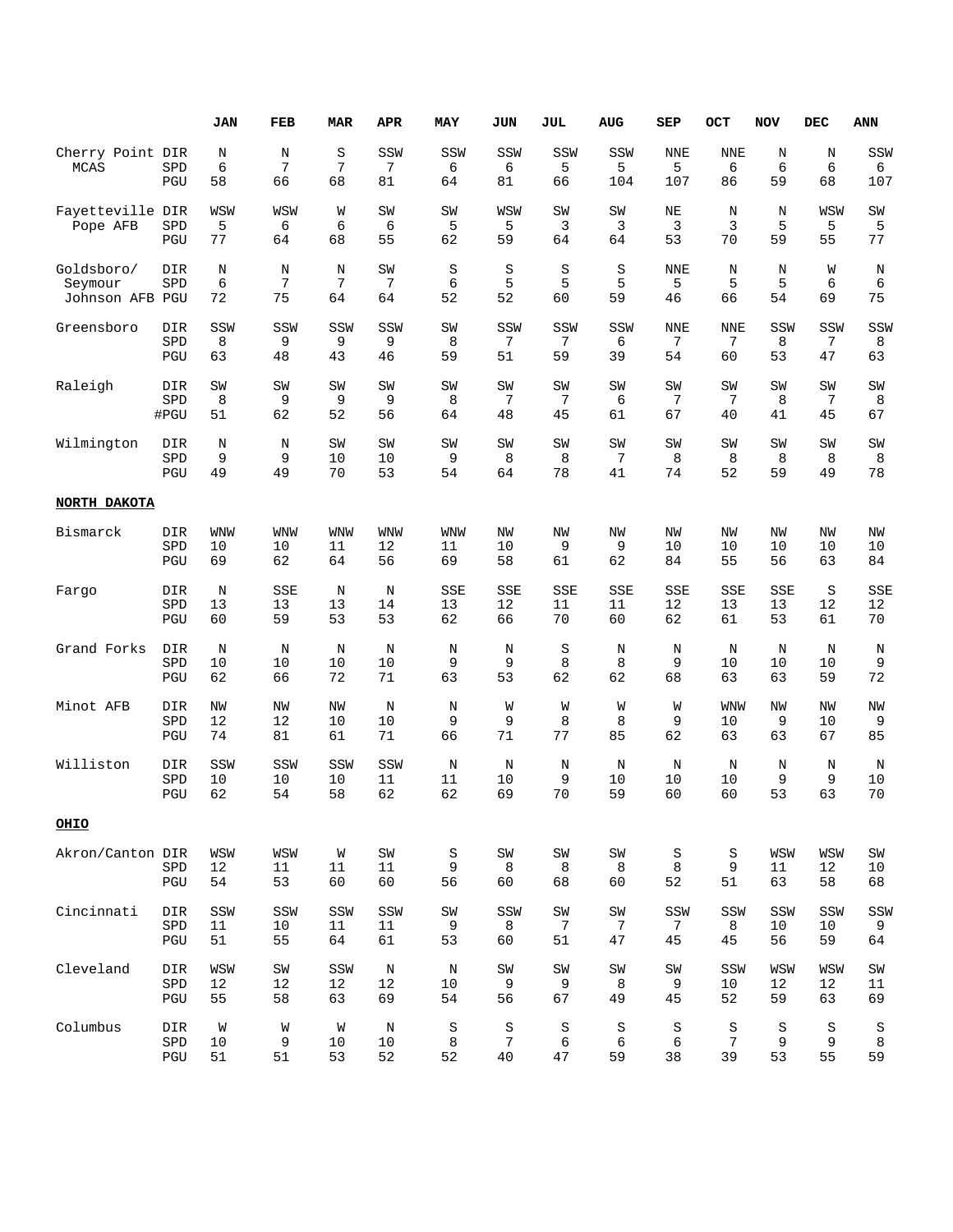|                                 |                    | <b>JAN</b>          | FEB            | <b>MAR</b>          | APR            | <b>MAY</b>            | <b>JUN</b>            | <b>JUL</b>                   | <b>AUG</b>            | SEP                   | OCT                   | <b>NOV</b>     | <b>DEC</b>     | <b>ANN</b>            |
|---------------------------------|--------------------|---------------------|----------------|---------------------|----------------|-----------------------|-----------------------|------------------------------|-----------------------|-----------------------|-----------------------|----------------|----------------|-----------------------|
| Dayton                          | DIR                | W                   | SSW            | <b>WNW</b>          | $\rm S$        | SW                    | SSW                   | WSW                          | SW                    | $\rm S$               | $\rm S$               | SSW            | $\rm S$        | SSW                   |
|                                 | SPD                | 11                  | 11             | 12                  | 11             | 10                    | 9                     | 8                            | $\overline{7}$        | 8                     | 9                     | 11             | 11             | 10                    |
|                                 | PGU                | 49                  | 52             | 67                  | 62             | 60                    | 60                    | 58                           | 51                    | 48                    | 43                    | 55             | 62             | 67                    |
| Mansfield                       | DIR                | WSW                 | WSW            | WSW                 | WSW            | W                     | W                     | SW                           | SW                    | SW                    | SW                    | SSW            | SSW            | WSW                   |
|                                 | SPD                | 14                  | 13             | 13                  | 12             | 10                    | 10                    | 9                            | 8                     | 9                     | 10                    | 12             | 13             | 11                    |
|                                 | #PGU               | 59                  | 58             | 62                  | 68             | 55                    | 68                    | 64                           | 68                    | 48                    | 52                    | 69             | 64             | 69                    |
| Toledo                          | DIR                | WSW                 | WSW            | <b>ENE</b>          | <b>ENE</b>     | <b>ENE</b>            | WSW                   | WSW                          | WSW                   | WSW                   | SW                    | WSW            | WSW            | WSW                   |
|                                 | SPD                | 11                  | 11             | 11                  | 11             | 10                    | 9                     | 8                            | 8                     | 7                     | 8                     | 10             | 10             | 10                    |
|                                 | PGU                | 62                  | 52             | 64                  | 59             | 58                    | 55                    | 66                           | 75                    | 54                    | 49                    | 55             | 56             | 75                    |
| Youngstown                      | DIR                | WSW                 | WSW            | WSW                 | WSW            | WSW                   | WSW                   | W                            | W                     | W                     | SSW                   | SW             | SW             | WSW                   |
|                                 | SPD                | $12$                | 11             | 11                  | 11             | 9                     | 8                     | 8                            | 7                     | 8                     | 9                     | 11             | 11             | 10                    |
|                                 | PGU                | 51                  | 54             | 58                  | 64             | 56                    | 58                    | 66                           | 44                    | 52                    | 49                    | 53             | 58             | 66                    |
| <b>OKLAHOMA</b>                 |                    |                     |                |                     |                |                       |                       |                              |                       |                       |                       |                |                |                       |
| Altus AFB                       | DIR                | N                   | <b>NNE</b>     | SSE                 | SSE            | SSE                   | SSE                   | SSE                          | SSE                   | SSE                   | SSE                   | N              | N              | SSE                   |
|                                 | SPD                | 8                   | 9              | 9                   | 9              | 8                     | 7                     | 7                            | 6                     | 7                     | 7                     | 8              | 7              | 8                     |
|                                 | PGU                | 76                  | 94             | 64                  | 69             | 92                    | 78                    | 76                           | 71                    | 69                    | 52                    | 64             | 76             | 94                    |
| Burns Flat/<br>Clinton          | DIR<br>SPD<br>PGU  | $\rm S$<br>12<br>52 | N<br>12<br>62  | $\rm S$<br>14<br>68 | S<br>14<br>68  | S<br>14<br>70         | S<br>12<br>60         | S<br>9<br>67                 | S<br>9<br>54          | S<br>10<br>60         | $\rm S$<br>10<br>47   | S<br>10<br>51  | S<br>12<br>56  | S<br>12<br>70         |
| Enid/Vance<br>AFB               | DIR<br>SPD<br>PGU  | N<br>10<br>61       | N<br>12<br>62  | $\rm S$<br>12<br>61 | S<br>12<br>86  | S<br>9<br>81          | S<br>10<br>90         | S<br>9<br>86                 | S<br>9<br>81          | $\rm S$<br>9<br>71    | $\rm S$<br>10<br>83   | S<br>9<br>66   | N<br>10<br>67  | S<br>10<br>90         |
| Oklahoma<br>City                | DIR<br>SPD<br>#PGU | N<br>13<br>53       | N<br>14<br>47  | N<br>15<br>62       | N<br>15<br>47  | S<br>13<br>57         | S<br>12<br>51         | SSE<br>11<br>49              | SSE<br>11<br>52       | SSE<br>12<br>40       | SSE<br>12<br>51       | S<br>13<br>56  | S<br>13<br>47  | S<br>13<br>62         |
| Tulsa                           | DIR                | $\rm S$             | S              | S                   | S              | S                     | S                     | S                            | S                     | $\rm S$               | $\rm S$               | S              | S              | S                     |
|                                 | SPD                | 10                  | 11             | 12                  | 12             | 11                    | 10                    | 9                            | 9                     | 9                     | 10                    | 11             | 10             | 10                    |
|                                 | #PGU               | 47                  | 46             | 45                  | 63             | 44                    | 55                    | 55                           | 41                    | 40                    | 46                    | 44             | 41             | 63                    |
| <b>OREGON</b>                   |                    |                     |                |                     |                |                       |                       |                              |                       |                       |                       |                |                |                       |
| Astoria                         | DIR                | Ε                   | Е              | Ε                   | Е              | ESE                   | ESE                   | ESE                          | ESE                   | <b>WNW</b>            | WNW                   | ΝW             | ΝW             | <b>ESE</b>            |
|                                 | SPD                | 9                   | 9              | 9                   | 9              | 8                     | 9                     | 9                            | 8                     | 7                     | 7                     | 9              | 9              | 8                     |
|                                 | #PGU               | 50                  | 54             | 58                  | 61             | 44                    | 45                    | 30                           | 28                    | 29                    | 67                    | 56             | 67             | 67                    |
| Burns                           | DIR                | Е                   | Ε              | Е                   | Е              | NW                    | ΝW                    | NW                           | NW                    | NW                    | NW                    | <b>WNW</b>     | <b>WNW</b>     | NW                    |
|                                 | SPD                | $\epsilon$          | N/A            | 8                   | N/A            | 9                     | 7                     | N/A                          | 7                     | 6                     | 6                     | 6              | 6              | N/A                   |
|                                 | $_{\rm PGU}$       | 46                  | 50             | 62                  | 47             | 52                    | 47                    | 45                           | 58                    | 44                    | 48                    | 71             | 74             | 74                    |
| Eugene                          | DIR                | $\rm S$             | S              | $\rm S$             | S              | $\rm S$               | $\rm S$               | $\rm S$                      | S                     | $\rm N$               | N                     | Ν              | N              | $\rm S$               |
|                                 | SPD                | 8                   | 8              | 8                   | 8              | 8                     | 8                     | 8                            | 8                     | 8                     | 7                     | 8              | 8              | 8                     |
|                                 | $_{\rm PGU}$       | 58                  | 48             | 45                  | 44             | 45                    | 41                    | 51                           | 39                    | 36                    | 52                    | 51             | 56             | 58                    |
| Klamath FallsDIR<br>Kingsey Fld | SPD<br>PGU         | SSE<br>6<br>54      | SSE<br>7<br>60 | SSE<br>8<br>60      | WSW<br>8<br>54 | <b>WNW</b><br>8<br>60 | <b>NNW</b><br>7<br>43 | NNW<br>$7\phantom{.0}$<br>41 | <b>NNW</b><br>6<br>52 | <b>NNW</b><br>6<br>41 | <b>NNW</b><br>5<br>66 | SSE<br>6<br>56 | SSE<br>6<br>61 | <b>NNW</b><br>7<br>66 |
| Medford                         | DIR                | N                   | Ν              | ΝW                  | WNW            | WNW                   | WNW                   | WNW                          | <b>WNW</b>            | <b>WNW</b>            | N                     | Ν              | N              | WNW                   |
|                                 | SPD                | $\overline{4}$      | 5              | 5                   | 6              | 6                     | 6                     | 6                            | 5                     | 5                     | 4                     | 4              | 4              | 5                     |
|                                 | $_{\rm PGU}$       | 47                  | 45             | 53                  | 48             | 39                    | 53                    | 46                           | 36                    | 36                    | 35                    | 52             | 56             | 56                    |
| Pendleton                       | DIR                | SSE                 | SSE            | SSE                 | SSE            | W                     | W                     | W                            | W                     | W                     | W                     | W              | W              | W                     |
|                                 | SPD                | $\overline{7}$      | 8              | 9                   | 10             | 9                     | 9                     | 9                            | 8                     | 8                     | 7                     | 8              | $\overline{7}$ | 8                     |
|                                 | $_{\rm PGU}$       | 76                  | 53             | 74                  | 61             | 60                    | 59                    | 62                           | 55                    | 56                    | 56                    | 58             | 62             | 76                    |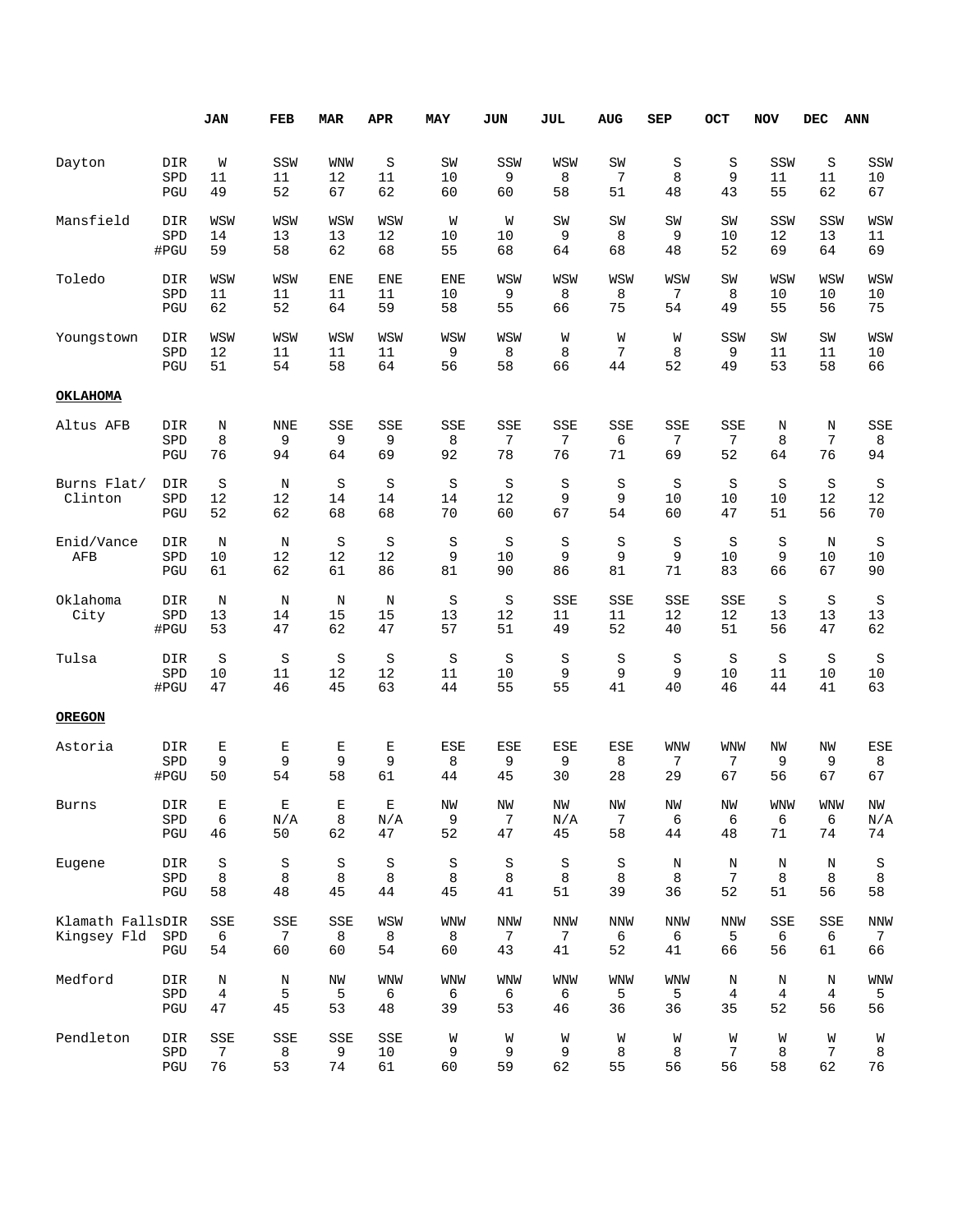|                                    |                    | <b>JAN</b>             | FEB                    | <b>MAR</b>             | APR                    | MAY                    | JUN                | JUL                          | AUG                       | SEP                       | OCT                       | <b>NOV</b>            | DEC                    | <b>ANN</b>                 |
|------------------------------------|--------------------|------------------------|------------------------|------------------------|------------------------|------------------------|--------------------|------------------------------|---------------------------|---------------------------|---------------------------|-----------------------|------------------------|----------------------------|
| Portland                           | DIR<br>SPD<br>PGU  | <b>ESE</b><br>10<br>63 | ESE<br>9<br>61         | <b>ESE</b><br>8<br>59  | ESE<br>8<br>51         | ESE<br>7<br>46         | ESE<br>7<br>40     | ESE<br>8<br>32               | ESE<br>7<br>31            | ESE<br>7<br>44            | ESE<br>7<br>52            | <b>ESE</b><br>9<br>52 | ESE<br>10<br>71        | ESE<br>8<br>71             |
| Salem                              | DIR<br>SPD<br>PGU  | S<br>8<br>61           | S<br>8<br>49           | S<br>8<br>52           | S<br>7<br>41           | S<br>7<br>45           | N<br>7<br>36       | N<br>7<br>36                 | N<br>6<br>32              | N<br>6<br>39              | S<br>6<br>47              | S<br>8<br>58          | S<br>8<br>68           | S<br>7<br>68               |
| <b>PENNSYLVANIA</b>                |                    |                        |                        |                        |                        |                        |                    |                              |                           |                           |                           |                       |                        |                            |
| Allentown                          | DIR<br>SPD<br>PGU  | W<br>10<br>54          | W<br>11<br>60          | WNW<br>11<br>55        | WSW<br>11<br>68        | SW<br>9<br>51          | WSW<br>8<br>58     | SW<br>7<br>66                | WSW<br>7<br>48            | SW<br>7<br>60             | WSW<br>8<br>63            | WSW<br>9<br>78        | W<br>10<br>62          | WSW<br>9<br>78             |
| Avoca/<br>Wilkes-Barre<br>Scranton | DIR<br>SPD<br>PGU  | SW<br>9<br>74          | SW<br>9<br>53          | NW<br>10<br>61         | SW<br>9<br>64          | SW<br>8<br>64          | SW<br>8<br>58      | WSW<br>7<br>58               | SW<br>7<br>51             | SW<br>7<br>54             | SW<br>8<br>52             | SW<br>8<br>61         | SW<br>9<br>64          | SW<br>8<br>74              |
| Erie                               | DIR<br>SPD<br>PGU  | S<br>13<br>55          | S<br>12<br>62          | S<br>12<br>64          | S<br>11<br>55          | S<br>10<br>54          | S<br>9<br>52       | S<br>9<br>69                 | S<br>9<br>53              | S<br>10<br>61             | S<br>11<br>61             | S<br>13<br>69         | S<br>13<br>60          | S<br>11<br>69              |
| Middletown/<br>Harrisburg          | DIR<br>SPD<br>PGU  | NW<br>8<br>44          | NW<br>8<br>31          | NW<br>9<br>37          | NW<br>8<br>35          | NW<br>7<br>47          | ΝW<br>6<br>58      | NW<br>5<br>25                | <b>WNW</b><br>5<br>46     | <b>NW</b><br>5<br>27      | <b>NW</b><br>5<br>30      | NW<br>7<br>29         | <b>NNW</b><br>7<br>46  | NW<br>7<br>58              |
| Philadelphia DIR                   | SPD<br>PGU         | <b>WNW</b><br>10<br>59 | <b>WNW</b><br>11<br>51 | <b>WNW</b><br>11<br>69 | <b>WNW</b><br>11<br>49 | <b>WNW</b><br>10<br>67 | WNW<br>9<br>54     | SW<br>8<br>60                | SW<br>8<br>47             | SW<br>8<br>53             | SW<br>9<br>63             | SW<br>10<br>61        | SW<br>10<br>63         | SW<br>10<br>69             |
| Pittsburgh                         | DIR<br>SPD<br>PGU  | W<br>11<br>54          | W<br>11<br>59          | W<br>11<br>60          | W<br>11<br>60          | W<br>9<br>61           | W<br>8<br>63       | WSW<br>7<br>83               | WSW<br>7<br>56            | WSW<br>8<br>48            | WSW<br>8<br>49            | SW<br>10<br>62        | SW<br>10<br>55         | W<br>9<br>83               |
| Williamsport                       | DIR<br>SPD<br>PGU  | W<br>9<br>54           | W<br>9<br>49           | W<br>9<br>60           | W<br>9<br>60           | <b>WNW</b><br>8<br>51  | WNW<br>7<br>56     | W<br>7<br>58                 | W<br>6<br>61              | W<br>6<br>54              | W<br>7<br>45              | W<br>8<br>63          | W<br>8<br>64           | W<br>8<br>64               |
| RHODE ISLAND                       |                    |                        |                        |                        |                        |                        |                    |                              |                           |                           |                           |                       |                        |                            |
| Providence                         | DIR<br>SPD<br>#PGU | <b>WNW</b><br>11<br>60 | WNW<br>11<br>61        | <b>WNW</b><br>12<br>60 | <b>WNW</b><br>12<br>58 | <b>WNW</b><br>11<br>49 | WNW<br>10<br>54    | <b>WNW</b><br>9<br>51        | WNW<br>9<br>63            | WNW<br>9<br>81            | <b>WNW</b><br>9<br>58     | WNW<br>10<br>61       | <b>WNW</b><br>11<br>64 | WNW<br>10<br>81            |
| Quonset Pt<br>NAS                  | DIR<br>SPD<br>PGU  | <b>WNW</b><br>10<br>75 | WNW<br>10<br>68        | <b>WNM</b><br>12<br>84 | S<br>12<br>72          | S<br>10<br>67          | S<br>9<br>56       | SW<br>8<br>56                | SW<br>8<br>98             | SW<br>8<br>107            | SW<br>9<br>61             | <b>WNW</b><br>9<br>85 | <b>WNW</b><br>10<br>75 | $\mbox{SW}$<br>9<br>107    |
| SOUTH CAROLINA                     |                    |                        |                        |                        |                        |                        |                    |                              |                           |                           |                           |                       |                        |                            |
| Beaufort<br><b>MCAS</b>            | DIR<br>SPD<br>PGU  | W<br>6<br>52           | W<br>6<br>69           | S<br>7<br>53           | S<br>6<br>67           | $\rm S$<br>5<br>63     | $\rm S$<br>5<br>61 | $\rm S$<br>5<br>53           | S<br>5<br>63              | Ν<br>5<br>137             | Ν<br>5<br>47              | Ν<br>5<br>53          | W<br>6<br>49           | S<br>6<br>137              |
| Charleston<br>AP                   | DIR<br>SPD<br>PGU  | <b>NNE</b><br>9<br>53  | $\rm NE$<br>10<br>48   | SSW<br>10<br>69        | S<br>10<br>48          | S<br>8<br>49           | $\rm S$<br>8<br>55 | S<br>8<br>59                 | S<br>$\overline{7}$<br>64 | <b>NNE</b><br>8<br>98     | <b>NNE</b><br>8<br>47     | NNE<br>8<br>59        | <b>NNE</b><br>8<br>44  | SSW<br>9<br>98             |
| Charleston<br>City Office          | DIR<br>SPD<br>PGU  | W<br>8<br>44           | Ν<br>8<br>54           | W<br>8<br>44           | W<br>8<br>44           | S<br>8<br>55           | $\rm S$<br>7<br>81 | SSW<br>$7\phantom{.0}$<br>67 | S<br>6<br>38              | Ν<br>$\overline{7}$<br>43 | Ν<br>$\overline{7}$<br>40 | Ν<br>7<br>38          | W<br>7<br>47           | W<br>$7\phantom{.0}$<br>81 |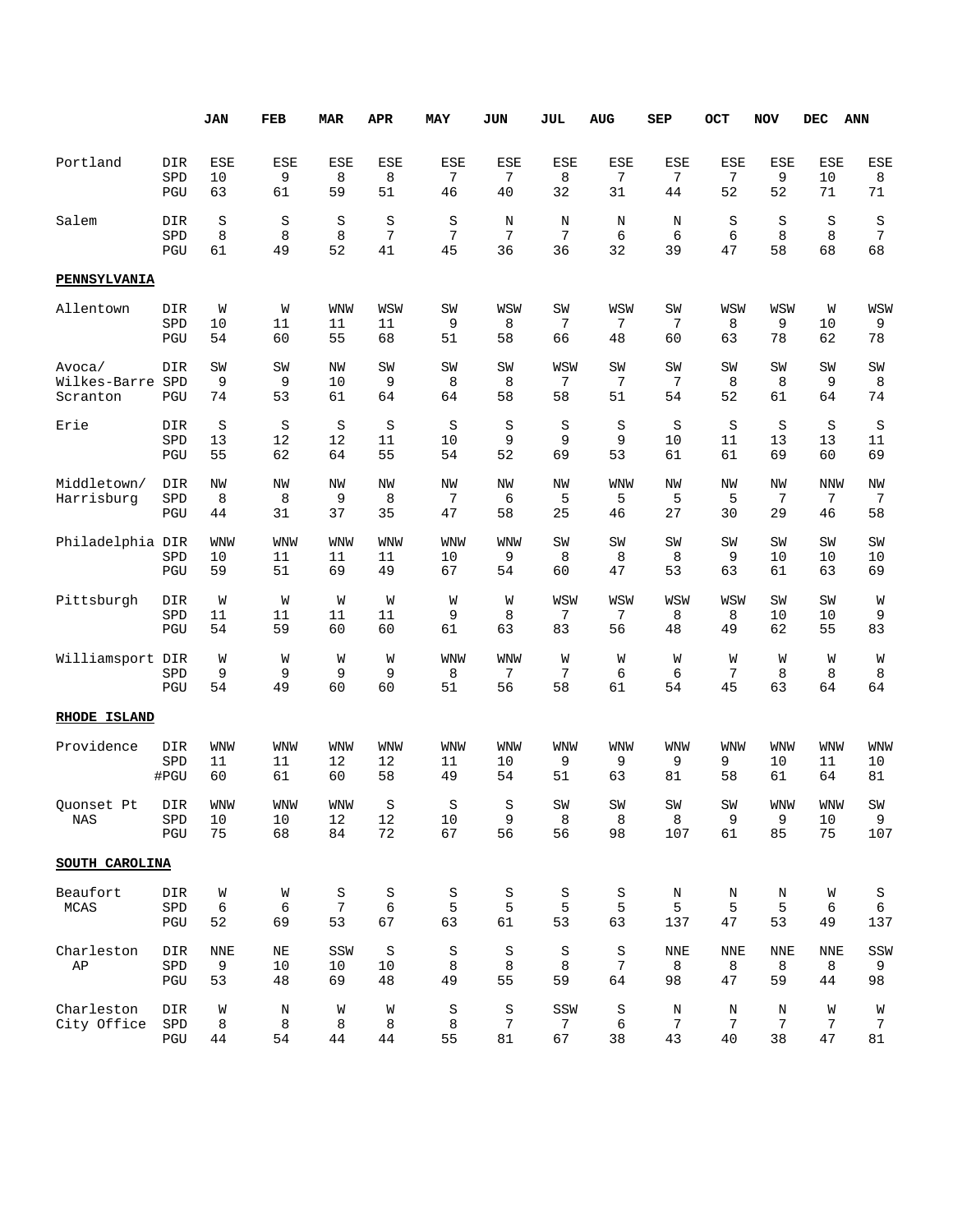|                                |                      | JAN            | FEB           | <b>MAR</b>    | APR           | <b>MAY</b>     | <b>JUN</b>     | JUL                         | <b>AUG</b>     | SEP                   | OCT                 | <b>NOV</b>    | <b>DEC</b>      | <b>ANN</b>     |
|--------------------------------|----------------------|----------------|---------------|---------------|---------------|----------------|----------------|-----------------------------|----------------|-----------------------|---------------------|---------------|-----------------|----------------|
| Columbia                       | DIR                  | WSW            | WSW           | SW            | SW            | WSW            | SW             | SW                          | SW             | ΝE                    | $\rm NE$            | WSW           | WSW             | WSW            |
|                                | SPD                  | $\overline{7}$ | 8             | 8             | 8             | 7              | 7              | 6                           | 6              | 6                     | 6                   | 6             | 7               | 7              |
|                                | PGU                  | 54             | 69            | 69            | 61            | 59             | 78             | 64                          | 56             | 70                    | 54                  | 51            | 49              | 78             |
| Greenville/<br>Spartanburg SPD | DIR<br>PGU           | SW<br>8<br>49  | SW<br>9<br>47 | SW<br>9<br>59 | SW<br>9<br>71 | NE<br>8<br>53  | ΝE<br>7<br>60  | ΝE<br>$7\overline{ }$<br>66 | NE<br>6<br>58  | NE<br>7<br>45         | $\rm NE$<br>7<br>48 | NE<br>8<br>53 | NE<br>8<br>41   | SW<br>8<br>71  |
| Myrtle Beach DIR<br>AFB        | SPD<br>PGU           | N<br>5<br>54   | N<br>6<br>104 | N<br>7<br>60  | S<br>6<br>47  | S<br>6<br>59   | S<br>6<br>58   | SSW<br>5<br>60              | S<br>3<br>47   | <b>NNE</b><br>5<br>76 | N<br>5<br>43        | N<br>5<br>48  | Ν<br>5<br>54    | Ν<br>6<br>104  |
| SOUTH DAKOTA                   |                      |                |               |               |               |                |                |                             |                |                       |                     |               |                 |                |
| Aberdeen                       | DIR                  | S              | S             | S             | S             | S              | S              | S                           | S              | N                     | N                   | N             | Ν               | N              |
|                                | SPD                  | 13             | 13            | 14            | 15            | 13             | 12             | 11                          | 11             | 11                    | 12                  | 12            | 12              | 12             |
|                                | #PGU                 | 61             | 66            | 55            | 53            | 56             | 43             | 56                          | 44             | 44                    | 60                  | 45            | 55              | 66             |
| Huron                          | DIR                  | NW             | NW            | <b>NNW</b>    | <b>NNW</b>    | NW             | NW             | N                           | N              | SSE                   | SSE                 | SSE           | SSE             | SSE            |
|                                | SPD                  | 12             | 11            | 13            | 13            | 13             | 11             | 11                          | 11             | 11                    | 11                  | 12            | 11              | 12             |
|                                | PGU                  | 56             | 62            | 55            | 64            | 60             | 63             | 82                          | 76             | 54                    | 52                  | 58            | 60              | 82             |
| Rapid City                     | DIR                  | <b>NNW</b>     | <b>NNW</b>    | <b>NNW</b>    | <b>NNW</b>    | <b>NNW</b>     | <b>NNW</b>     | <b>NNW</b>                  | <b>NNW</b>     | <b>NNW</b>            | <b>NNW</b>          | <b>NNW</b>    | <b>NNW</b>      | <b>NNW</b>     |
|                                | SPD                  | 11             | 11            | 13            | 13            | 12             | 11             | 10                          | 10             | 11                    | 11                  | 11            | 11              | 11             |
|                                | $_{\rm PGU}$         | 68             | 70            | 66            | 67            | 61             | 67             | 72                          | 69             | 70                    | 73                  | 63            | 71              | 73             |
| Sioux Falls                    | DIR                  | NW             | NW            | <b>WNW</b>    | <b>WNW</b>    | <b>NNW</b>     | <b>NNW</b>     | N                           | N              | S                     | $\rm S$             | S             | S               | S              |
|                                | SPD                  | 11             | 11            | 12            | 13            | 12             | 11             | 10                          | 10             | 10                    | 11                  | 12            | 11              | 11             |
|                                | $_{\rm PGU}$         | 67             | 58            | 56            | 64            | 53             | 71             | 66                          | 47             | 53                    | 61                  | 58            | 53              | 71             |
| <b>TENNESSEE</b>               |                      |                |               |               |               |                |                |                             |                |                       |                     |               |                 |                |
| Bristol                        | DIR                  | WSW            | W             | WSW           | WSW           | WSW            | WSW            | WSW                         | ENE            | <b>ENE</b>            | ENE                 | WSW           | WSW             | WSW            |
|                                | SPD                  | 6              | 7             | 7             | 7             | 5              | 5              | 4                           | 4              | 4                     | 5                   | 6             | 6               | 6              |
|                                | PGU                  | 55             | 49            | 52            | 63            | 46             | 59             | 54                          | 48             | 54                    | 49                  | 53            | 48              | 63             |
| Chattanooga                    | DIR                  | N              | N             | S             | S             | S              | $\rm S$        | S                           | S              | S                     | Ν                   | S             | $\rm S$         | S              |
|                                | SPD                  | 7              | 7             | 8             | 7             | 6              | 5              | 5                           | 4              | 5                     | 5                   | 6             | 6               | $\epsilon$     |
|                                | PGU                  | 41             | 48            | 45            | 53            | 54             | 56             | 46                          | 51             | 51                    | 43                  | 54            | 41              | 56             |
| Knoxville                      | DIR                  | WSW            | WSW           | WSW           | SW            | WSW            | SW             | WSW                         | WSW            | ΝE                    | ΝE                  | NE            | WSW             | WSW            |
|                                | SPD                  | 8              | 8             | 9             | 9             | 7              | 6              | 6                           | 6              | 6                     | 6                   | 7             | 7               | 7              |
|                                | PGU                  | 53             | 53            | 53            | 76            | 48             | 58             | 52                          | 86             | 39                    | 59                  | 64            | 58              | 86             |
| Memphis                        | DIR                  | N              | N             | $\rm S$       | SSW           | $\rm S$        | SSW            | SW                          | SSW            | N                     | SSE                 | $\rm S$       | S               | S              |
|                                | SPD                  | 10             | 10            | 11            | 10            | q              | 8              | 8                           | 7              | 8                     | 8                   | 9             | 10              | 9              |
|                                | $_{\rm PGU}$         | 40             | 49            | 49            | 69            | 48             | 71             | 45                          | 69             | 43                    | 59                  | 51            | 49              | 71             |
| Nashville                      | DIR                  | $\rm S$        | S             | $\rm S$       | $\rm S$       | S              | S              | $\rm S$                     | $\rm S$        | $\rm S$               | $\rm S$             | $\rm S$       | $\rm S$         | S              |
|                                | ${\tt SPD}$          | $\mathsf 9$    | $\mathsf 9$   | $10$          | 9             | $\,8\,$        | $\overline{7}$ | $\sqrt{ }$                  | 6              | 6                     | $\overline{7}$      | 8             | 9               | 8              |
|                                | PGU                  | 48             | 47            | 56            | 67            | 55             | 52             | 58                          | 70             | 47                    | 48                  | 60            | 54              | 70             |
| Oak Ridge                      | DIR                  | $\mbox{SW}$    | <b>ENE</b>    | SW            | SW            | $\texttt{SW}$  | ${\tt SW}$     | $\mbox{SW}$                 | E              | E                     | $\mathbf E$         | E             | SW              | SW             |
|                                | ${\tt SPD}$          | 5              | 5             | 5             | 6             | $\overline{4}$ | $\overline{4}$ | $\overline{4}$              | $\overline{4}$ | $\overline{4}$        | 3                   | 4             | 4               | $\overline{4}$ |
|                                | $\operatorname{PGU}$ | 42             | 31            | 34            | 50            | 29             | 31             | 26                          | 35             | 39                    | 41                  | 51            | 39              | 51             |
| TEXAS                          |                      |                |               |               |               |                |                |                             |                |                       |                     |               |                 |                |
| Abilene                        | DIR                  | N              | N             | S             | $\rm S$       | SSE            | $\rm S$        | $\rm S$                     | S              | $\rm S$               | $\rm S$             | S             | $\, \mathbb{S}$ | $\rm S$        |
|                                | ${\tt SPD}$          | 12             | 13            | 14            | 14            | 13             | 13             | 11                          | 10             | 11                    | 11                  | 12            | 12              | $12$           |
|                                | PGU                  | 51             | 52            | 61            | 56            | 76             | 64             | 63                          | 52             | 68                    | 58                  | 49            | 59              | 76             |
| Amarillo                       | DIR                  | $\mbox{SW}$    | SW            | SW            | N             | Ν              | Ν              | SSW                         | SSW            | SSW                   | $\rm S$             | S             | $\, \mathbb{S}$ | SW             |
|                                | SPD                  | 13             | 14            | 15            | 15            | $14\,$         | 14             | 12                          | 11             | $12\,$                | 13                  | 13            | 13              | 13             |
|                                | #PGU                 | 54             | 55            | 51            | 62            | 49             | 68             | 53                          | 53             | 52                    | 61                  | 52            | 57              | 68             |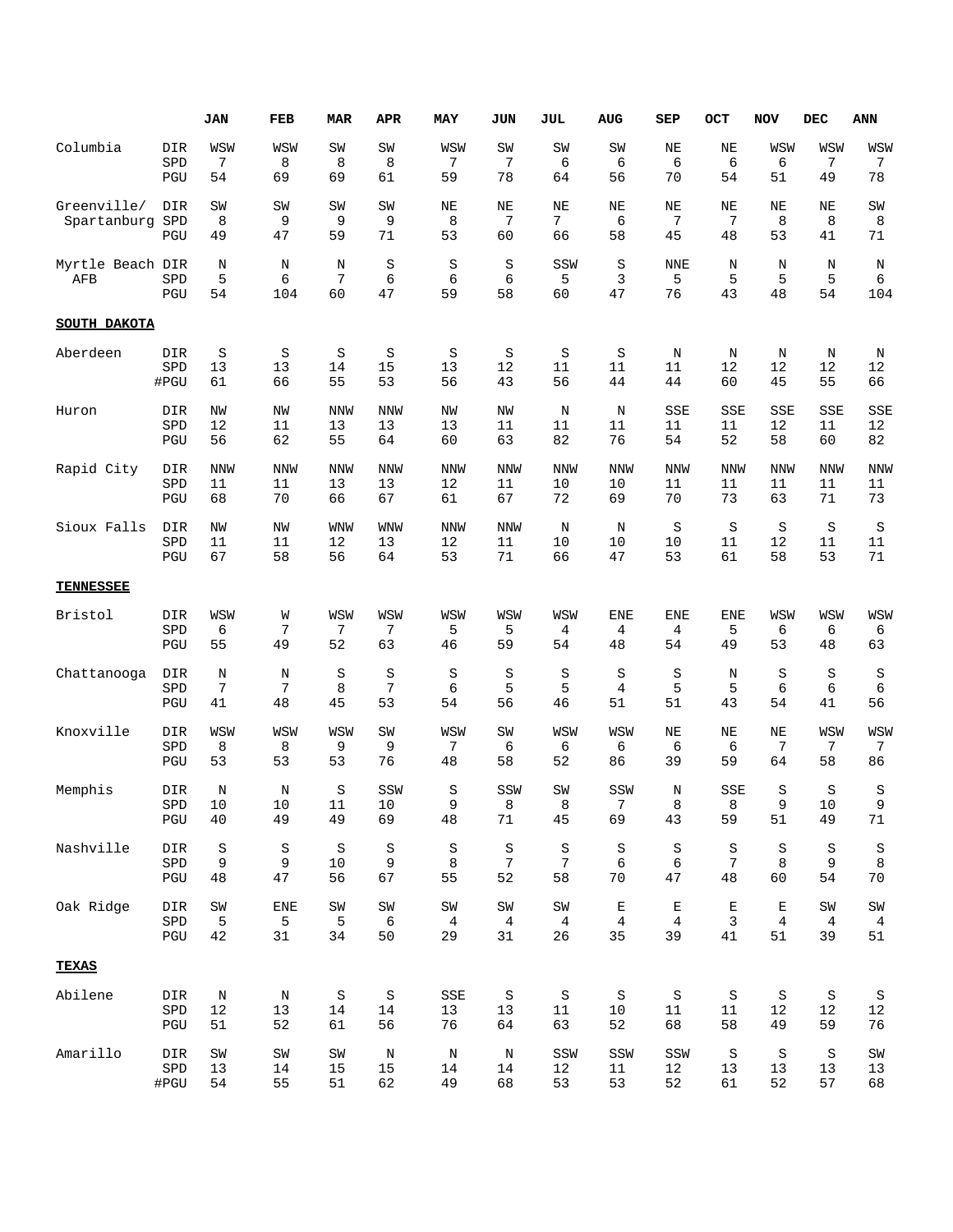|                      |                   | JAN                 | FEB                 | <b>MAR</b>          | <b>APR</b>     | MAY            | JUN                  | JUL                 | <b>AUG</b>         | SEP                 | OCT                 | <b>NOV</b>     | <b>DEC</b>      | <b>ANN</b>     |
|----------------------|-------------------|---------------------|---------------------|---------------------|----------------|----------------|----------------------|---------------------|--------------------|---------------------|---------------------|----------------|-----------------|----------------|
| Austin               | DIR               | $\rm S$             | S                   | S                   | S              | S              | S                    | S                   | S                  | S                   | S                   | S              | S               | S              |
|                      | SPD               | 10                  | 10                  | 11                  | 10             | 9              | 9                    | 8                   | 8                  | 8                   | 8                   | 9              | 9               | 9              |
|                      | PGU               | 52                  | 55                  | 56                  | 51             | 63             | 54                   | 44                  | 47                 | 81                  | 46                  | 49             | 63              | 81             |
| Brownsville          | DIR               | <b>NNW</b>          | <b>NNW</b>          | <b>NNW</b>          | <b>NNW</b>     | NNW            | NNW                  | <b>NNW</b>          | <b>NNW</b>         | SSE                 | SSE                 | SSE            | SSE             | <b>NNW</b>     |
|                      | SPD               | 11                  | 12                  | 13                  | 14             | 13             | 12                   | 12                  | 10                 | 9                   | 10                  | 11             | 11              | 11             |
|                      | #PGU              | 47                  | 38                  | 44                  | 43             | 45             | 36                   | 37                  | 36                 | 55                  | 40                  | 44             | 39              | 55             |
| Corpus<br>Christi    | DIR<br>SPD<br>PGU | $\rm N$<br>12<br>52 | SE<br>13<br>60      | SE<br>14<br>54      | SE<br>14<br>67 | SE<br>13<br>60 | $\rm SE$<br>12<br>61 | SE<br>12<br>49      | SE<br>11<br>48     | SE<br>10<br>61      | SE<br>11<br>53      | SE<br>12<br>60 | N<br>12<br>54   | SE<br>12<br>67 |
| Dallas/<br>Ft. Worth | DIR<br>SPD<br>PGU | S<br>11<br>66       | $\rm S$<br>12<br>54 | $\rm S$<br>13<br>53 | S<br>12<br>66  | S<br>11<br>71  | S<br>11<br>58        | $\rm S$<br>10<br>54 | $\rm S$<br>9<br>81 | $\rm S$<br>10<br>51 | $\rm S$<br>10<br>63 | S<br>11<br>68  | S<br>11<br>55   | S<br>11<br>81  |
| Del Rio              | DIR               | N/A                 | N/A                 | N/A                 | N/A            | N/A            | N/A                  | N/A                 | N/A                | N/A                 | N/A                 | N/A            | N/A             | N/A            |
|                      | SPD               | 9                   | 10                  | 11                  | 11             | 11             | 11                   | 11                  | 10                 | 9                   | 9                   | 9              | 8               | 10             |
|                      | \$PGU             | 37                  | 37                  | 52                  | 37             | 48             | 38                   | 38                  | 60                 | 47                  | 46                  | 43             | 43              | 60             |
| El Paso              | DIR               | <b>NNE</b>          | W                   | W                   | W              | W              | $\rm SE$             | ESE                 | Ν                  | S                   | Ν                   | <b>NNE</b>     | N               | Ν              |
|                      | SPD               | 8                   | 9                   | 11                  | 11             | 10             | 9                    | 8                   | 8                  | 8                   | 8                   | 8              | 8               | 9              |
|                      | #PGU              | 86                  | 60                  | 69                  | 66             | 55             | 69                   | 63                  | 48                 | 62                  | 53                  | 54             | 61              | 86             |
| Galveston            | DIR               | N/A                 | N/A                 | N/A                 | N/A            | N/A            | N/A                  | N/A                 | N/A                | N/A                 | N/A                 | N/A            | N/A             | N/A            |
|                      | SPD               | 12                  | 12                  | 12                  | 12             | 12             | 11                   | 10                  | 9                  | 10                  | 10                  | 11             | 11              | 11             |
|                      | \$PGU             | 53                  | 60                  | 50                  | 68             | 66             | 62                   | 68                  | 91                 | 100                 | 66                  | 72             | 50              | 100            |
| Houston              | DIR               | Ν                   | N                   | N                   | N              | SE             | SE                   | SE                  | SE                 | SE                  | SЕ                  | SE             | SE              | SE             |
|                      | SPD               | 8                   | 9                   | 9                   | 9              | 8              | 8                    | 7                   | 6                  | 7                   | 7                   | 8              | 8               | 8              |
|                      | PGU               | 44                  | 61                  | 51                  | 56             | 52             | 68                   | 52                  | 78                 | 44                  | 58                  | 46             | 56              | 78             |
| Laredo AFB           | DIR               | SE                  | SE                  | SE                  | SE             | SE             | SE                   | SE                  | SE                 | SE                  | SE                  | SE             | SE              | SE             |
|                      | SPD               | 9                   | 10                  | 12                  | 13             | 14             | 14                   | 14                  | 13                 | 10                  | 10                  | 9              | 9               | 12             |
|                      | PGU               | 46                  | 46                  | 46                  | 54             | 46             | 46                   | 46                  | 46                 | 46                  | 38                  | 46             | 38              | 54             |
| Lubbock              | DIR               | SW                  | WSW                 | S                   | S              | S              | S                    | S                   | S                  | S                   | S                   | S              | WSW             | S              |
|                      | SPD               | 13                  | 14                  | 15                  | 15             | 15             | 14                   | 12                  | 10                 | 11                  | 12                  | 13             | 13              | 13             |
|                      | PGU               | 59                  | 64                  | 77                  | 71             | 74             | 85                   | 72                  | 59                 | 58                  | 52                  | 63             | 64              | 85             |
| Midland/<br>Odessa   | DIR<br>SPD<br>PGU | S<br>10<br>59       | $\rm S$<br>11<br>55 | S<br>13<br>74       | S<br>13<br>67  | S<br>13<br>74  | SSE<br>12<br>71      | SSE<br>11<br>82     | SSE<br>10<br>63    | SSE<br>10<br>82     | S<br>10<br>69       | S<br>10<br>59  | S<br>10<br>47   | S<br>11<br>82  |
| Port Arthur          | DIR               | $\rm N$             | Ν                   | N                   | Ν              | Ν              | Ν                    | N                   | N                  | S                   | S                   | S              | S               | Ν              |
|                      | SPD               | 11                  | 11                  | 11                  | 12             | 10             | 9                    | 7                   | 7                  | 8                   | q                   | 10             | 10              | 10             |
|                      | PGU               | 56                  | 54                  | 53                  | 59             | 62             | 76                   | 69                  | 55                 | 58                  | 47                  | 54             | 51              | 76             |
| San Angelo           | DIR               | SSW                 | SSW                 | S                   | S              | S              | S                    | S                   | S                  | S                   | S                   | S              | SSW             | $\,$ S         |
|                      | SPD               | 10                  | 11                  | 12                  | 12             | 12             | 11                   | 10                  | 9                  | 9                   | 9                   | 10             | 10              | 10             |
|                      | #PGU              | 55                  | 59                  | 61                  | 67             | 76             | 71                   | 56                  | 67                 | 52                  | 68                  | 74             | 53              | 76             |
| San Antonio          | DIR               | $\rm N$             | Ν                   | SE                  | SE             | SE             | SE                   | SSE                 | SSE                | SE                  | SSE                 | Ν              | Ν               | SSE            |
|                      | SPD               | 9                   | 9                   | 10                  | 10             | 10             | 10                   | 9                   | 8                  | 8                   | 8                   | 8              | 8               | 9              |
|                      | #PGU              | 51                  | 56                  | 64                  | 47             | 55             | 51                   | 54                  | 49                 | 71                  | 44                  | 52             | 48              | 71             |
| Sherman              | DIR               | $\rm S$             | S                   | SSE                 | SSE            | SSE            | SSE                  | S                   | SSE                | SSE                 | SSE                 | S              | $\, \mathbb{S}$ | SSE            |
|                      | SPD               | 12                  | 12                  | 13                  | 13             | 12             | 10                   | 9                   | 9                  | 9                   | 9                   | 10             | 10              | 10             |
|                      | PGU               | 84                  | 81                  | 71                  | 74             | 62             | 71                   | 71                  | 58                 | 60                  | 48                  | 83             | 62              | 84             |
| Waco                 | DIR               | $\rm S$             | $\rm S$             | S                   | $\rm S$        | $\rm S$        | $\rm S$              | $\rm S$             | $\, \mathbb{S} \,$ | $\rm S$             | $\rm S$             | $\rm S$        | $\rm S$         | S              |
|                      | SPD               | 12                  | 12                  | 13                  | 13             | 12             | 11                   | 11                  | 10                 | 10                  | 10                  | 11             | 11              | 11             |
|                      | #PGU              | 47                  | 39                  | 44                  | 43             | 58             | 53                   | 45                  | 45                 | 55                  | 44                  | 48             | 40              | 58             |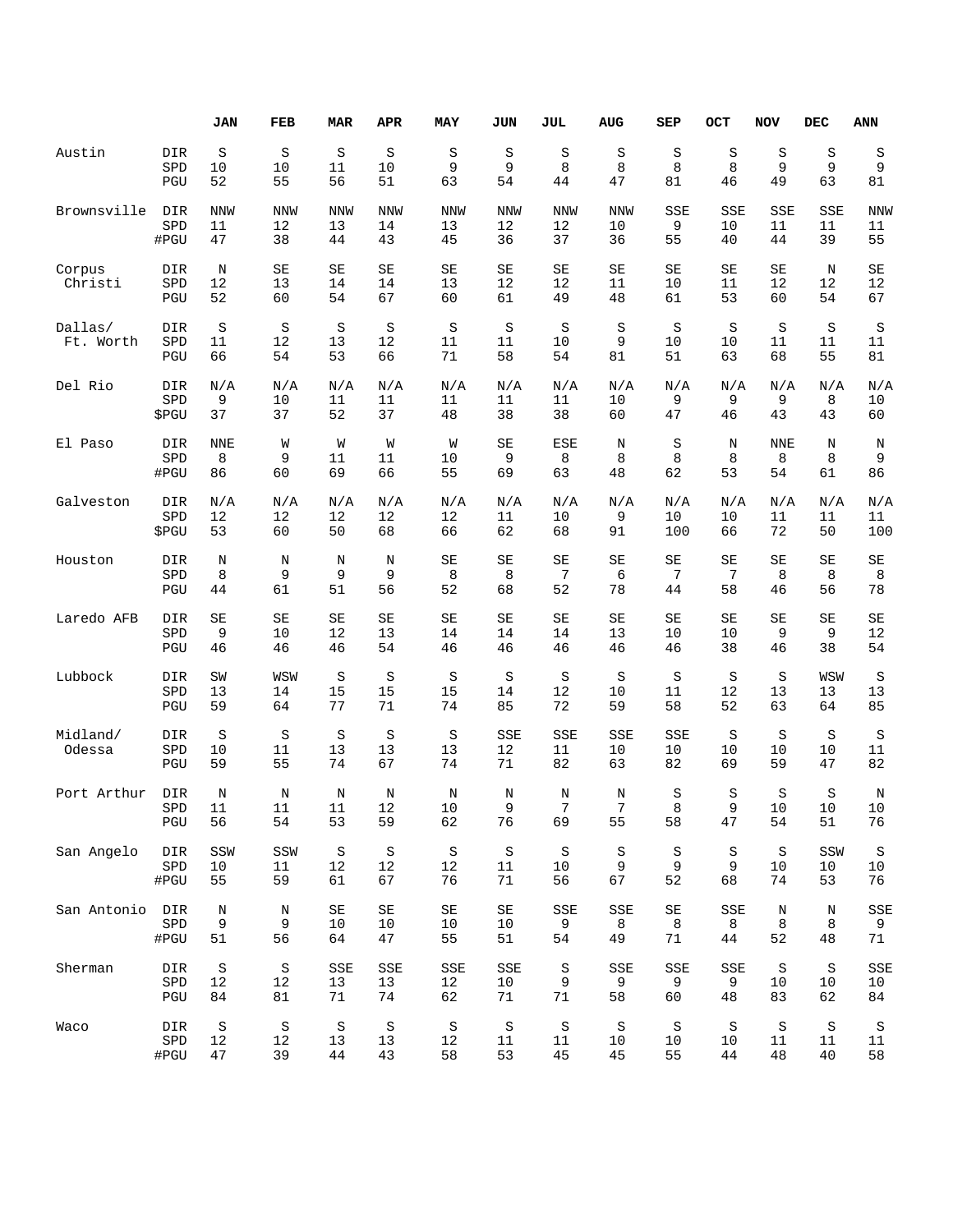|                         |                    | <b>JAN</b>                   | <b>FEB</b>              | <b>MAR</b>              | <b>APR</b>             | MAY                              | JUN                        | <b>JUL</b>                | <b>AUG</b>             | SEP                             | OCT                                          | <b>NOV</b>                     | <b>DEC</b>                     | <b>ANN</b>                  |
|-------------------------|--------------------|------------------------------|-------------------------|-------------------------|------------------------|----------------------------------|----------------------------|---------------------------|------------------------|---------------------------------|----------------------------------------------|--------------------------------|--------------------------------|-----------------------------|
| Wichita<br>Falls        | DIR<br>SPD<br>#PGU | N<br>11<br>51                | N<br>12<br>62           | $\mathbb N$<br>13<br>52 | N<br>13<br>53          | $\rm S$<br>12<br>56              | S<br>12<br>55              | S<br>11<br>74             | $\rm S$<br>10<br>52    | SE<br>10<br>64                  | SE<br>11<br>52                               | $\rm S$<br>11<br>63            | S<br>11<br>52                  | S<br>11<br>74               |
| <b>UTAH</b>             |                    |                              |                         |                         |                        |                                  |                            |                           |                        |                                 |                                              |                                |                                |                             |
| Salt Lake<br>City       | DIR<br>SPD<br>PGU  | SE<br>8<br>59                | SE<br>8<br>54           | SE<br>10<br>59          | SE<br>9<br>54          | SSE<br>9<br>69                   | SSE<br>10<br>58            | SSE<br>10<br>63           | <b>SSE</b><br>10<br>67 | SSE<br>9<br>61                  | SSE<br>8<br>63                               | SSE<br>8<br>54                 | SSE<br>8<br>49                 | <b>SSE</b><br>9<br>69       |
| Wendover<br>AFB         | DIR<br>SPD<br>PGU  | <b>ENE</b><br>5<br>49        | <b>ENE</b><br>6<br>51   | <b>WNW</b><br>7<br>59   | <b>WNW</b><br>8<br>51  | <b>WNW</b><br>8<br>67            | $\mathbf E$<br>8<br>59     | <b>ESE</b><br>7<br>51     | <b>ESE</b><br>7<br>68  | <b>ESE</b><br>б<br>49           | <b>ESE</b><br>5<br>52                        | W<br>5<br>59                   | <b>ENE</b><br>5<br>52          | Ε<br>6<br>68                |
| <b>VERMONT</b>          |                    |                              |                         |                         |                        |                                  |                            |                           |                        |                                 |                                              |                                |                                |                             |
| Burlington              | DIR<br>SPD<br>PGU  | S<br>10<br>51                | S<br>10<br>54           | S<br>10<br>54           | S<br>10<br>44          | S<br>9<br>54                     | S<br>9<br>45               | S<br>8<br>60              | S<br>8<br>41           | S<br>9<br>52                    | S<br>9<br>51                                 | $\rm S$<br>10<br>62            | S<br>10<br>51                  | S<br>9<br>62                |
| <b>VIRGINIA</b>         |                    |                              |                         |                         |                        |                                  |                            |                           |                        |                                 |                                              |                                |                                |                             |
| Hampton/<br>Langley AFB | DIR<br>SPD<br>PGU  | $\mathbf N$<br>9<br>70       | N<br>9<br>64            | N<br>10<br>76           | SSW<br>9<br>71         | SSW<br>8<br>79                   | SSW<br>8<br>64             | SW<br>7<br>56             | SW<br>7<br>78          | $\rm N$<br>8<br>70              | N<br>8<br>96                                 | SSW<br>8<br>63                 | N<br>9<br>66                   | SSW<br>8<br>96              |
| Lynchburg               | DIR<br>SPD<br>PGU  | SW<br>8<br>48                | W<br>8<br>46            | SW<br>8<br>56           | SW<br>9<br>53          | SW<br>7<br>59                    | SW<br>7<br>74              | SW<br>6<br>64             | SW<br>6<br>46          | N<br>6<br>44                    | NE<br>7<br>48                                | SW<br>7<br>64                  | SW<br>7<br>47                  | SW<br>7<br>74               |
| Norfolk                 | DIR<br>SPD<br>PGU  | N<br>11<br>69                | N<br>12<br>56           | NE<br>12<br>66          | S<br>12<br>56          | $\rm S$<br>10<br>66              | SSW<br>10<br>69            | SW<br>9<br>63             | SW<br>9<br>63          | NE<br>10<br>67                  | NE<br>10<br>69                               | SW<br>11<br>55                 | N<br>11<br>53                  | SW<br>11<br>69              |
| Quantico<br><b>MCAS</b> | DIR<br>SPD<br>PGU  | NW<br>7<br>61                | NW<br>7<br>62           | NW<br>8<br>58           | S<br>8<br>45           | $\rm S$<br>7<br>75               | S<br>6<br>60               | $\rm S$<br>6<br>55        | $\rm S$<br>6<br>58     | NW<br>6<br>53                   | <b>NW</b><br>6<br>71                         | NW<br>6<br>48                  | NW<br>6<br>55                  | NW<br>7<br>75               |
| Richmond                | DIR<br>SPD<br>PGU  | N<br>8<br>48                 | N<br>9<br>48            | N<br>9<br>67            | S<br>9<br>49           | $\rm S$<br>8<br>79               | S<br>8<br>53               | S<br>7<br>61              | $\rm S$<br>7<br>48     | $\rm N$<br>7<br>49              | N<br>7<br>49                                 | N<br>8<br>54                   | N<br>8<br>49                   | S<br>8<br>79                |
| Roanoke                 | DIR<br>SPD<br>PGU  | <b>WNW</b><br>9<br>56        | <b>WNW</b><br>10<br>59  | <b>WNW</b><br>10<br>52  | <b>WNW</b><br>10<br>77 | <b>WNW</b><br>8<br>59            | <b>WNW</b><br>7<br>72      | <b>WNW</b><br>7<br>45     | WNW<br>6<br>39         | WNW<br>6<br>54                  | <b>WNW</b><br>7<br>44                        | WNW<br>8<br>55                 | <b>WNW</b><br>9<br>53          | <b>WNW</b><br>8<br>77       |
| <b>WASHINGTON</b>       |                    |                              |                         |                         |                        |                                  |                            |                           |                        |                                 |                                              |                                |                                |                             |
| Everett/<br>Paine Fld   | DIR<br>SPD<br>PGU  | $\mbox{SE}$<br>8<br>51       | $_{\tt SSE}$<br>8<br>62 | SSE<br>8<br>46          | SSE<br>8<br>55         | $\rm N$<br>$7\phantom{.0}$<br>46 | N<br>$7\phantom{.0}$<br>40 | N<br>$7\phantom{.}$<br>35 | N<br>7<br>30           | $\rm N$<br>$7\phantom{.}$<br>39 | $\operatorname{SE}$<br>$7\phantom{.0}$<br>81 | $\operatorname{SE}$<br>7<br>51 | $\operatorname{SE}$<br>8<br>46 | SSE<br>$7\phantom{.}$<br>81 |
| Olympia                 | DIR<br>SPD<br>PGU  | SSW<br>7<br>58               | SSW<br>7<br>43          | SSW<br>7<br>51          | SSW<br>7<br>43         | SSW<br>7<br>38                   | SSW<br>7<br>38             | SSW<br>6<br>32            | SSW<br>6<br>37         | SSW<br>6<br>38                  | SSW<br>6<br>45                               | SSW<br>7<br>47                 | SSW<br>$7\phantom{.0}$<br>66   | SSW<br>7<br>66              |
| Quillayute              | DIR<br>SPD<br>PGU  | $\rm NE$<br>$\sqrt{ }$<br>55 | $\rm{NE}$<br>7<br>56    | $\rm{NE}$<br>6<br>46    | $\rm{NE}$<br>6<br>40   | $\rm S$<br>6<br>41               | $\rm S$<br>6<br>44         | $\rm S$<br>5<br>26        | $\rm S$<br>5<br>48     | <b>WNW</b><br>5<br>36           | <b>WNW</b><br>5<br>44                        | <b>WNW</b><br>6<br>54          | <b>WNW</b><br>6<br>58          | $\rm S$<br>$\epsilon$<br>58 |
| Seattle/<br>Tacoma      | DIR<br>SPD<br>PGU  | $\rm S$<br>10<br>64          | S<br>10<br>46           | $\rm S$<br>$10$<br>46   | SSW<br>10<br>44        | SSW<br>9<br>39                   | SSW<br>9<br>33             | SSW<br>8<br>29            | SSW<br>8<br>38         | $\rm N$<br>8<br>39              | S<br>9<br>45                                 | $\rm S$<br>9<br>52             | $\rm S$<br>10<br>60            | S<br>9<br>64                |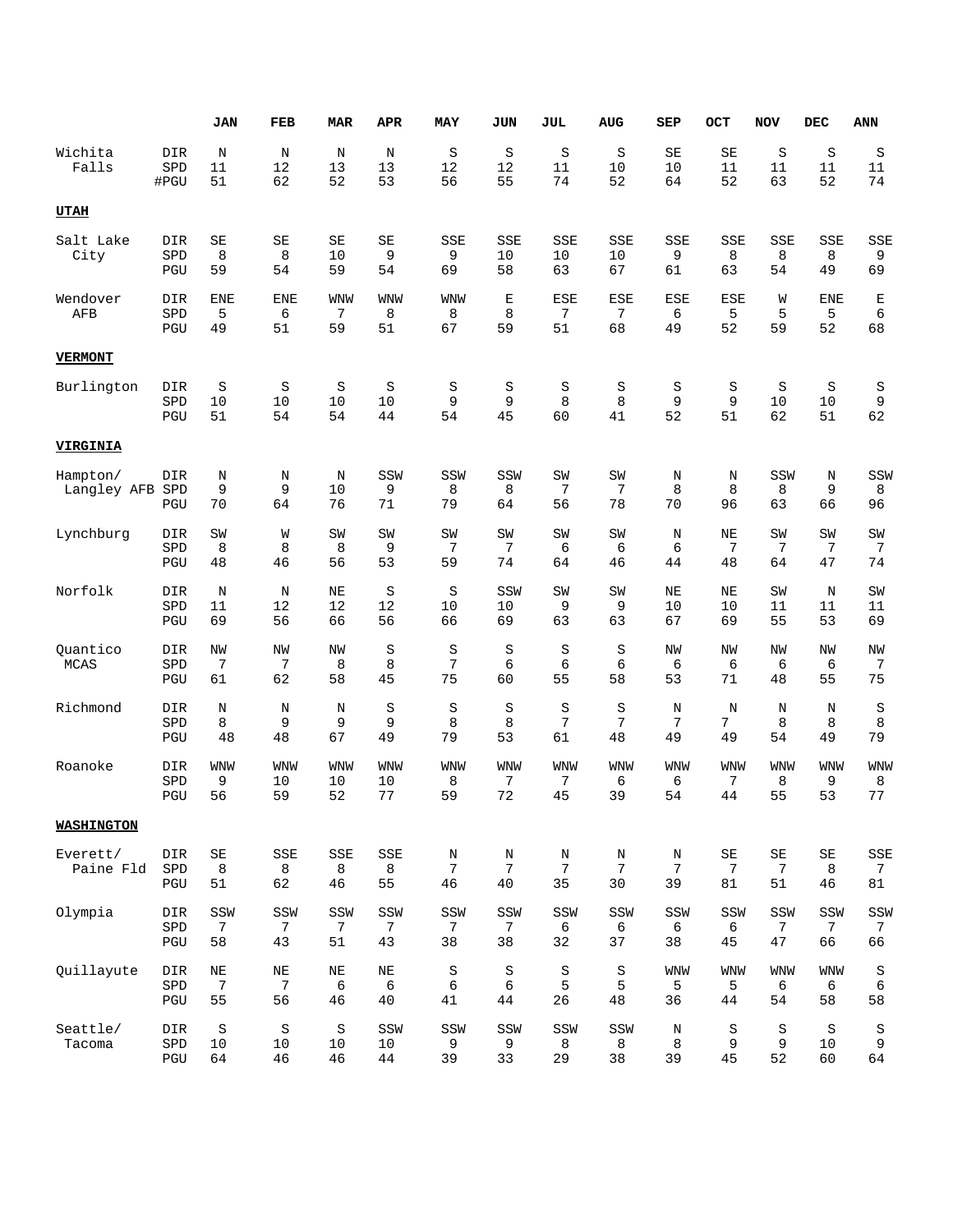|                       |                                              | <b>JAN</b>       | FEB        | <b>MAR</b> | APR              | MAY        | JUN        | JUL             | <b>AUG</b> | SEP             | OCT             | <b>NOV</b>      | DEC       | ANN                      |
|-----------------------|----------------------------------------------|------------------|------------|------------|------------------|------------|------------|-----------------|------------|-----------------|-----------------|-----------------|-----------|--------------------------|
| Seattle City DIR      |                                              | N/A              | N/A        | N/A        | N/A              | N/A        | N/A        | N/A             | N/A        | N/A             | N/A             | N/A             | N/A       | N/A                      |
| Office                | SPD<br>PGU                                   | N/A<br>51        | N/A<br>49  | N/A<br>54  | N/A<br>44        | N/A<br>46  | N/A<br>37  | N/A<br>39       | N/A<br>33  | N/A<br>33       | N/A<br>41       | N/A<br>63       | N/A<br>46 | N/A<br>63                |
| Spokane               | DIR<br>SPD                                   | ΝE<br>9          | NE<br>9    | ENE<br>10  | <b>ENE</b><br>10 | SW<br>9    | SW<br>9    | SW<br>9         | SW<br>8    | SW<br>8         | SW<br>8         | SW<br>9         | SW<br>8   | SW<br>9                  |
|                       | PGU                                          | 56               | 51         | 52         | 62               | 53         | 49         | 51              | 47         | 47              | 62              | 56              | 63        | 63                       |
| Walla Walla           | DIR<br>SPD                                   | S<br>5           | S<br>6     | S<br>6     | S<br>6           | S<br>6     | S<br>6     | S<br>5          | S<br>5     | S<br>5          | S<br>5          | S<br>5          | S<br>5    | S<br>5                   |
|                       | \$PGU                                        | 49               | 47         | 62         | 41               | 37         | 37         | 36              | 35         | 51              | 54              | 67              | 47        | 67                       |
| Whidbey<br>Island NAS | DIR<br>SPD                                   | ESE<br>7         | SE<br>8    | SSE<br>8   | W<br>7           | W<br>6     | W<br>6     | W<br>5          | W<br>5     | W<br>5          | SE<br>6         | <b>ESE</b><br>8 | SE<br>8   | W<br>6                   |
|                       | PGU                                          | 69               | 67         | 62         | 61               | 54         | 45         | 53              | 51         | 59              | 70              | 70              | 69        | 70                       |
| Yakima                | DIR<br>SPD                                   | W<br>6           | W<br>6     | W<br>8     | W<br>9           | W<br>8     | W<br>8     | W<br>8          | W<br>8     | W<br>7          | W<br>7          | W<br>6          | W<br>5    | W<br>7                   |
|                       | PGU                                          | 55               | 56         | 51         | 52               | 69         | 51         | 59              | 44         | 55              | 54              | 58              | 61        | 69                       |
| WEST VIRGINIA         |                                              |                  |            |            |                  |            |            |                 |            |                 |                 |                 |           |                          |
| Beckley               | DIR<br>SPD                                   | <b>WNW</b><br>10 | WNW<br>10  | SE<br>10   | <b>WNW</b><br>10 | SE<br>8    | WSW<br>7   | WSW<br>7        | SE<br>7    | SЕ<br>7         | SE<br>8         | SΕ<br>9         | SE<br>10  | $\operatorname{SE}$<br>9 |
|                       | PGU                                          | 51               | 62         | 48         | 48               | 56         | 53         | 51              | 46         | 48              | 43              | 60              | 53        | 62                       |
| Charleston            | DIR<br>SPD                                   | WSW<br>7         | WSW<br>7   | WSW<br>8   | WSW<br>7         | WSW<br>6   | WSW<br>5   | WSW<br>5        | WSW<br>4   | WSW<br>5        | WSW<br>5        | WSW<br>6        | WSW<br>7  | WSW<br>6                 |
|                       | #PGU                                         | 46               | 32         | 38         | 43               | 41         | 37         | 46              | 21         | 30              | 39              | 37              | 29        | 46                       |
| Elkins                | DIR<br>SPD                                   | WNW<br>7         | WNW<br>8   | WNW<br>8   | ΝW<br>8          | ΝW<br>6    | WNW<br>5   | <b>WNW</b><br>4 | WNW<br>4   | <b>WNW</b><br>4 | <b>WNW</b><br>5 | WNW<br>7        | W<br>8    | <b>WNW</b><br>6          |
|                       | PGU                                          | 56               | 49         | 48         | 69               | 60         | 69         | 47              | 46         | 44              | 46              | 59              | 52        | 69                       |
| Huntington            | DIR                                          | WSW              | WSW        | WSW        | WSW              | WSW        | WSW        | WSW             | WSW        | WSW             | WSW             | SW<br>7         | SW        | WSW                      |
|                       | SPD<br>PGU                                   | 8<br>51          | 8<br>53    | 8<br>54    | 8<br>52          | 6<br>55    | 6<br>56    | 5<br>56         | 5<br>49    | 5<br>41         | 6<br>44         | 55              | 8<br>51   | 7<br>56                  |
| <b>WISCONSIN</b>      |                                              |                  |            |            |                  |            |            |                 |            |                 |                 |                 |           |                          |
| Green Bay             | DIR                                          | W                | W          | SSW        | SSW              | <b>NNE</b> | NNE        | <b>NNE</b>      | <b>NNE</b> | <b>NNE</b>      | <b>NNE</b>      | SSW             | SSW       | SSW                      |
|                       | SPD<br>PGU                                   | 11<br>46         | 10<br>46   | 11<br>55   | 11<br>49         | 10<br>81   | 9<br>49    | 8<br>56         | 8<br>54    | 9<br>47         | 10<br>44        | 11<br>49        | 10<br>53  | 10<br>81                 |
| La Crosse             | DIR                                          | NW               | NW         | NW         | S                | S          | S          | S               | S          | S               | S               | S               | S         | S                        |
|                       | ${\tt SPD}$<br>PGU                           | 9<br>45          | 9<br>37    | 10<br>40   | $11\,$<br>53     | 10<br>58   | 9<br>63    | 8<br>52         | 7<br>63    | 8<br>40         | 9<br>39         | $10$<br>46      | 9<br>43   | 9<br>63                  |
| Madison               | DIR                                          | <b>WNW</b>       | WNW        | <b>WNW</b> | S                | $\rm S$    | S          | S               | S          | $\rm S$         | $\rm S$         | $\rm S$         | WNW       | $\rm S$                  |
|                       | ${\tt SPD}$<br>PGU                           | 11<br>46         | 10<br>62   | 11<br>67   | 12<br>63         | 10<br>63   | 9<br>$70$  | 8<br>83         | 8<br>64    | 9<br>64         | 10<br>62        | 11<br>52        | 10<br>58  | 10<br>83                 |
| Milwaukee             | DIR                                          | <b>WNW</b>       | WNW        | <b>WNW</b> | $\rm N$          | <b>NNE</b> | <b>NNE</b> | SW              | SW         | SSW             | SSW             | WNW             | WNW       | WSW                      |
|                       | ${\tt SPD}$<br>PGU                           | 13<br>54         | 12<br>46   | 13<br>77   | 13<br>64         | 12<br>54   | $10$<br>56 | 10<br>81        | 10<br>69   | 10<br>58        | 11<br>53        | 12<br>56        | 12<br>59  | 12<br>81                 |
| WYOMING               |                                              |                  |            |            |                  |            |            |                 |            |                 |                 |                 |           |                          |
| Casper                | DIR                                          | $\mbox{SW}$      | ${\tt SW}$ | SW         | WSW              | WSW        | WSW        | WSW             | WSW        | WSW             | $\mbox{SW}$     | $\texttt{SW}$   | SW        | $\mbox{SW}$              |
|                       | ${\tt SPD}$<br>$\operatorname{\mathsf{PGU}}$ | 17<br>67         | 15<br>64   | 14<br>63   | 12<br>64         | 12<br>64   | 11<br>64   | 10<br>62        | 10<br>62   | 11<br>63        | 12<br>62        | 15<br>60        | 16<br>66  | 13<br>67                 |